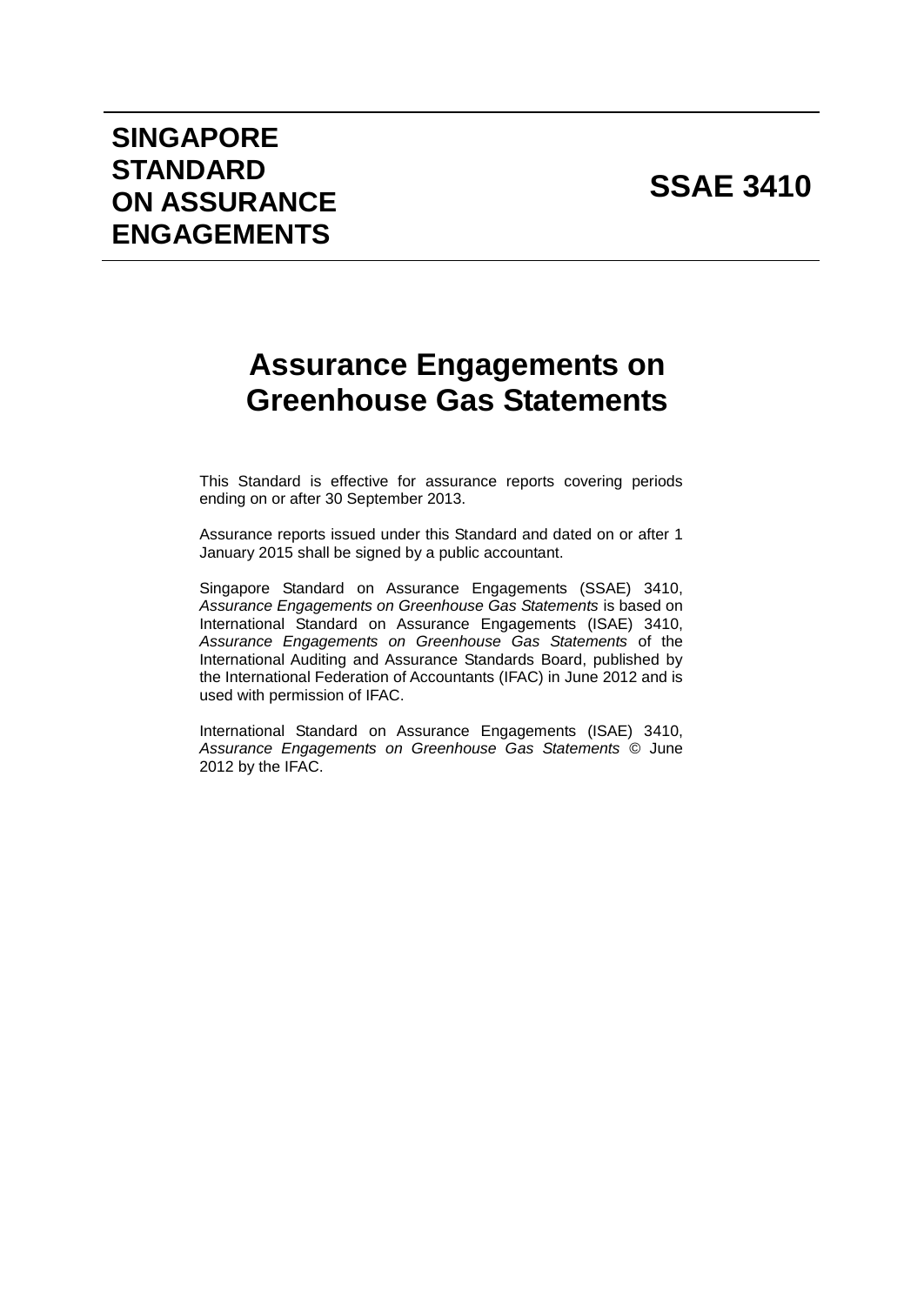# **SINGAPORE STANDARD ON ASSURANCE ENGAGEMENTS 3410 ASSURANCE ENGAGEMENTS ON GREENHOUSE GAS STATEMENTS**

(Effective for assurance reports covering periods ending on or after 30 September 2013)

# **CONTENTS**

#### Paragraph

| <b>Foreword</b>                                                                                                                                        |           |
|--------------------------------------------------------------------------------------------------------------------------------------------------------|-----------|
| <b>Introduction</b>                                                                                                                                    | 1         |
| Scope of this SSAE                                                                                                                                     | $2 - 11$  |
| <b>Effective Date</b>                                                                                                                                  | 12        |
| <b>Objectives</b>                                                                                                                                      | 13        |
| <b>Definitions</b>                                                                                                                                     | 14        |
| <b>Requirements</b>                                                                                                                                    |           |
| <b>SSAE 3000</b>                                                                                                                                       | 15        |
| Acceptance and Continuance of the Engagement                                                                                                           | $16 - 18$ |
| Planning                                                                                                                                               | 19        |
| Materiality in Planning and Performing the Engagement                                                                                                  | $20 - 22$ |
| Understanding the Entity and Its Environment, Including the Entity's Internal Control, and<br>Identifying and Assessing Risks of Material Misstatement | $23 - 34$ |
| Overall Responses to Assessed Risks of Material Misstatement and Further Procedures                                                                    | $35 - 56$ |
| Using the Work of Other Practitioners                                                                                                                  | 57        |
| <b>Written Representations</b>                                                                                                                         | 58-60     |
| <b>Subsequent Events</b>                                                                                                                               | 61        |
| Comparative Information                                                                                                                                | $62 - 63$ |
| Other Information                                                                                                                                      | 64        |
| Documentation                                                                                                                                          | $65 - 70$ |
| <b>Engagement Quality Control Review</b>                                                                                                               | 71        |
| Forming the Assurance Conclusion                                                                                                                       | $72 - 75$ |
| <b>Assurance Report Content</b>                                                                                                                        | 76-77     |
| <b>Other Communication Requirements</b>                                                                                                                | 78        |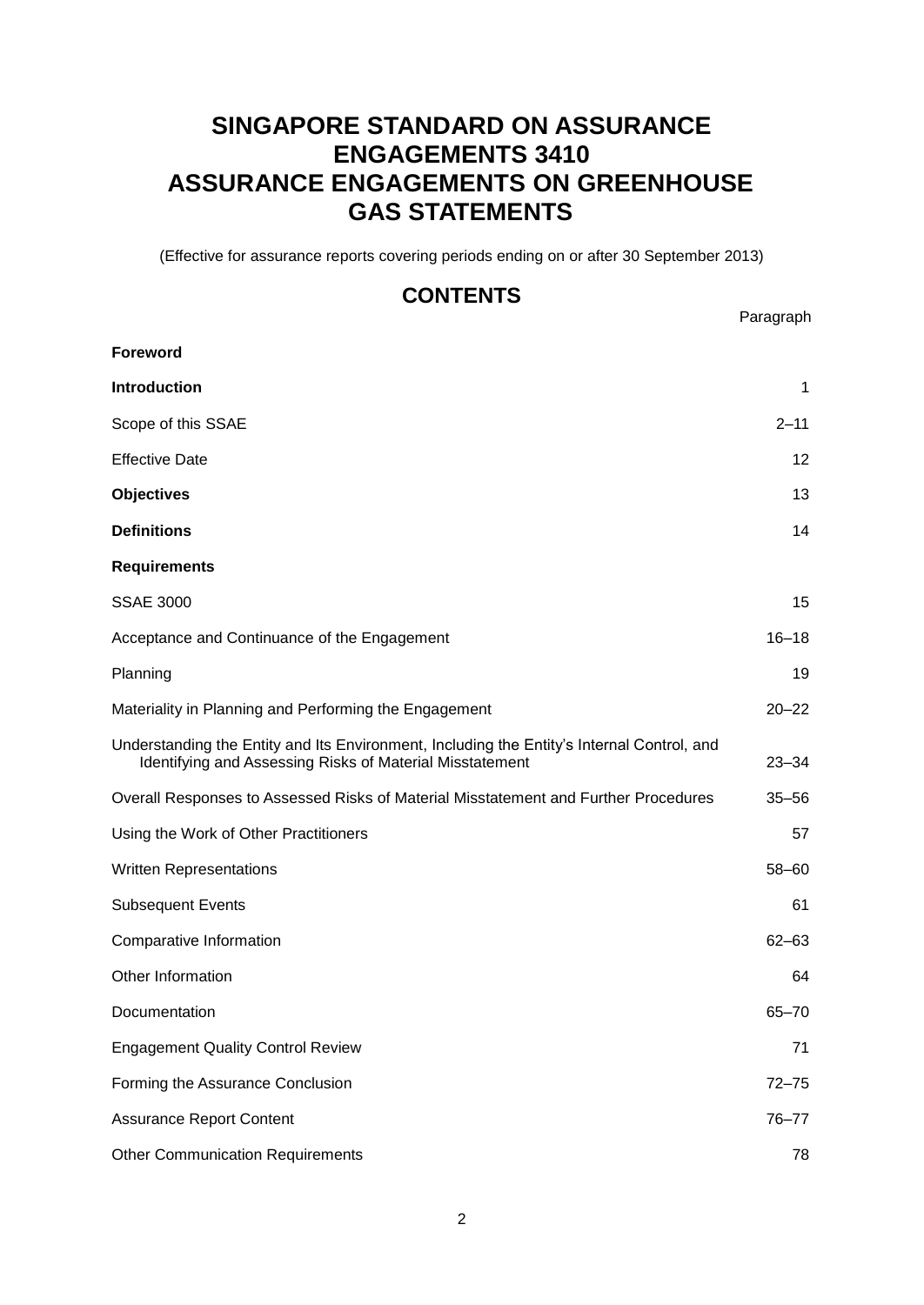## **Application and Other Explanatory Material**

| Introduction                                                                                                                                           | $A1 - A7$ |
|--------------------------------------------------------------------------------------------------------------------------------------------------------|-----------|
| Definitions                                                                                                                                            | A8-A16    |
| <b>SSAE 3000</b>                                                                                                                                       | A17       |
| Acceptance and Continuance of the Engagement                                                                                                           | A18-A37   |
| Planning                                                                                                                                               | A38-A43   |
| Materiality in Planning and Performing the Engagement                                                                                                  | A44-A51   |
| Understanding the Entity and Its Environment, including the Entity's Internal Control, and<br>Identifying and Assessing Risks of Material Misstatement | A52-A89   |
| Overall Responses to Assessed Risks of Material Misstatement and Further Procedures                                                                    | A90-A112  |
| Using the Work of Other Practitioners                                                                                                                  | A113-A115 |
| <b>Written Representations</b>                                                                                                                         | A116      |
| <b>Subsequent Events</b>                                                                                                                               | A117      |
| Comparative Information                                                                                                                                | A118-A123 |
| Other Information                                                                                                                                      | A124-A126 |
| Documentation                                                                                                                                          | A127-A129 |
| <b>Engagement Quality Control Review</b>                                                                                                               | A130      |
| Forming the Assurance Conclusion                                                                                                                       | A131-A133 |
| <b>Assurance Report Content</b>                                                                                                                        | A134-A152 |
| Appendix 1: Emissions, Removals and Emissions Deductions                                                                                               |           |
| Appendix 2: Illustrations of Assurance Reports on GHG Statements                                                                                       |           |

Singapore Standard on Assurance Engagements (SSAE) 3410, "Assurance Engagements on Greenhouse Gas Statements", should be read in conjunction with the Preface to the Singapore Quality Control, Auditing, Review, Other Assurance, and Related Services Pronouncements.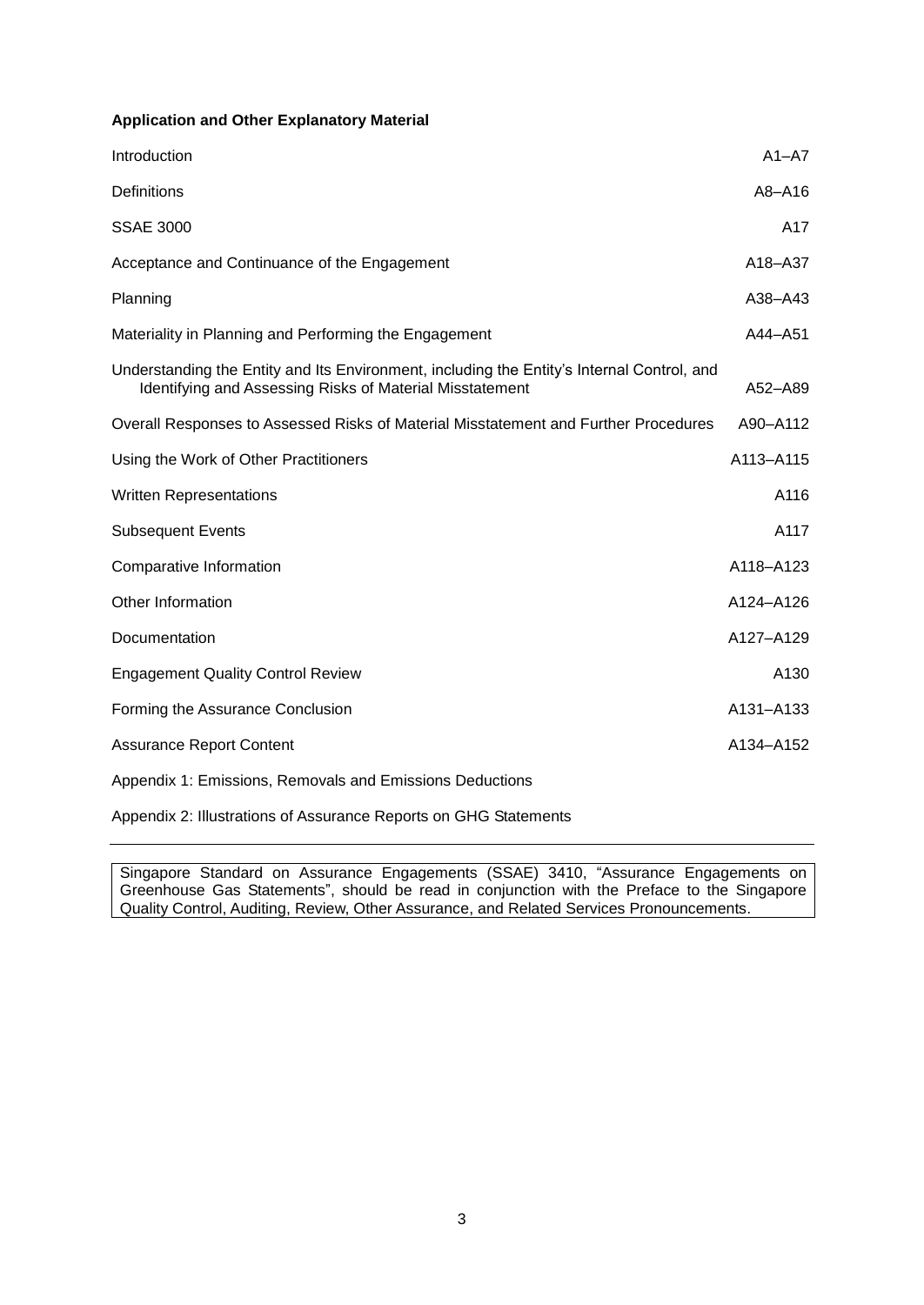# **SINGAPORE STANDARD ON ASSURANCE ENGAGEMENTS**

# **SSAE 3410**

## **Foreword**

This Standard is based on International Standard on Assurance Engagements 3410.

## **Introduction**

- 1. Given the link between greenhouse gas (GHG) emissions and climate change, many entities are quantifying their GHG emissions for internal management purposes, and many are also preparing a GHG statement:
	- (a) As part of a regulatory disclosure regime;
	- (b) As part of an emissions trading scheme; or
	- (c) To inform investors and others on a voluntary basis. Voluntary disclosures may be, for example, published as a stand-alone document; included as part of a broader sustainability report or in an entity's annual report; or made to support inclusion in a "carbon register."

## **Scope of this SSAE**

- 2. This Singapore Standard on Assurance Engagements (SSAE) deals with assurance engagements to report on an entity's GHG statement.
- 3. The practitioner's conclusion in an assurance engagement may cover information in addition to a GHG statement, for example, when the practitioner is engaged to report on a sustainability report of which a GHG statement is only one part. In such cases: (Ref: Para. A1–A2)
	- (a) This SSAE applies to assurance procedures performed with respect to the GHG statement other than when the GHG statement is a relatively minor part of the overall information subject to assurance; and
	- $(b)$  SSAE 3000<sup>1</sup> (or another SSAE dealing with a specific subject matter) applies to assurance procedures performed with respect to the remainder of the information covered by the practitioner's conclusion.
- 4. This SSAE does not deal with, or provide specific guidance for, assurance engagements to report on the following:
	- (a) Statements of emissions other than GHG emissions, for example, nitrogen oxides (NOx) and sulfur dioxide  $(SO<sub>2</sub>)$ . This SSAE may nonetheless provide guidance for such engagements<sup>2</sup>;

<sup>&</sup>lt;u>.</u> <sup>1</sup> SSAE 3000, "*Assurance Engagements Other than Audits or Reviews of Historical Financial Information".* SSAE 3000 is currently being revised by the IAASB. There may be conforming amendments to this SSAE as a result of changes to SSAE 3000.

NOx (i.e., NO and NO<sub>2</sub>, which differ from the GHG nitrous oxide, N<sub>2</sub>O) and SO<sub>2</sub> are associated with "acid rain" rather than climate change.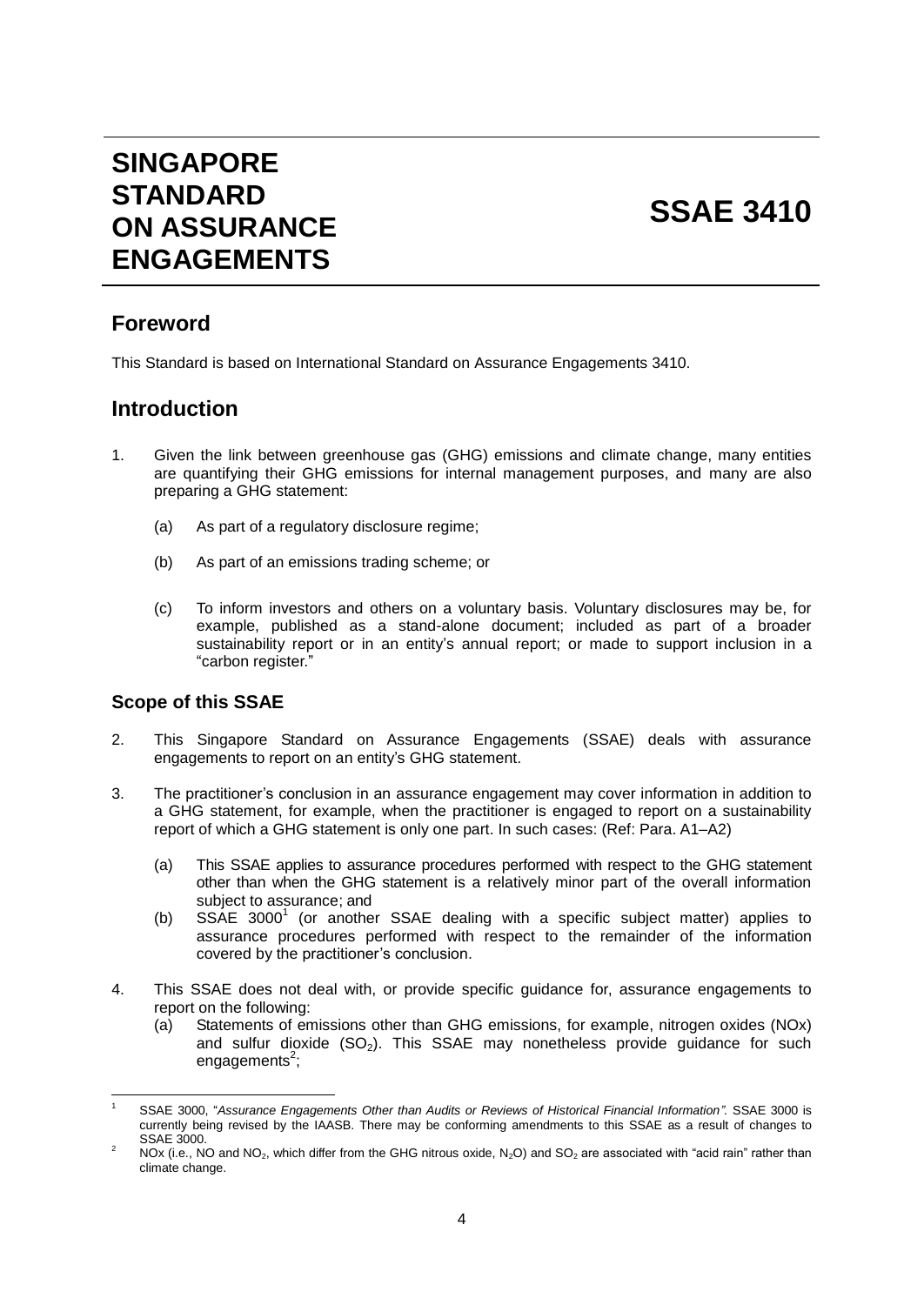- (b) Other GHG-related information, such as product lifecycle "footprints," hypothetical "baseline" information, and key performance indicators based on emissions data; or (Ref: Para. A3)
- (c) Instruments, processes or mechanisms, such as offset projects, used by other entities as emissions deductions. However, where an entity's GHG statement includes emissions deductions that are subject to assurance, the requirements of this SSAE apply in relation to those emissions deductions as appropriate (see paragraph 76(f)).

## *Assertion-Based and Direct Reporting Engagements*

5. The *Singapore Framework for Assurance Engagements* (the Assurance Framework) notes that an assurance engagement may be either an assertion-based engagement or a direct reporting engagement. This SSAE deals only with assertion-based engagements<sup>3</sup>.

## *Procedures for Reasonable Assurance and Limited Assurance Engagements*

- 6. The Assurance Framework notes that an assurance engagement may be either a reasonable assurance engagement or a limited assurance engagement<sup>4</sup>. This SSAE deals with both reasonable and limited assurance engagements.
- 7. In both reasonable assurance and limited assurance engagements on a GHG statement, the practitioner chooses a combination of assurance procedures, which can include: inspection; observation; confirmation; recalculation; reperformance; analytical procedures; and inquiry. Determining the assurance procedures to be performed on a particular engagement is a matter of professional judgment. Because GHG statements cover a wide range of circumstances, the nature, timing and extent of procedures are likely to vary considerably from engagement to engagement.
- 8. Unless otherwise stated, each requirement of this SSAE applies to both reasonable and limited assurance engagements. Because the level of assurance obtained in a limited assurance engagement is lower than in a reasonable assurance engagement, the procedures the practitioner will perform in a limited assurance engagement will vary in nature from, and are less in extent than for, a reasonable assurance engagement<sup>5</sup>. Requirements that apply to only one or the other type of engagement have been presented in a columnar format with the letter "L" (limited assurance) or "R" (reasonable assurance) after the paragraph number. Although some procedures are required only for reasonable assurance engagements, they may nonetheless be appropriate in some limited assurance engagements (see also paragraph A90, which outlines the primary differences between the practitioner's further procedures for a reasonable assurance engagement and a limited assurance engagement on a GHG statement). (Ref: Para. A4, A90)

## *Relationship with SSAE 3000, Other Professional Pronouncements, and Other Requirements*

9. The performance of assurance engagements other than audits or reviews of historical financial information requires the practitioner to comply with SSAE 3000. SSAE 3000 includes requirements in relation to such topics as engagement acceptance, planning, evidence, and documentation that apply to all assurance engagements, including engagements in accordance with this SSAE. This SSAE expands on how SSAE 3000 is to be applied in an assurance engagement to report on an entity's GHG statement. The Assurance Framework, which defines and describes the elements and objectives of an assurance engagement, provides context for understanding this SSAE and SSAE 3000. (Ref: Para. A17)

 $\overline{3}$ <sup>3</sup> Assurance Framework, paragraph 10

<sup>4</sup> Assurance Framework, paragraph 11

<sup>5</sup> Assurance Framework, paragraph 53, and SSAE 3000, paragraph 37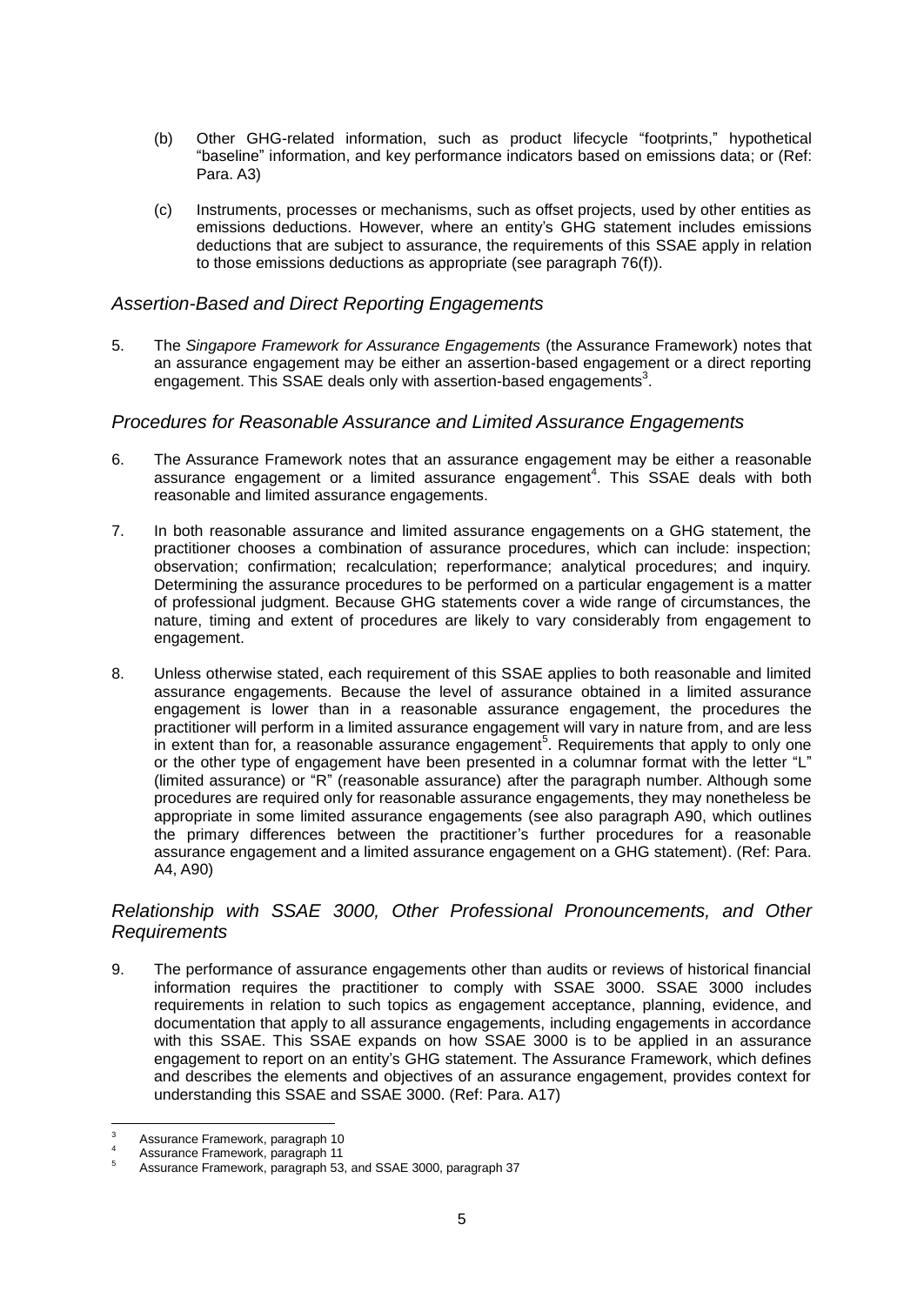- 10. Compliance with SSAE 3000 requires, among other things, that the practitioner comply with the independence and other requirements of the Accounting and Corporate Regulatory Authority (ACRA) *Code of Professional Conduct and Ethics for Public Accountants and Accounting Entities* (ACRA Code) and implement quality control procedures that are applicable to the individual engagement<sup>6</sup>. (Ref: Para. A5-A6)
- 11. Where the engagement is subject to local laws or regulations or the provisions of an emissions trading scheme, this SSAE does not override those laws, regulations or provisions. In the event that local laws or regulations or the provisions of an emissions trading scheme differ from this SSAE, an engagement conducted in accordance with local laws or regulations or the provisions of a particular scheme will not automatically comply with this SSAE. The practitioner is entitled to represent compliance with this SSAE in addition to compliance with local laws or regulations or the provisions of the emissions trading scheme only when all applicable requirements of this SSAE have been met. (Ref: Para. A7)

## **Effective Date**

12. This SSAE is effective for assurance reports covering periods ending on or after 30 September 2013.

## **Objectives**

- 13. The objectives of the practitioner are:
	- (a) To obtain reasonable or limited assurance, as appropriate, about whether the GHG statement is free from material misstatement, whether due to fraud or error, thereby enabling the practitioner to express a conclusion conveying that level of assurance;
	- (b) To report, in accordance with the practitioner's findings, about whether:
		- (i) In the case of a reasonable assurance engagement, the GHG statement is prepared, in all material respects, in accordance with the applicable criteria; or
		- (ii) In the case of a limited assurance engagement, anything has come to the practitioner's attention that causes the practitioner to believe, on the basis of the procedures performed and evidence obtained, that the GHG statement is not prepared, in all material respects, in accordance with the applicable criteria; and
	- (c) To communicate as otherwise required by this SSAE, in accordance with the practitioner's findings.

## **Definitions**

- 14. For purposes of this SSAE, the following terms have the meanings attributed below:
	- (a) Applicable criteria The criteria used by the entity to quantify and report its emissions in the GHG statement.
	- (b) Assertions Representations by the entity, explicit or otherwise, that are embodied in the GHG statement, as used by the practitioner to consider the different types of potential misstatements that may occur.
	- (c) Base year A specific year or an average over multiple years against which an entity's emissions are compared over time.

<sup>1</sup> SSAE 3000, paragraphs 4 and 6.

<sup>7</sup> The definitions in SSAE 3000 also apply to this SSAE.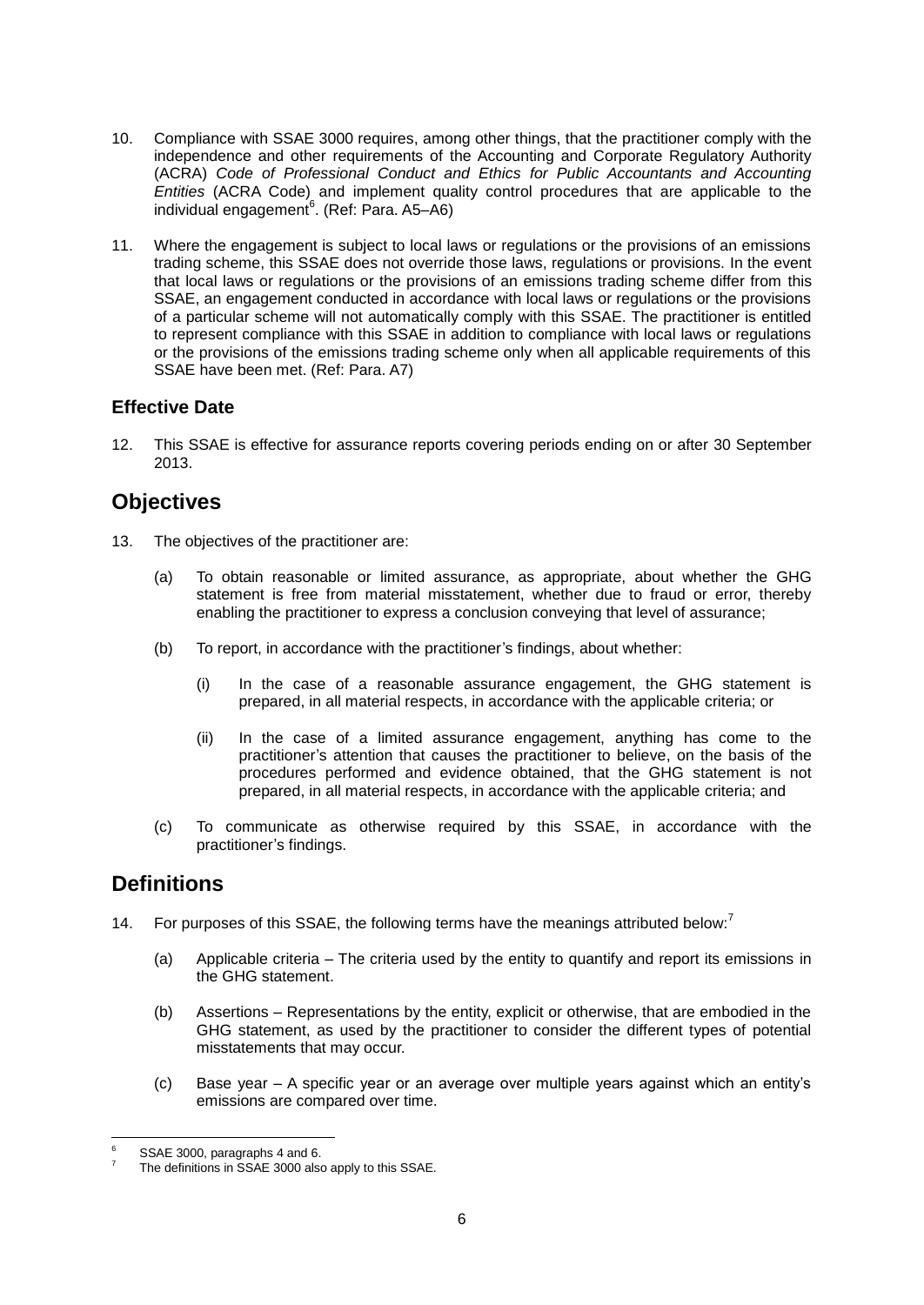- (d) Cap and trade A system that sets overall emissions limits, allocates emissions allowances to participants, and allows them to trade allowances and emission credits with each other.
- (e) Comparative information The amounts and disclosures included in the GHG statement in respect of one or more prior periods.
- (f) Emissions The GHGs that, during the relevant period, have been emitted to the atmosphere or would have been emitted to the atmosphere had they not been captured and channeled to a sink. Emissions can be categorized as:
	- Direct emissions (also known as Scope 1 emissions), which are emissions from sources that are owned or controlled by the entity. (Ref: Para. A8)
	- Indirect emissions, which are emissions that are a consequence of the activities of the entity, but which occur at sources that are owned or controlled by another entity. Indirect emissions can be further categorized as:
		- Scope 2 emissions, which are emissions associated with energy that is transferred to and consumed by the entity. (Ref: Para. A9)
		- Scope 3 emissions, which are all other indirect emissions. (Ref: Para. A10)
- (g) Emissions deduction Any item included in the entity's GHG statement that is deducted from the total reported emissions, but which is not a removal; it commonly includes purchased offsets, but can also include a variety of other instruments or mechanisms such as performance credits and allowances that are recognized by a regulatory or other scheme of which the entity is a part. (Ref: Para. A11–A12)
- (h) Emissions factor A mathematical factor or ratio for converting the measure of an activity (for example, liters of fuel consumed, kilometers travelled, the number of animals in husbandry, or tonnes of product produced) into an estimate of the quantity of GHGs associated with that activity.
- (i) Emissions trading scheme A market-based approach used to control greenhouse gases by providing economic incentives for achieving reductions in the emissions of such gases.
- (j) Entity The legal entity, economic entity, or the identifiable portion of a legal or economic entity (for example, a single factory or other form of facility, such as a land fill site), or combination of legal or other entities or portions of those entities (for example, a joint venture) to which the emissions in the GHG statement relate.
- (k) Fraud An intentional act by one or more individuals among management, those charged with governance, employees, or third parties, involving the use of deception to obtain an unjust or illegal advantage.
- (l) Further procedures Procedures performed in response to assessed risks of material misstatement, including tests of controls (if any), tests of details and analytical procedures.
- (m) GHG statement A statement setting out constituent elements and quantifying an entity's GHG emissions for a period (sometimes known as an emissions inventory) and, where applicable, comparative information and explanatory notes including a summary of significant quantification and reporting policies. An entity's GHG statement may also include a categorized listing of removals or emissions deductions. Where the engagement does not cover the entire GHG statement, the term "GHG statement" is to be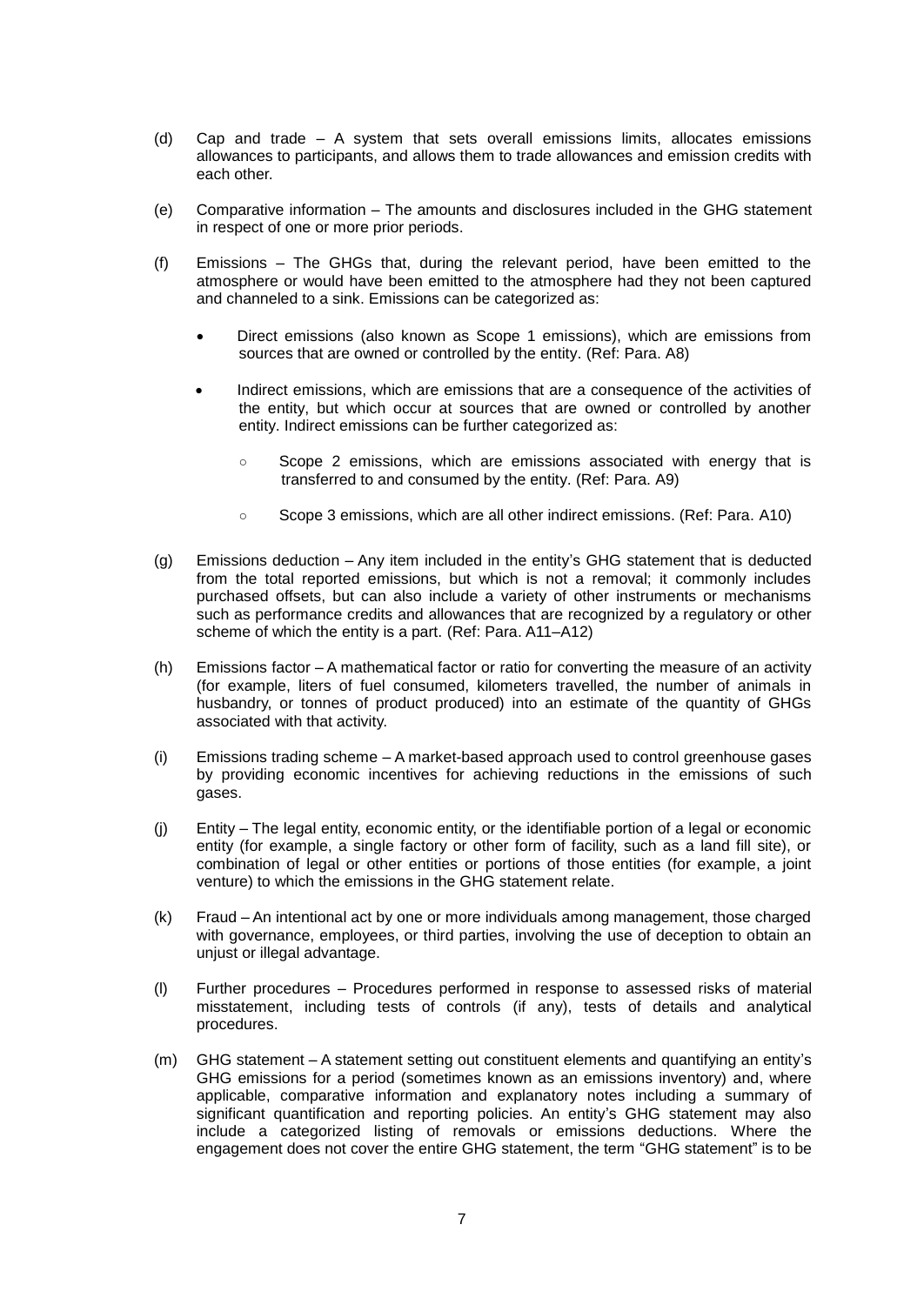read as that portion that is covered by the engagement. The GHG statement is the "subject matter information" of the engagement<sup>8</sup>.

- (n) Greenhouse gases (GHGs) Carbon dioxide (CO<sub>2</sub>) and any other gases required by the applicable criteria to be included in the GHG statement, such as: methane; nitrous oxide; sulfur hexafluoride; hydrofluorocarbons; perfluorocarbons; and chlorofluorocarbons. Gases other than carbon dioxide are often expressed in terms of carbon dioxide equivalents  $(CO<sub>2</sub>$ e).
- (o) Organizational boundary The boundary that determines which operations to include in the entity's GHG statement.
- (p) Performance materiality The amount or amounts set by the practitioner at less than materiality for the GHG statement to reduce to an appropriately low level the probability that the aggregate of uncorrected and undetected misstatements exceeds materiality for the GHG statement. If applicable, performance materiality also refers to the amount or amounts set by the practitioner at less than the materiality level or levels for particular types of emissions or disclosures.
- (q) Purchased offset An emissions deduction in which the entity pays for the lowering of another entity's emissions (emissions reductions) or the increasing of another entity's removals (removal enhancements), compared to a hypothetical baseline. (Ref: Para. A13)
- (r) Quantification The process of determining the quantity of GHGs that relate to the entity, either directly or indirectly, as emitted (or removed) by particular sources (or sinks).
- (s) Removal The GHGs that the entity has, during the period, removed from the atmosphere, or that would have been emitted to the atmosphere had they not been captured and channeled to a sink. (Ref: Para. A14)
- (t) Significant facility A facility that is of individual significance due to the size of its emissions relative to the aggregate emissions included in the GHG statement or its specific nature or circumstances which give rise to particular risks of material misstatement. (Ref: Para. A15–A16)
- (u) Sink A physical unit or process that removes GHGs from the atmosphere.
- (v) Source A physical unit or process that releases GHGs into the atmosphere.
- (w) Type of emission A grouping of emissions based on, for example, source of emission, type of gas, region, or facility.

## **Requirements**

## **SSAE 3000**

1

15. The practitioner shall not represent compliance with this SSAE unless the practitioner has complied with the requirements of both this SSAE and SSAE 3000. (Ref: Para. A5–A6, A17, A21–A22, A37, A127)

## **Acceptance and Continuance of the Engagement**

*Skills, Knowledge and Experience*

<sup>8</sup> Assurance Framework, paragraph 8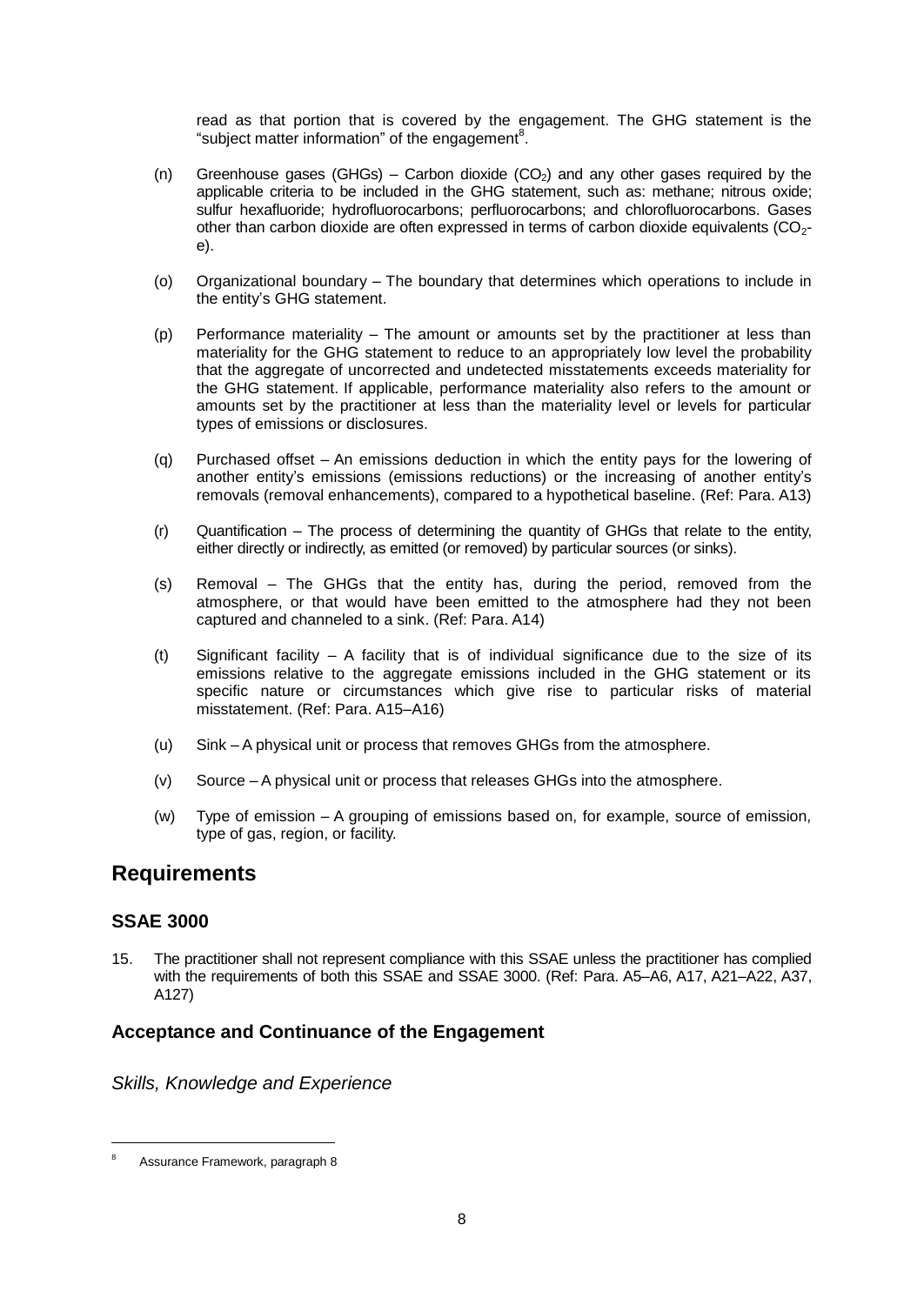- 16. The engagement partner shall:
	- (a) Have sufficient assurance skills, knowledge and experience, and sufficient competence in the quantification and reporting of emissions, to accept responsibility for the assurance conclusion; and
	- (b) Be satisfied that the engagement team and any practitioner's external experts collectively possess the necessary professional competencies, including in the quantification and reporting of emissions and in assurance, to perform the assurance engagement in accordance with this SSAE. (Ref: Para. A18–A19)

#### *Preconditions for the Engagement*

- 17. In order to establish whether the preconditions for the engagement are present:
	- (a) The engagement partner shall determine that both the GHG statement and the engagement have sufficient scope to be useful to intended users, considering, in particular: (Ref: Para. A20)
		- (i) If the GHG statement is to exclude significant emissions that have been, or could readily be, quantified, whether such exclusions are reasonable in the circumstances;
		- (ii) If the engagement is to exclude assurance with respect to significant emissions that are reported by the entity, whether such exclusions are reasonable in the circumstances; and
		- (iii) If the engagement is to include assurance with respect to emissions deductions, whether the nature of the assurance the practitioner will obtain with respect to the deductions and the intended content of the assurance report with respect to them are clear, reasonable in the circumstances, and understood by the engaging party. (Ref: Para. A11-A12)
	- (b) When assessing the suitability of the applicable criteria, as required by SSAE 3000 $^9$ , the practitioner shall determine whether the criteria encompass at a minimum: (Ref: Para. A23–A26)
		- (i) The method for determining the entity's organizational boundary; (Ref: Para. A27– A28)
		- (ii) The GHGs to be accounted for;
		- (iii) Acceptable quantification methods, including methods for making adjustments to the base year (if applicable); and
		- (iv) Adequate disclosures such that intended users can understand the significant judgments made in preparing the GHG statement. (Ref: Para. A29–A34)
	- (c) The practitioner shall obtain the agreement of the entity that it acknowledges and understands its responsibility:
		- (i) For designing, implementing and maintaining such internal control as the entity determines is necessary to enable the preparation of a GHG statement that is free from material misstatement, whether due to fraud or error;
		- (ii) For the preparation of its GHG statement in accordance with the applicable criteria; and (Ref: Para. A35)

<sup>1</sup> SSAE 3000, paragraph 19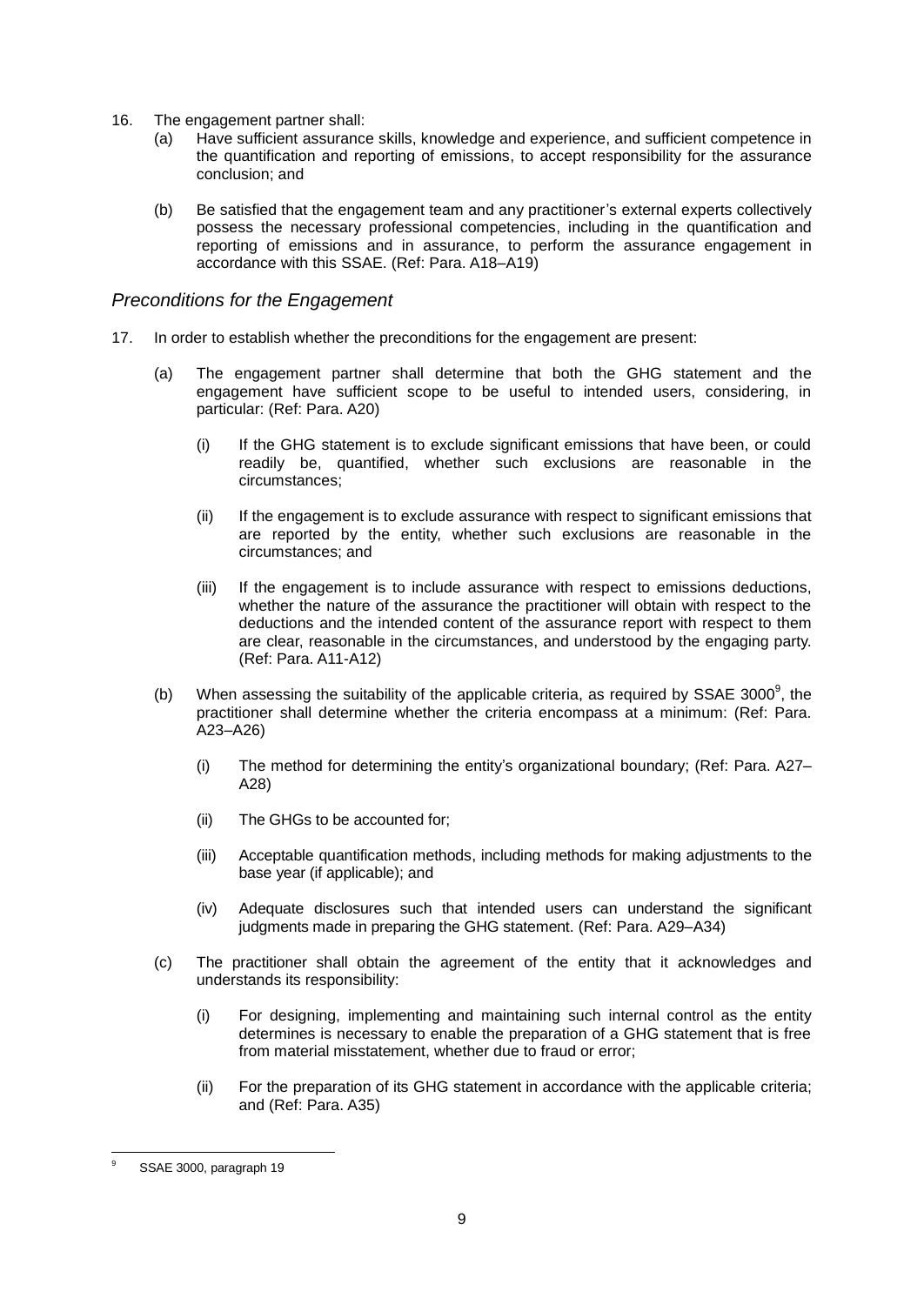(iii) For referring to or describing in its GHG statement the applicable criteria it has used and, when it is not readily apparent from the engagement circumstances, who developed them. (Ref: Para. A36)

## *Agreement on Engagement Terms*

- 18. The agreed terms of the engagement required by SSAE 3000<sup>10</sup> shall include: (Ref: Para. A37)
	- (a) The objective and scope of the engagement;
	- (b) The responsibilities of the practitioner;
	- (c) The responsibilities of the entity, including those described in paragraph 17(c);
	- (d) Identification of the applicable criteria for the preparation of the GHG statement;
	- (e) Reference to the expected form and content of any reports to be issued by the practitioner and a statement that there may be circumstances in which a report may differ from its expected form and content; and
	- (f) An acknowledgement that the entity agrees to provide written representations at the conclusion of the engagement.

## **Planning**

- 19. When planning the engagement as required by SSAE 3000<sup>11</sup>, the practitioner shall: (Ref: Para. A38–A41)
	- (a) Identify the characteristics of the engagement that define its scope;
	- (b) Ascertain the reporting objectives of the engagement to plan the timing of the engagement and the nature of the communications required;
	- (c) Consider the factors that, in the practitioner's professional judgment, are significant in directing the engagement team's efforts;
	- (d) Consider the results of engagement acceptance or continuance procedures and, where applicable, whether knowledge gained on other engagements performed by the engagement partner for the entity is relevant;
	- (e) Ascertain the nature, timing and extent of resources necessary to perform the engagement, including the involvement of experts and of other practitioners; and (Ref: Para. A42*–* A43)
	- (f) Determine the impact of the entity's internal audit function, if any, on the engagement.

## **Materiality in Planning and Performing the Engagement**

*Determining Materiality and Performance Materiality When Planning the Engagement*

20. When establishing the overall engagement strategy, the practitioner shall determine materiality for the GHG statement. (Ref: Para. A44–A50)

1

 $^{10}$  SSAE 3000, paragraph 10<br> $^{11}$  SSAE 3000 paragraph 12

SSAE 3000, paragraph 12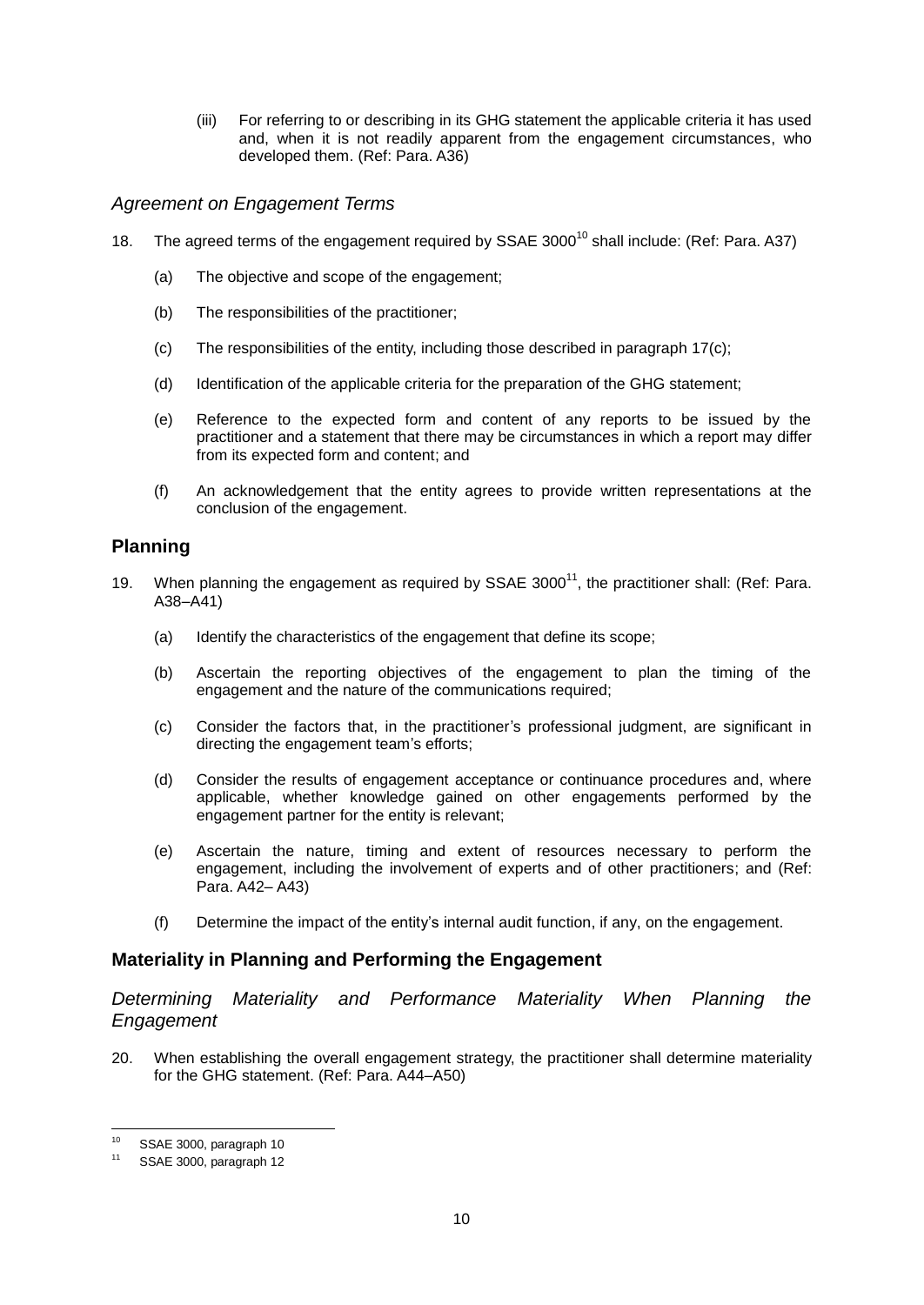21. The practitioner shall determine performance materiality for purposes of assessing the risks of material misstatement and determining the nature, timing and extent of further procedures.

## *Revision as the Engagement Progresses*

22. The practitioner shall revise materiality for the GHG statement in the event of becoming aware of information during the engagement that would have caused the practitioner to have determined a different amount initially. (Ref: Para. A51)

## **Understanding the Entity and Its Environment, Including the Entity's Internal Control, and Identifying and Assessing Risks of Material Misstatement**

#### *Obtaining an Understanding of the Entity and Its Environment*

- 23. The practitioner shall obtain an understanding of the following: (Ref: Para. A52*–*A53)
	- (a) Relevant industry, regulatory, and other external factors including the applicable criteria.
	- (b) The nature of the entity, including:
		- (i) The nature of the operations included in the entity's organizational boundary, including: (Ref: Para. A27–A28)
			- a. The sources and completeness of emissions and, if any, sinks and emissions deductions;
			- b. The contribution of each to the entity's overall emissions; and
			- c. The uncertainties associated with the quantities reported in the GHG statement. (Ref: Para. A54–A59)
		- (ii) Changes from the prior period in the nature or extent of operations, including whether there have been any mergers, acquisitions, or sales of emissions sources, or outsourcing of functions with significant emissions; and
		- (iii) The frequency and nature of interruptions to operations. (Ref: Para. A60)
	- (c) The entity's selection and application of quantification methods and reporting policies, including the reasons for changes thereto and the potential for double-counting of emissions in the GHG statement.
	- (d) The requirements of the applicable criteria relevant to estimates, including related disclosures.
	- (e) The entity's climate change objective and strategy, if any, and associated economic, regulatory, physical and reputational risks. (Ref: Para. A61)
	- (f) The oversight of, and responsibility for, emissions information within the entity.
	- (g) Whether the entity has an internal audit function and, if so, its activities and main findings with respect to emissions.

#### *Procedures to Obtain an Understanding and to Identify and Assess Risks of Material Misstatement*

24. The procedures to obtain an understanding of the entity and its environment and to identify and assess risks of material misstatement shall include the following: (Ref: Para. A52*–*A53, A62)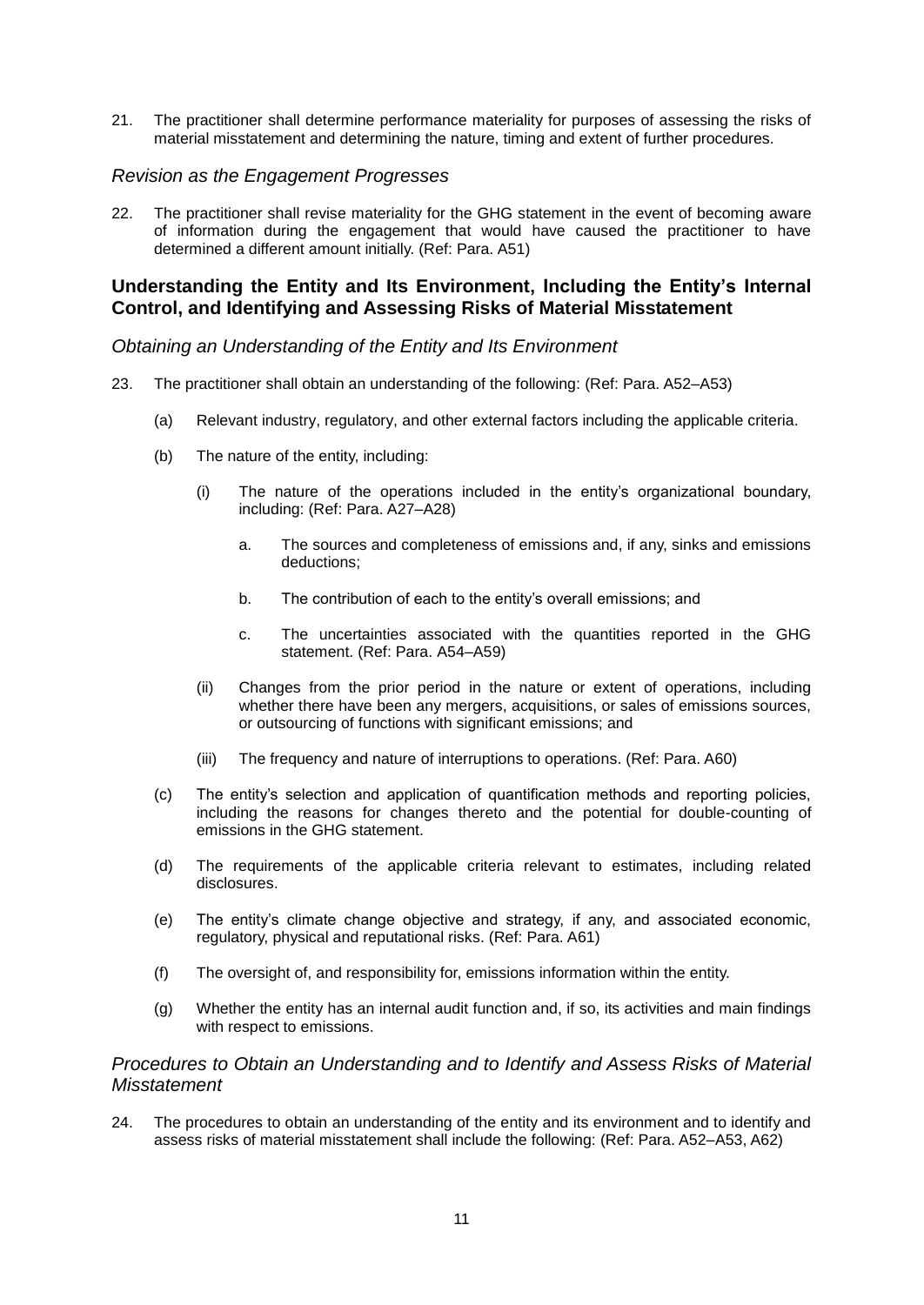- (a) Inquiries of those within the entity who, in the practitioner's judgment, have information that is likely to assist in identifying and assessing risks of material misstatement due to fraud or error.
- (b) Analytical procedures. (Ref: Para. A63–A65)
- (c) Observation and inspection. (Ref: Para. A66–A68)

## *Obtaining an Understanding of the Entity's Internal Control*

| <b>Limited Assurance</b>                                                                                                                                                                                                                                                                                                                                                                                                                                                                                                                                                                                                      | <b>Reasonable Assurance</b>                                                                                                                                                                                                                                                                                                                                                                                                                                                                                                                                                                                                                                                                                                                                                                                                                                                                                                                                                                                            |
|-------------------------------------------------------------------------------------------------------------------------------------------------------------------------------------------------------------------------------------------------------------------------------------------------------------------------------------------------------------------------------------------------------------------------------------------------------------------------------------------------------------------------------------------------------------------------------------------------------------------------------|------------------------------------------------------------------------------------------------------------------------------------------------------------------------------------------------------------------------------------------------------------------------------------------------------------------------------------------------------------------------------------------------------------------------------------------------------------------------------------------------------------------------------------------------------------------------------------------------------------------------------------------------------------------------------------------------------------------------------------------------------------------------------------------------------------------------------------------------------------------------------------------------------------------------------------------------------------------------------------------------------------------------|
| 25L. For internal control relevant to emissions<br>quantification and reporting, as the basis<br>for identifying and assessing the risks of<br>material misstatement, the practitioner<br>shall obtain an understanding, through<br>inquiries, about: (Ref: Para. A52-A53,<br>A69-A70)<br>(a)<br>The control environment;<br>The information system, including<br>(b)<br>the related business processes, and<br>communication<br>of<br>emissions<br>reporting roles and responsibilities<br>and significant matters relating to<br>emissions reporting; and<br>The results of the entity's risk<br>(c)<br>assessment process. | 25R. The<br>practitioner<br>shall<br>obtain<br>an<br>o <sub>f</sub><br>understanding<br>the<br>following<br>components of the<br>entity's internal<br>relevant<br>control<br>to<br>emissions<br>quantification and reporting as the basis<br>for identifying and assessing risks of<br>material misstatement: (Ref: Para. A52-<br>A53, A70)<br>(a)<br>The control environment;<br>The information system, including<br>(b)<br>the related business processes, and<br>communication<br>of<br>emissions<br>reporting roles and responsibilities<br>and significant matters relating to<br>emissions reporting;<br>The<br>entity's<br>risk<br>(c)<br>assessment<br>process;<br>Control activities relevant to the<br>(d)<br>engagement,<br>being<br>those<br>the<br>practitioner judges it necessary to<br>understand in order to assess the<br>risks of material misstatement at<br>the assertion level and design<br>further procedures responsive to<br>assessed risks. An assurance<br>engagement does not require an |
|                                                                                                                                                                                                                                                                                                                                                                                                                                                                                                                                                                                                                               | understanding of all the control<br>activities related to each significant<br>type of emission and disclosure in<br>the GHG statement or to every<br>assertion relevant to them; and<br>(Ref: Para. A71-A72)<br>Monitoring of controls.<br>(e)                                                                                                                                                                                                                                                                                                                                                                                                                                                                                                                                                                                                                                                                                                                                                                         |
|                                                                                                                                                                                                                                                                                                                                                                                                                                                                                                                                                                                                                               | 26R. When obtaining the understanding<br>by paragraph<br>25R,<br>the<br>required<br>practitioner shall evaluate the design of<br>controls and determine whether they<br>have been implemented by performing<br>procedures in addition to inquiry of the<br>entity's personnel. (Ref: Para. A52-<br>A53)                                                                                                                                                                                                                                                                                                                                                                                                                                                                                                                                                                                                                                                                                                                |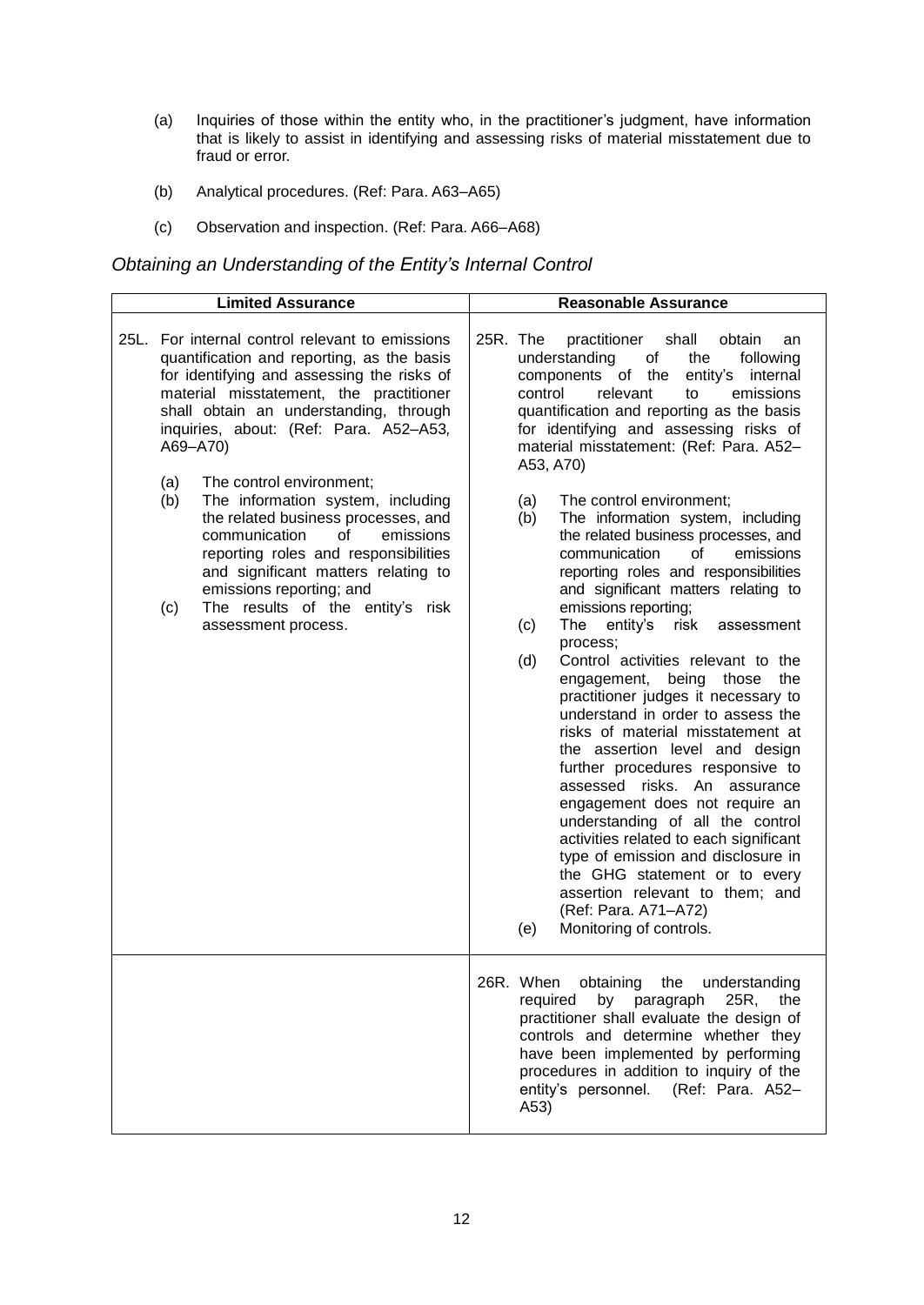## *Other Procedures to Obtain an Understanding and to Identify and Assess Risks of Material Misstatement*

- 27. If the engagement partner has performed other engagements for the entity, the engagement partner shall consider whether information obtained is relevant to identifying and assessing risks of material misstatement. (Ref: Para. A73)
- 28. The practitioner shall make inquiries of management, and others within the entity as appropriate, to determine whether they have knowledge of any actual, suspected or alleged fraud or non-compliance with laws and regulations affecting the GHG statement. (Ref: Para. A84*–*A86)
- 29. The engagement partner and other key members of the engagement team, and any key practitioner's external experts, shall discuss the susceptibility of the entity's GHG statement to material misstatement whether due to fraud or error, and the application of the applicable criteria to the entity's facts and circumstances. The engagement partner shall determine which matters are to be communicated to members of the engagement team, and to any practitioner's external experts not involved in the discussion.
- 30. The practitioner shall evaluate whether the entity's quantification methods and reporting policies, including the determination of the entity's organizational boundary, are appropriate for its operations, and are consistent with the applicable criteria and quantification and reporting policies used in the relevant industry and in prior periods.

Performing Procedures on Location at the Entity's Facilities

31. The practitioner shall determine whether it is necessary in the circumstances of the engagement to perform procedures on location at significant facilities. (Ref: Para. A15–A16, A74–A77)

#### Internal Audit

- 32. Where the entity has an internal audit function that is relevant to the engagement, the practitioner shall: (Ref: Para. A78)
	- (a) Determine whether, and to what extent, to use specific work of the internal audit function; and
	- (b) If using the specific work of the internal audit function, determine whether that work is adequate for the purposes of the engagement.

## *Identifying and Assessing Risks of Material Misstatement*

| <b>Limited Assurance</b>                                                           | Reasonable Assurance                                                                                                  |
|------------------------------------------------------------------------------------|-----------------------------------------------------------------------------------------------------------------------|
| 33L. The practitioner shall identify and assess<br>risks of material misstatement: | 33R. The practitioner shall identify and assess<br>risks of material misstatement:                                    |
| (a)<br>At the GHG statement level; and<br>(Ref: Para. A79–A80)                     | At the GHG statement level; and<br>(a)<br>(Ref: Para. A79–A80)                                                        |
| For material types of emissions and<br>(b)<br>disclosures, (Ref: Para. A81)        | At the assertion level for material<br>(b)<br>of emissions<br>and<br>types<br>disclosures, (Ref: Para. A81-A82)       |
| as the basis for designing and performing                                          |                                                                                                                       |
| procedures whose nature, timing and<br>extent:                                     | designing<br>basis for<br>as the<br>and<br>performing procedures whose nature,<br>timing and extent: (Ref: Para. A83) |
| Are responsive to assessed risks of<br>(c)                                         |                                                                                                                       |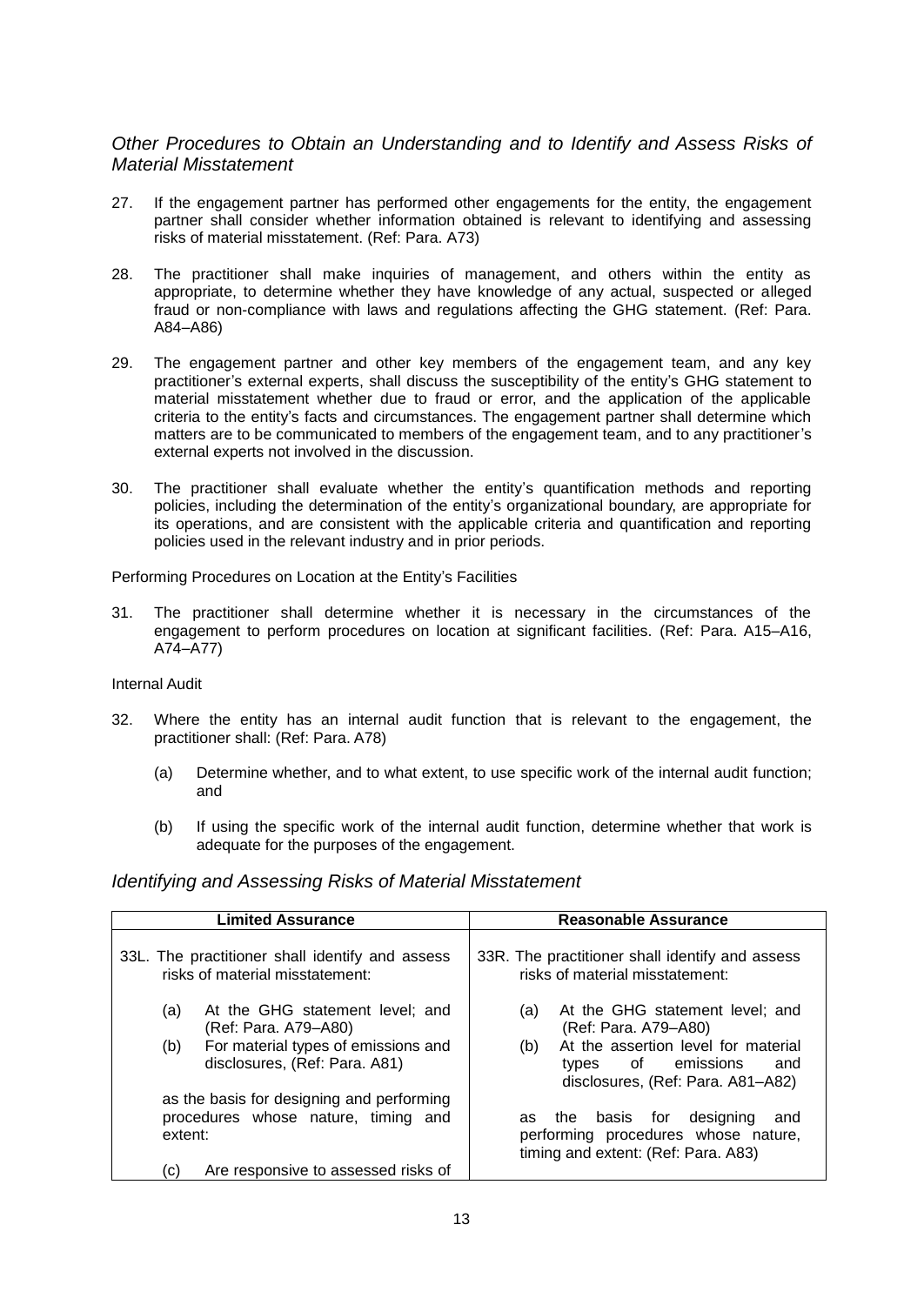| <b>Limited Assurance</b>                                                                                                                                                                                               | <b>Reasonable Assurance</b>                                                                                                                                                                                                                                                |
|------------------------------------------------------------------------------------------------------------------------------------------------------------------------------------------------------------------------|----------------------------------------------------------------------------------------------------------------------------------------------------------------------------------------------------------------------------------------------------------------------------|
| material misstatement; and<br>Allow the practitioner to obtain<br>(d)<br>limited assurance about whether<br>the GHG statement is prepared, in<br>all material respects, in accordance<br>with the applicable criteria. | Are responsive to assessed risks<br>(C)<br>of material misstatement; and<br>Allow the practitioner to obtain<br>(d)<br>reasonable assurance about<br>whether the GHG statement is<br>prepared, in all material respects,<br>in accordance with the applicable<br>criteria. |

Causes of Risks of Material Misstatement

- 34. When performing the procedures required by paragraphs 33L or 33R, the practitioner shall consider at least the following factors: (Ref: Para. A84–A89)
	- (a) The likelihood of intentional misstatement in the GHG statement; (Ref: Para. A84–A86)
	- (b) The likelihood of non-compliance with the provisions of those laws and regulations generally recognized to have a direct effect on the content of the GHG statement; (Ref: Para. A87)
	- (c) The likelihood of omission of a potentially significant emission; (Ref: Para. A88(a))
	- (d) Significant economic or regulatory changes; (Ref: Para. A88(b))
	- (e) The nature of operations; (Ref: Para. A88(c))
	- (f) The nature of quantification methods; (Ref: Para. A88(d))
	- (g) The degree of complexity in determining the organizational boundary and whether related parties are involved; (Ref: Para. A27–A28)
	- (h) Whether there are significant emissions that are outside the normal course of business for the entity, or that otherwise appear to be unusual; (Ref: Para. A88(e))
	- (i) The degree of subjectivity in the quantification of emissions; (Ref: Para. A88(e))
	- (j) Whether Scope 3 emissions are included in the GHG statement; and (Ref: Para. A88(f))
	- (k) How the entity makes significant estimates and the data on which they are based. (Ref: Para. A88(g))

## **Overall Responses to Assessed Risks of Material Misstatement and Further Procedures**

- 35. The practitioner shall design and implement overall responses to address the assessed risks of material misstatement at the GHG statement level. (Ref: Para. A90–A93)
- 36. The practitioner shall design and perform further procedures whose nature, timing and extent are responsive to the assessed risks of material misstatement, having regard to the level of assurance, reasonable or limited, as appropriate. (Ref: Para. A90)

| <b>Limited Assurance</b>                                                                                                                           | <b>Reasonable Assurance</b>                                                                                                                     |
|----------------------------------------------------------------------------------------------------------------------------------------------------|-------------------------------------------------------------------------------------------------------------------------------------------------|
| In designing and performing the further<br>37L.<br>procedures in accordance with paragraph<br>36, the practitioner shall: (Ref: Para. A90,<br>A94) | 37R. In designing and performing the further<br>procedures in accordance with paragraph<br>36, the practitioner shall: (Ref: Para. A90,<br>A94) |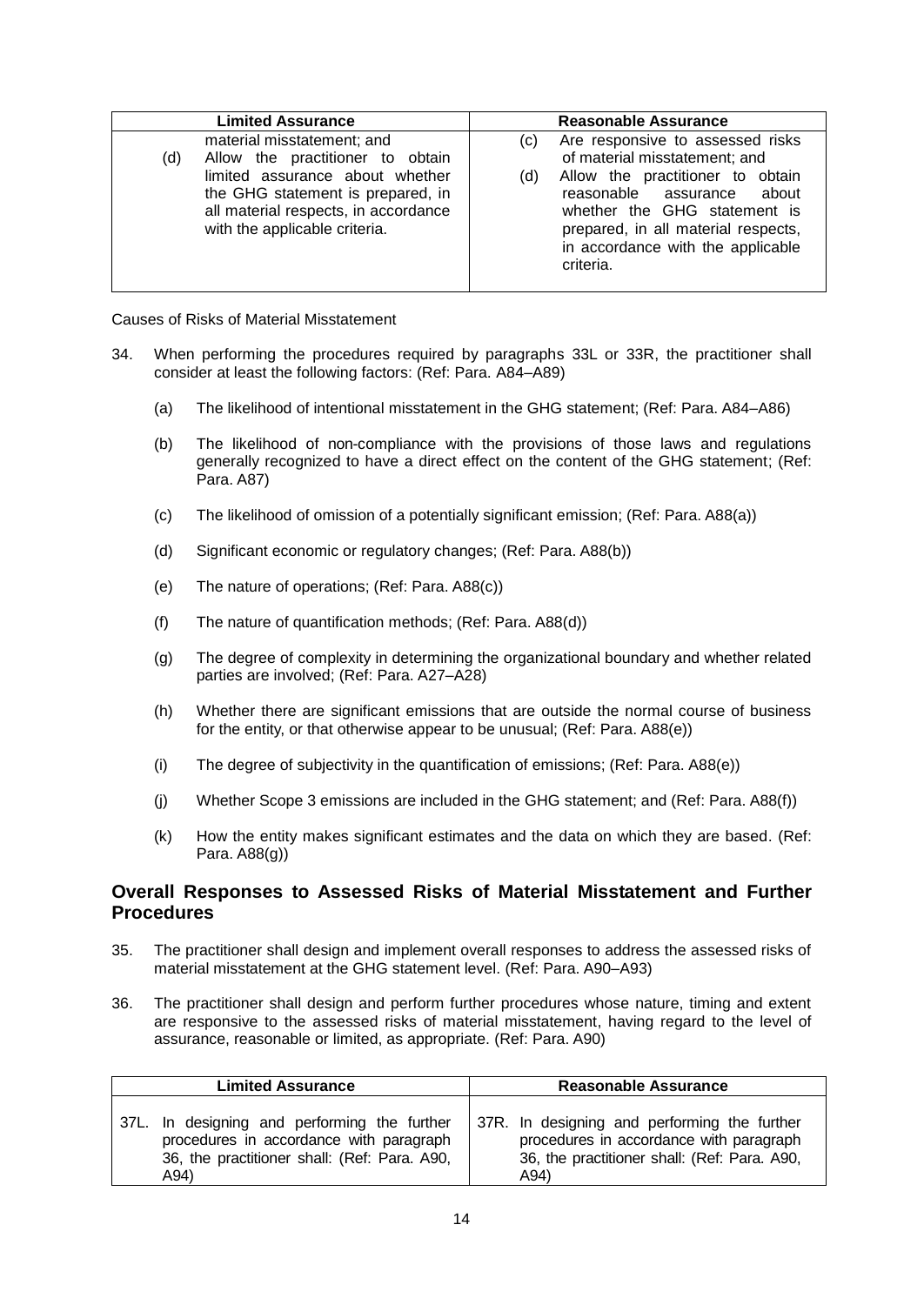| <b>Limited Assurance</b>                                                                                                                                                                                                                                                                              | <b>Reasonable Assurance</b>                                                                                                                                                                                                                                                                                                                                                                                    |
|-------------------------------------------------------------------------------------------------------------------------------------------------------------------------------------------------------------------------------------------------------------------------------------------------------|----------------------------------------------------------------------------------------------------------------------------------------------------------------------------------------------------------------------------------------------------------------------------------------------------------------------------------------------------------------------------------------------------------------|
| (a)<br>Consider the reasons for the<br>assessment given to the risks of<br>material misstatement for material<br>types of emissions and disclosures;<br>and (Ref: Para. A95)<br>Obtain more persuasive evidence<br>(b)<br>higher the practitioner's<br>the<br>assessment of risk. (Ref: Para.<br>A97) | Consider the reasons for the<br>(a)<br>assessment given to the risks of<br>material<br>misstatement<br>the<br>at<br>assertion level for material types<br>of emissions and disclosures,<br>including: (Ref: Para. A95)<br>The likelihood of material<br>(i)<br>misstatement due to the<br>particular characteristics of<br>the relevant type of emission<br>or disclosure (that is, the<br>inherent risk); and |
|                                                                                                                                                                                                                                                                                                       | Whether<br>the<br>practitioner<br>(ii)<br>intends<br>rely<br>on<br>the<br>to<br>operating effectiveness<br>оf<br>controls in determining the<br>nature, timing and extent of<br>other procedures; and (Ref:<br>Para. A96)                                                                                                                                                                                      |
|                                                                                                                                                                                                                                                                                                       | (b)<br>Obtain more persuasive evidence<br>the<br>practitioner's<br>the<br>higher<br>assessment of risk. (Ref: Para. A97)                                                                                                                                                                                                                                                                                       |
|                                                                                                                                                                                                                                                                                                       | <b>Tests of Controls</b><br>38R. The practitioner shall design and perform<br>tests of controls to obtain sufficient<br>appropriate evidence as to the operating<br>effectiveness of relevant controls if: (Ref:<br>Para. A90(a))                                                                                                                                                                              |
|                                                                                                                                                                                                                                                                                                       | The practitioner intends to rely on<br>(a)<br>the operating effectiveness of<br>controls in determining the nature,<br>timing and extent of other<br>procedures; or (Ref: Para. A96)<br>Procedures other than tests of<br>(b)<br>controls cannot alone provide<br>sufficient appropriate evidence at<br>the assertion level. (Ref: Para.<br>A98)                                                               |
|                                                                                                                                                                                                                                                                                                       | 39R. If deviations from controls upon which<br>the practitioner intends to rely are<br>detected, the practitioner shall make<br>specific inquiries to understand these<br>matters<br>and<br>their<br>potential<br>consequences, and shall determine<br>whether: (Ref: Para. A90)                                                                                                                               |
|                                                                                                                                                                                                                                                                                                       | The tests of controls that have<br>(a)<br>performed<br>provide<br>been<br>an<br>appropriate basis for reliance on<br>the controls;<br>Additional tests of controls are<br>(b)<br>necessary; or                                                                                                                                                                                                                 |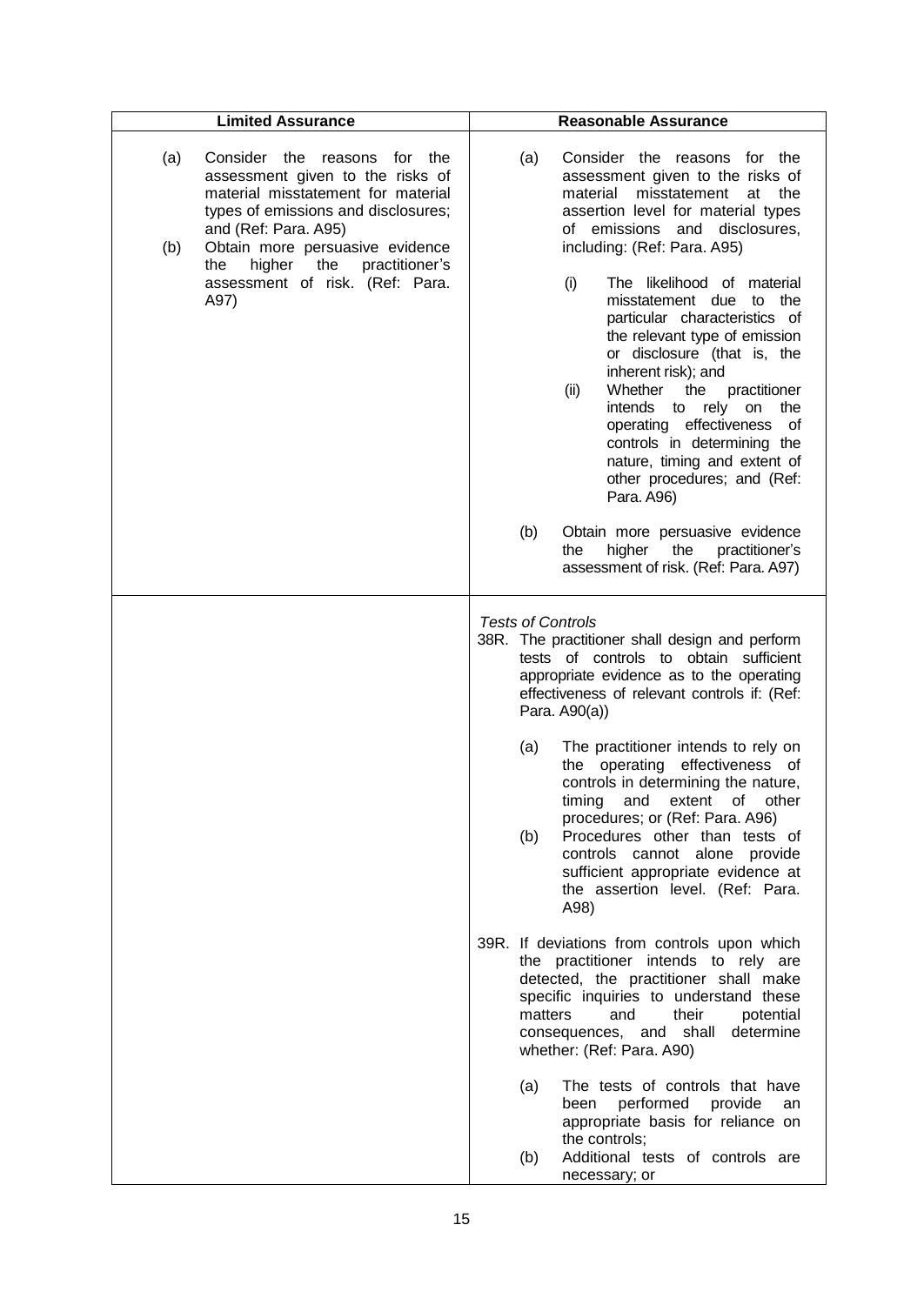| <b>Limited Assurance</b>                                                                                                                                                                                                                                                                                                                                                                                                                                                                                                                                                                | <b>Reasonable Assurance</b>                                                                                                                                                                                                                                                                                                                                                                                                                                                                                                                                                                                                                                                |
|-----------------------------------------------------------------------------------------------------------------------------------------------------------------------------------------------------------------------------------------------------------------------------------------------------------------------------------------------------------------------------------------------------------------------------------------------------------------------------------------------------------------------------------------------------------------------------------------|----------------------------------------------------------------------------------------------------------------------------------------------------------------------------------------------------------------------------------------------------------------------------------------------------------------------------------------------------------------------------------------------------------------------------------------------------------------------------------------------------------------------------------------------------------------------------------------------------------------------------------------------------------------------------|
|                                                                                                                                                                                                                                                                                                                                                                                                                                                                                                                                                                                         | The potential risks of material<br>(c)<br>misstatement<br>need<br>to<br>be<br>addressed<br>other<br>using<br>procedures.                                                                                                                                                                                                                                                                                                                                                                                                                                                                                                                                                   |
|                                                                                                                                                                                                                                                                                                                                                                                                                                                                                                                                                                                         | Procedures Other than Tests of Controls<br>40R. Irrespective of the assessed risks of<br>material misstatement, the practitioner<br>shall design and perform tests of details or<br>analytical procedures in addition to tests of<br>controls, if any, for each material type of<br>emission and disclosure. (Ref: Para. A90,<br>A94)<br>41R. The practitioner shall consider whether<br>external confirmation procedures are to<br>be performed. (Ref: Para.A90, A99)                                                                                                                                                                                                     |
| Analytical<br>Procedures<br>Performed<br>in<br>Response to Assessed Risks of Material<br><b>Misstatement</b><br>42L. If designing and performing analytical<br>procedures, the practitioner shall: (Ref:<br>Para. A90(c), A100-A102)                                                                                                                                                                                                                                                                                                                                                    | Procedures<br>Analytical<br>Performed<br>in<br>Response to Assessed Risks of Material<br>Misstatement<br>42R. If designing and performing analytical<br>procedures, the practitioner shall: (Ref:<br>Para. A90(c), A100-A102)                                                                                                                                                                                                                                                                                                                                                                                                                                              |
| (a)<br>Determine<br>the<br>suitability<br>of<br>particular analytical procedures,<br>taking account of the assessed<br>risks of material misstatement and<br>tests of details, if any;<br>Evaluate the reliability of data from<br>(b)<br>which the practitioner's expectation<br>of recorded quantities or ratios is<br>developed, taking account of the<br>source, comparability, and nature<br>relevance of<br>information<br>and<br>available, and controls over<br>preparation; and<br>Develop<br>(c)<br>an<br>expectation<br>with<br>respect to recorded quantities or<br>ratios. | Determine<br>(a)<br>the<br>suitability<br>οf<br>particular analytical procedures for<br>given assertions, taking account of<br>the assessed risks of material<br>misstatement and tests of details,<br>if any, for these assertions;<br>Evaluate the reliability of data from<br>(b)<br>the<br>which<br>practitioner's<br>expectation of recorded quantities<br>or ratios is developed, taking<br>of<br>the<br>account<br>source,<br>comparability, and nature and<br>relevance of information available,<br>and controls over preparation; and<br>(c)<br>Develop<br>expectation<br>an<br>οf<br>recorded quantities or ratios which<br>is sufficiently precise to identify |
| 43L. If<br>analytical<br>procedures<br>identify<br>fluctuations or relationships that are<br>other<br>inconsistent<br>with<br>relevant<br>information or that differ significantly from<br>expected quantities or ratios,<br>the<br>practitioner shall make inquiries of the<br>entity about such differences.<br>The<br>practitioner shall consider the responses<br>to these inquiries to determine whether<br>other procedures are necessary in the<br>circumstances. (Ref: Para. A90(c))                                                                                            | possible material misstatements.<br>43R. If<br>analytical<br>procedures identify<br>fluctuations or relationships that are<br>inconsistent<br>with<br>other<br>relevant<br>information or that differ significantly<br>from expected quantities or ratios, the<br>practitioner<br>investigate<br>such<br>shall<br>differences by: (Ref: Para. A90(c))<br>(a)<br>Inquiring of the entity and obtaining<br>additional evidence relevant to the<br>entity's responses; and<br>Performing other procedures as<br>(b)<br>necessary in the circumstances.                                                                                                                        |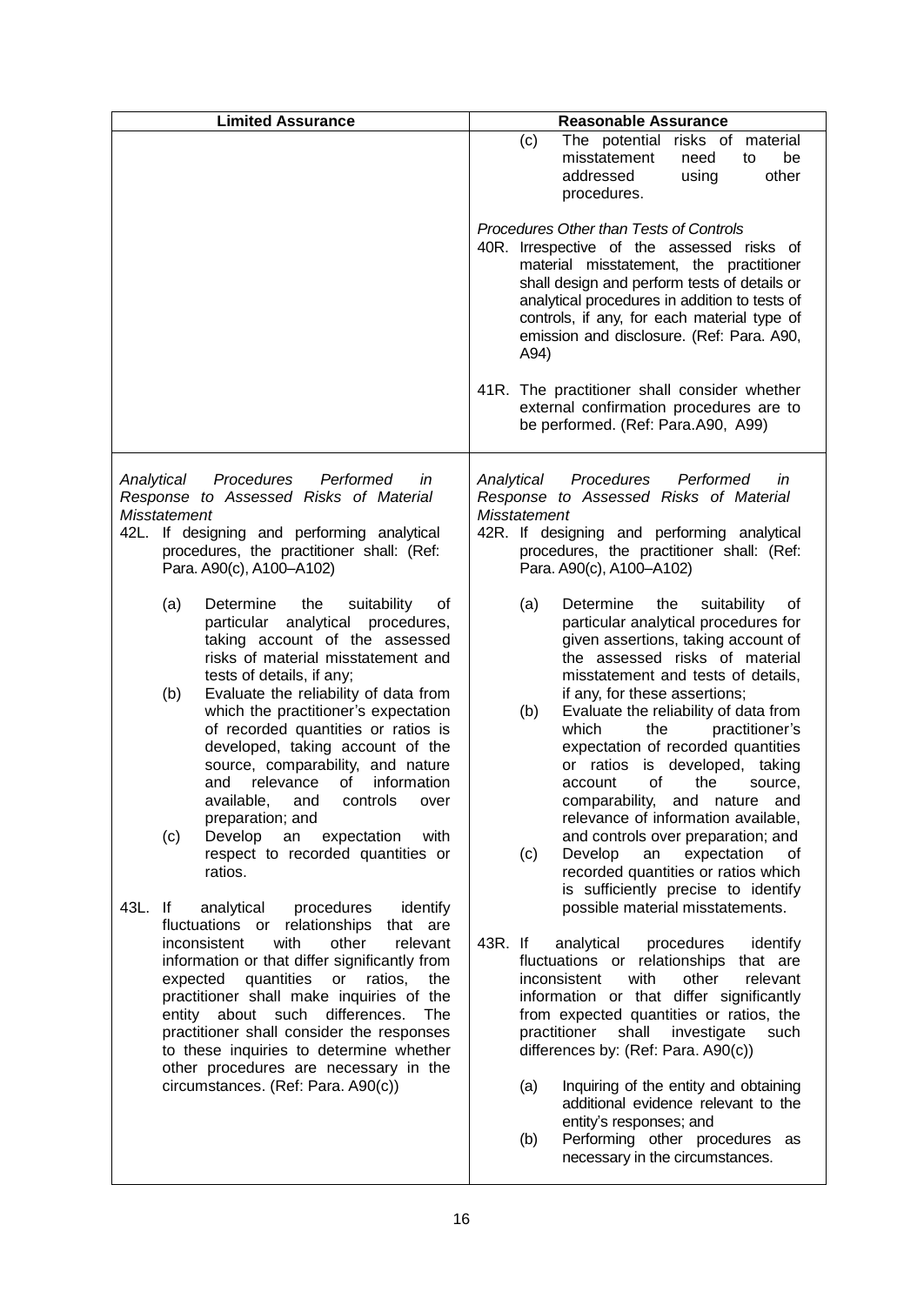| <b>Limited Assurance</b>                                                                                                                                                                                                                                                                                                                                                                                                                                                                                                                    | <b>Reasonable Assurance</b>                                                                                                                                                                                                                                                                                                                                                                                                                                                                                                                                                                                                                                                                                                                                                                                                                                                                                                                                                                                                                                                                                                                    |
|---------------------------------------------------------------------------------------------------------------------------------------------------------------------------------------------------------------------------------------------------------------------------------------------------------------------------------------------------------------------------------------------------------------------------------------------------------------------------------------------------------------------------------------------|------------------------------------------------------------------------------------------------------------------------------------------------------------------------------------------------------------------------------------------------------------------------------------------------------------------------------------------------------------------------------------------------------------------------------------------------------------------------------------------------------------------------------------------------------------------------------------------------------------------------------------------------------------------------------------------------------------------------------------------------------------------------------------------------------------------------------------------------------------------------------------------------------------------------------------------------------------------------------------------------------------------------------------------------------------------------------------------------------------------------------------------------|
| <b>Procedures Regarding Estimates</b><br>44L. Based on the assessed risks of material<br>misstatement, the practitioner shall: (Ref:<br>Para. A103-A104)                                                                                                                                                                                                                                                                                                                                                                                    | <b>Procedures Regarding Estimates</b><br>44R. Based on the assessed risks of material<br>shall<br>misstatement,<br>the<br>practitioner<br>evaluate whether: (Ref: Para. A103)                                                                                                                                                                                                                                                                                                                                                                                                                                                                                                                                                                                                                                                                                                                                                                                                                                                                                                                                                                  |
| (a)<br>Evaluate whether:<br>The entity has appropriately<br>(i)<br>applied the requirements of<br>the applicable criteria relevant<br>to estimates; and<br>methods<br>(ii)<br>The<br>for<br>making<br>estimates are appropriate and<br>have<br>been<br>applied<br>consistently,<br>and<br>whether<br>changes, if any, in reported<br>estimates or in the method for<br>making them from the prior<br>period are appropriate in the<br>circumstances; and<br>(b)<br>Consider whether other procedures<br>are necessary in the circumstances. | (a)<br>The<br>entity<br>has<br>appropriately<br>applied the requirements of the<br>criteria<br>applicable<br>relevant<br>to<br>estimates; and<br>The methods for making estimates<br>(b)<br>are appropriate and have been<br>applied consistently, and whether<br>changes,<br>if<br>any,<br>in<br>reported<br>estimates or in the method for<br>making them from the prior period<br>appropriate<br>the<br>are<br>in<br>circumstances.<br>45R. In responding to an assessed risk of<br>material misstatement, the practitioner<br>shall undertake one or more of the<br>following, taking account of the nature of<br>estimates: (Ref: Para. A103)                                                                                                                                                                                                                                                                                                                                                                                                                                                                                             |
|                                                                                                                                                                                                                                                                                                                                                                                                                                                                                                                                             | Test how the entity made the<br>(a)<br>estimate and the data on which it<br>based.<br>In doing<br>so, the<br>İS.<br>shall<br>practitioner<br>evaluate<br>whether:<br>The method of quantification<br>(i)<br>used is appropriate in the<br>circumstances; and<br>The assumptions used by the<br>(ii)<br>entity are reasonable.<br>Test the operating effectiveness of<br>(b)<br>the controls over how the entity<br>made the estimate, together with<br>other appropriate procedures.<br>Develop a point estimate or a<br>(c)<br>range to evaluate the entity's<br>estimate. For this purpose:<br>lf<br>practitioner<br>the<br>(i)<br>uses<br>assumptions or methods that<br>differ from the entity's, the<br>practitioner shall obtain an<br>understanding of the entity's<br>assumptions<br>methods<br>or<br>sufficient to establish that the<br>practitioner's point estimate<br>or range takes into account<br>relevant variables and to<br>significant<br>evaluate<br>any<br>differences from the entity's<br>point estimate.<br>If the practitioner concludes<br>(ii)<br>that it is appropriate to use a<br>range, the practitioner shall |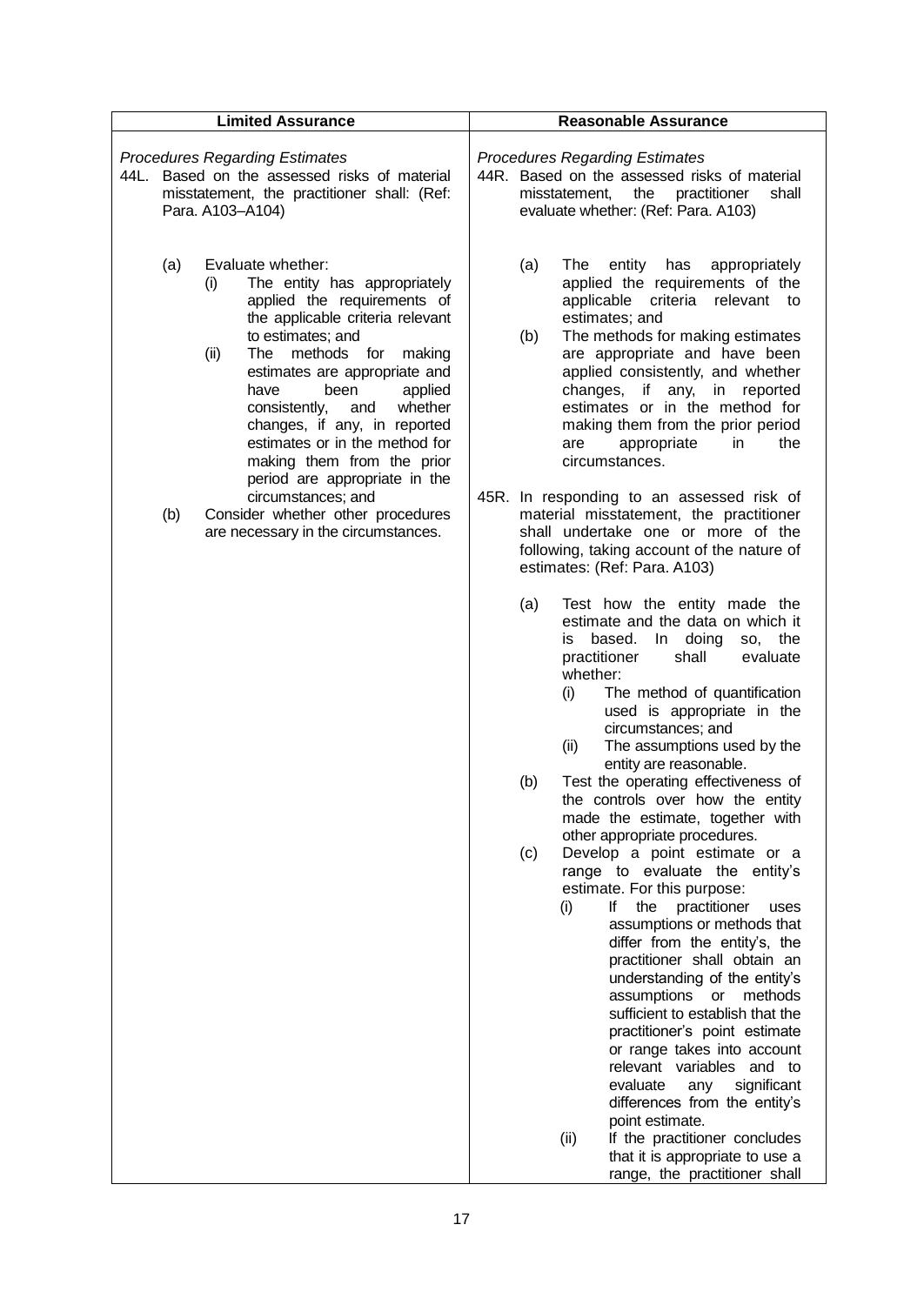| <b>Limited Assurance</b> | <b>Reasonable Assurance</b>                                                                                            |
|--------------------------|------------------------------------------------------------------------------------------------------------------------|
|                          | narrow the range, based on<br>evidence available, until all<br>outcomes within the range<br>are considered reasonable. |

## *Sampling*

46. If sampling is used, the practitioner shall, when designing the sample, consider the purpose of the procedure and the characteristics of the population from which the sample will be drawn. (Ref: Para. A90(b), A105)

## *Fraud, Laws and Regulations*

47. The practitioner shall respond appropriately to fraud or suspected fraud and non-compliance or suspected non-compliance with laws and regulations identified during the engagement. (Ref: Para. A106–A107

| <b>Limited Assurance</b>                                                                                                                                                                                                                                                                                                                                                                                                                                                                                                                                                                                                                                        | <b>Reasonable Assurance</b>                                                                                                                                                                                                                                                                                                                                                                                                                                                                                                                                                                                                                                                                                 |
|-----------------------------------------------------------------------------------------------------------------------------------------------------------------------------------------------------------------------------------------------------------------------------------------------------------------------------------------------------------------------------------------------------------------------------------------------------------------------------------------------------------------------------------------------------------------------------------------------------------------------------------------------------------------|-------------------------------------------------------------------------------------------------------------------------------------------------------------------------------------------------------------------------------------------------------------------------------------------------------------------------------------------------------------------------------------------------------------------------------------------------------------------------------------------------------------------------------------------------------------------------------------------------------------------------------------------------------------------------------------------------------------|
| Procedures Regarding the GHG Statement<br><b>Aggregation Process</b><br>48L. The<br>practitioner's<br>procedures<br>shall<br>include the following procedures related<br>to the GHG statement aggregation<br>process: (Ref: Para. A108)<br>Agreeing or reconciling the GHG<br>(a)<br>statement with the underlying<br>records; and<br>Obtaining, through inquiry of the<br>(b)<br>understanding<br>entity,<br>an<br>οf<br>material adjustments made during<br>the course of preparing the GHG<br>and<br>considering<br>statement<br>whether other procedures are<br>necessary in the circumstances.                                                             | Procedures Regarding the GHG Statement<br><b>Aggregation Process</b><br>48R.<br>The practitioner's procedures shall<br>following<br>procedures<br>include<br>the<br>the<br><b>GHG</b><br>related<br>to<br>statement<br>process: (Ref: Para.<br>aggregation<br>A108)<br>Agreeing or reconciling<br>(a)<br>the<br><b>GHG</b><br>statement<br>with<br>the<br>underlying records; and<br>Examining<br>material<br>(b)<br>adjustments made during the<br>course of preparing the GHG<br>statement.                                                                                                                                                                                                               |
| Determining Whether Additional Procedures<br>Are Necessary in a Limited Assurance<br>Engagement<br>49L. If the practitioner becomes aware of a<br>matter(s) that causes the practitioner to<br>believe the GHG statement may be<br>materially misstated, the practitioner shall<br>perform<br>additional<br>design<br>and<br>procedures sufficient to enable the<br>practitioner to: (Ref: Para. A109-A110)<br>(a)<br>Conclude that the matter(s) is not<br>likely to cause the GHG statement<br>to be materially misstated; or<br>Determine<br>that<br>the<br>(b)<br>matter(s)<br>causes the GHG statement to be<br>materially misstated. (Ref: Para.<br>A111) | Revision<br>Risk<br>οf<br>Assessment<br>in<br>a<br>Reasonable Assurance Engagement<br>The practitioner's assessment of the<br>49R.<br>risks of material misstatement at the<br>assertion level may change during<br>the course of the engagement as<br>additional evidence is obtained. In<br>circumstances where the practitioner<br>obtains evidence from performing<br>procedures, or if<br>new<br>further<br>information is obtained, either of<br>is inconsistent<br>with<br>which<br>the<br>evidence on which the practitioner<br>originally based the assessment, the<br>practitioner<br>shall<br>revise<br>the<br>assessment and modify the planned<br>procedures accordingly. (Ref: Para.<br>A109) |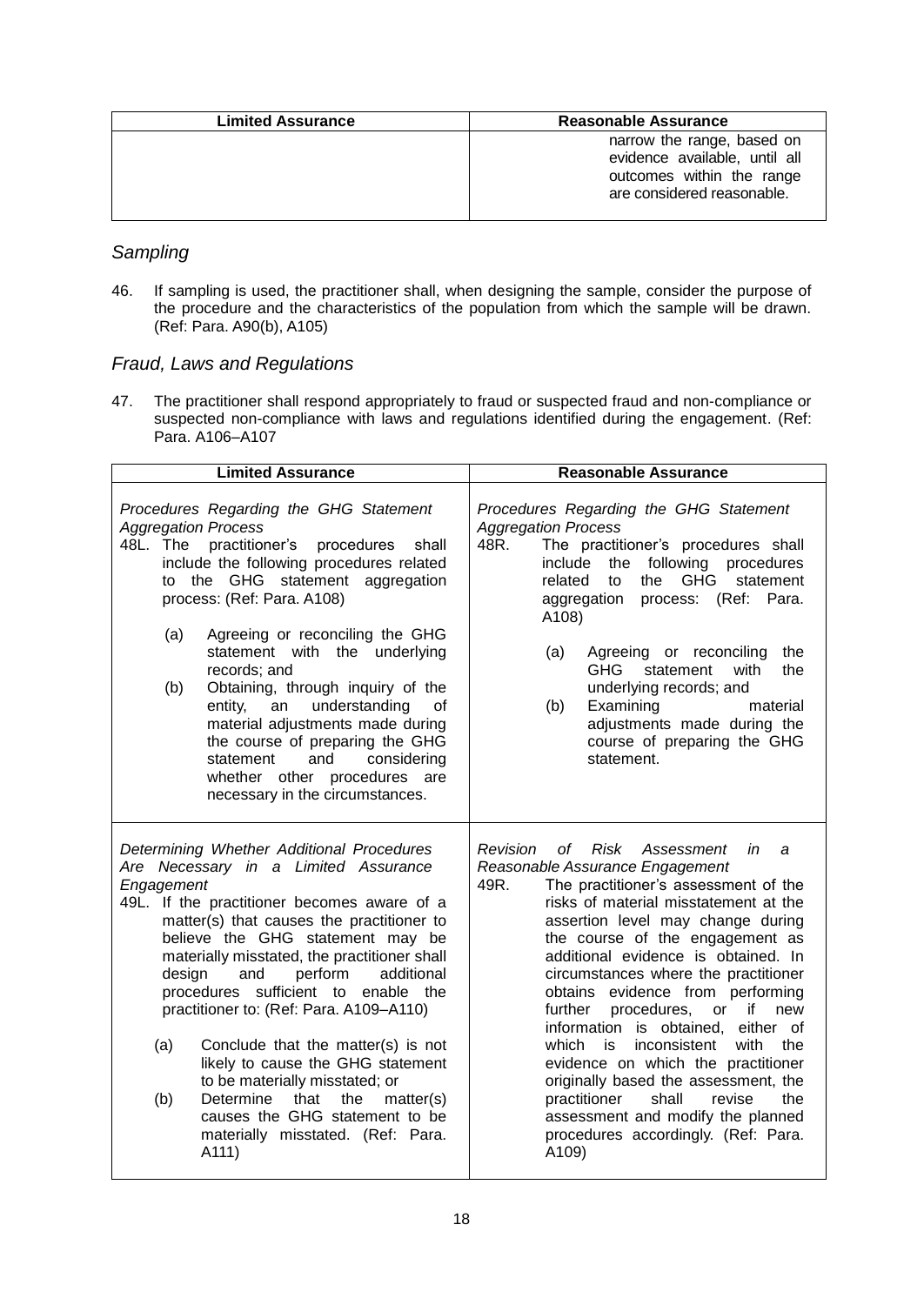## *Accumulation of Identified Misstatements*

50. The practitioner shall accumulate misstatements identified during the engagement, other than those that are clearly trivial. (Ref: Para. A112)

## *Consideration of Identified Misstatements as the Engagement Progresses*

- 51. The practitioner shall determine whether the overall engagement strategy and engagement plan need to be revised if:
	- (a) The nature of identified misstatements and the circumstances of their occurrence indicate that other misstatements may exist that, when aggregated with misstatements accumulated during the engagement, could be material; or
	- (b) The aggregate of misstatements accumulated during the engagement approaches materiality determined in accordance with paragraphs 20–22 of this SSAE.
- 52. If, at the practitioner's request, the entity has examined a type of emission or disclosure and corrected misstatements that were detected, the practitioner shall perform procedures with respect to the work performed by the entity to determine whether material misstatements remain.

#### *Communication and Correction of Misstatements*

- 53. The practitioner shall communicate on a timely basis all misstatements accumulated during the engagement with the appropriate level within the entity and shall request the entity to correct those misstatements.
- 54. If the entity refuses to correct some or all of the misstatements communicated by the practitioner, the practitioner shall obtain an understanding of the entity's reasons for not making the corrections and shall take that understanding into account when forming the practitioner's conclusion.

#### *Evaluating the Effect of Uncorrected Misstatements*

- 55. Prior to evaluating the effect of uncorrected misstatements, the practitioner shall reassess materiality determined in accordance with paragraphs 20–22 of this SSAE to confirm whether it remains appropriate in the context of the entity's actual emissions.
- 56. The practitioner shall determine whether uncorrected misstatements are material, individually or in the aggregate. In making this determination, the practitioner shall consider the size and nature of the misstatements, and the particular circumstances of their occurrence, in relation to particular types of emissions or disclosures and the GHG statement. (See paragraph 72)

## **Using the Work of Other Practitioners**

- 57. When the practitioner intends using the work of other practitioners, the practitioner shall:
	- (a) Communicate clearly with those other practitioners about the scope and timing of their work and their findings; and (Ref: Para. A113–A114)
	- (b) Evaluate the sufficiency and appropriateness of evidence obtained and the process for including related information in the GHG statement. (Ref: Para. A115)

#### **Written Representations**

58. The practitioner shall request written representations from a person(s) within the entity with appropriate responsibilities for, and knowledge of, the matters concerned: (Ref: Para. A116)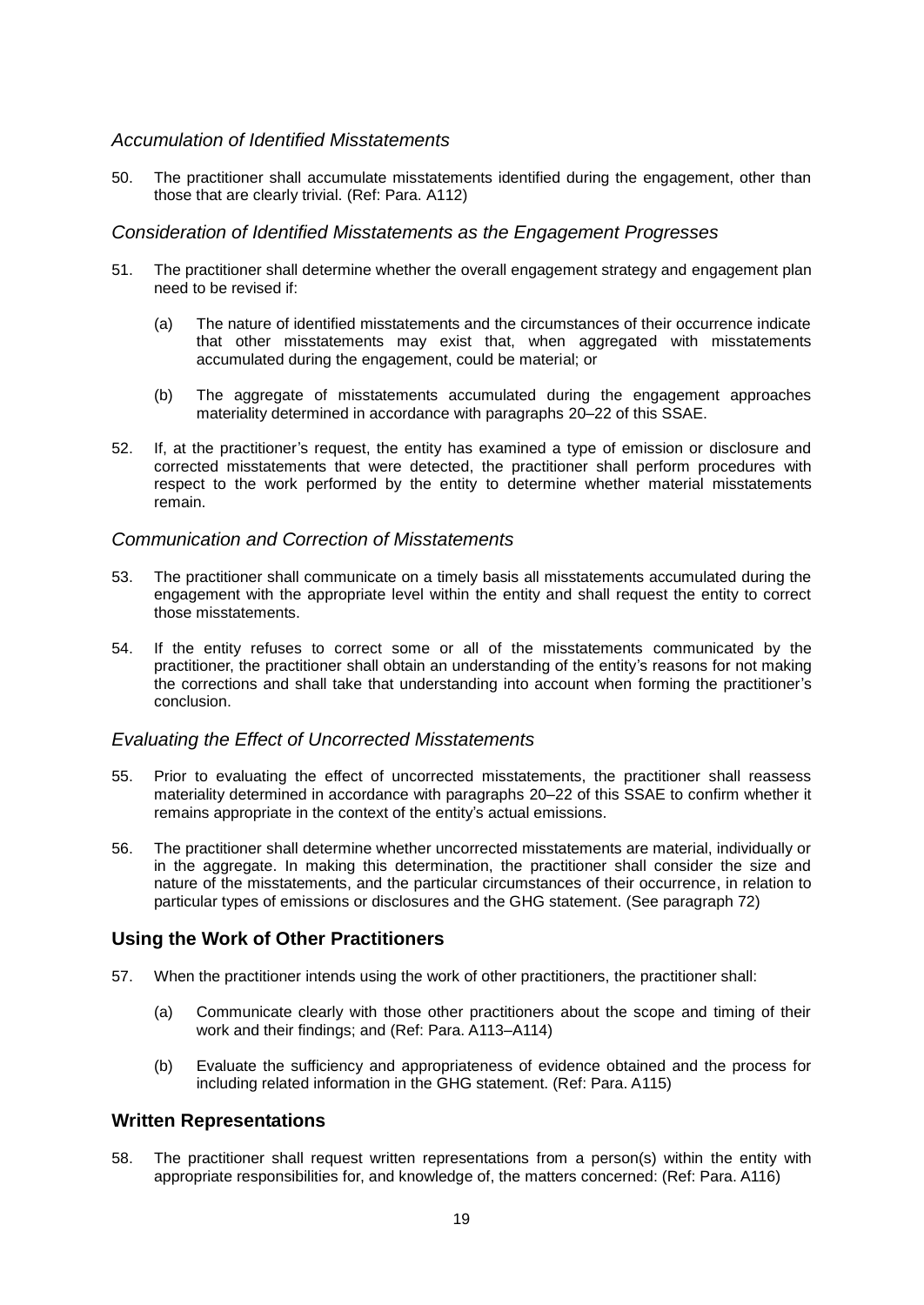- (a) That they have fulfilled their responsibility for the preparation of the GHG statement, including comparative information where appropriate, in accordance with the applicable criteria, as set out in the terms of the engagement;
- (b) That they have provided the practitioner with all relevant information and access as agreed in the terms of the engagement and reflected all relevant matters in the GHG statement;
- (c) Whether they believe the effects of uncorrected misstatements are immaterial, individually and in the aggregate, to the GHG statement. A summary of such items shall be included in, or attached to, the written representation;
- (d) Whether they believe that significant assumptions used in making estimates are reasonable;
- (e) That they have communicated to the practitioner all deficiencies in internal control relevant to the engagement that are not clearly trivial of which they are aware; and
- (f) Whether they have disclosed to the practitioner their knowledge of actual, suspected or alleged fraud or non-compliance with laws and regulations where the fraud or noncompliance could have a material effect on the GHG statement.
- 59. The date of the written representations shall be as near as practicable to, but not after, the date of the assurance report.
- 60. The practitioner shall disclaim a conclusion on the GHG statement or withdraw from the engagement, where withdrawal is possible under applicable laws or regulations, if:
	- (a) The practitioner concludes that there is sufficient doubt about the integrity of the person(s) providing the written representations required by paragraphs 58(a) and (b) that written representations in these regards are not reliable; or
	- (b) The entity does not provide the written representations required by paragraphs 58(a) and (b).

## **Subsequent Events**

- 61. The practitioner shall: (Ref: Para. A117)
	- (a) Consider whether events occurring between the date of the GHG statement and the date of the assurance report require adjustment of, or disclosure in, the GHG statement, and evaluate the sufficiency and appropriateness of evidence obtained about whether such events are appropriately reflected in that GHG statement in accordance with the applicable criteria; and
	- (b) Respond appropriately to facts that become known to the practitioner after the date of the assurance report, that, had they been known to the practitioner at that date, may have caused the practitioner to amend the assurance report.

## **Comparative Information**

- 62. When comparative information is presented with the current emissions information and some or all of that comparative information is covered by the practitioner's conclusion, the practitioner's procedures with respect to the comparative information shall include evaluating whether: (Ref: Para. A118–A121)
	- (a) The comparative information agrees with the amounts and other disclosures presented in the prior period or, when appropriate, has been properly restated and that restatement has been adequately disclosed; and (Ref Para. A121)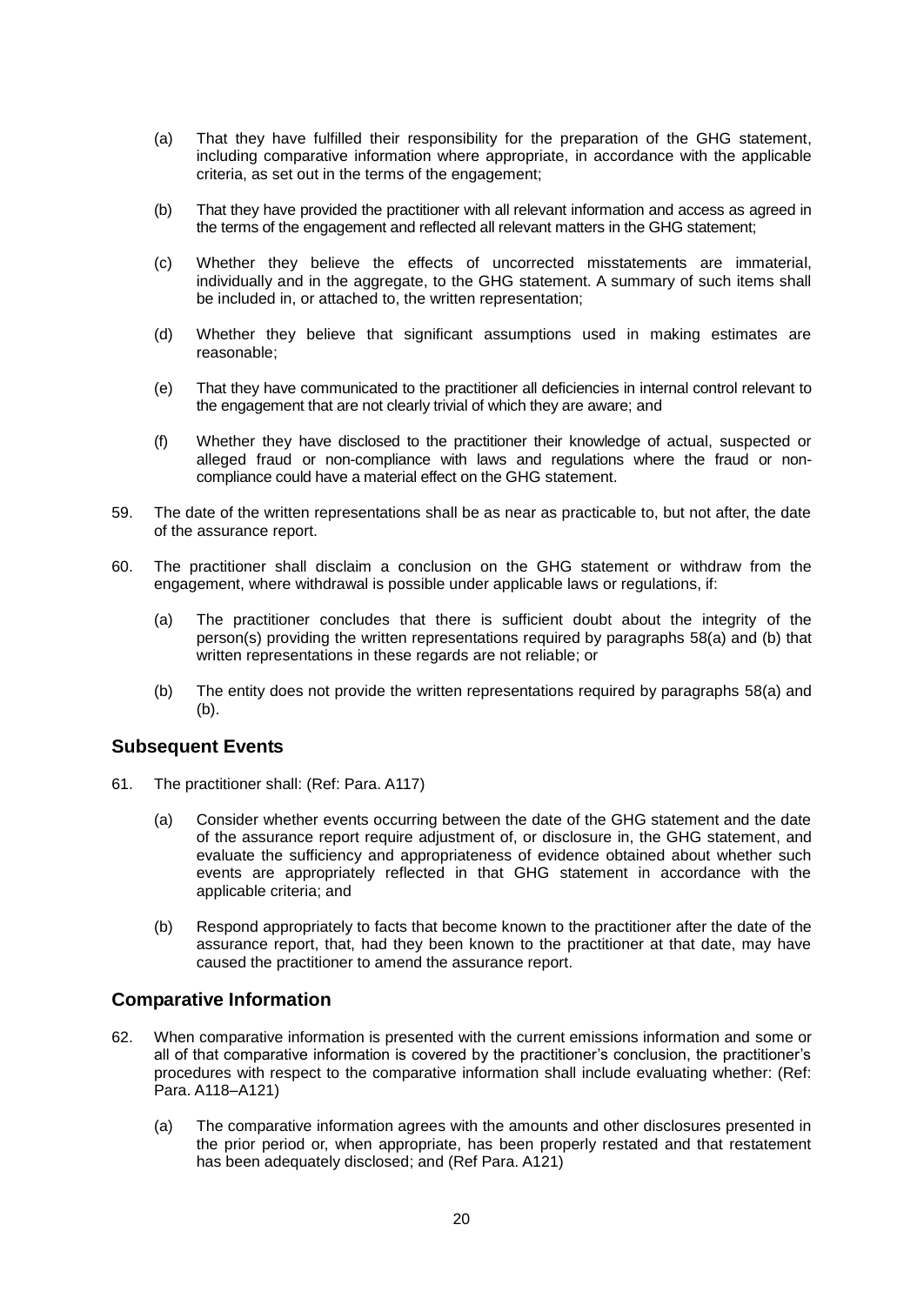- (b) The quantification policies reflected in the comparative information are consistent with those applied in the current period or, if there have been changes, whether they have been properly applied and adequately disclosed.
- 63. Irrespective of whether the practitioner's conclusion covers the comparative information, if the practitioner becomes aware that there may be a material misstatement in the comparative information presented the practitioner shall:
	- (a) Discuss the matter with those person(s) within the entity with appropriate responsibilities for, and knowledge of, the matters concerned and perform procedures appropriate in the circumstances; and (Ref: Para. A122–A123)
	- (b) Consider the effect on the assurance report. If the comparative information presented contains a material misstatement, and the comparative information has not been restated:
		- (i) Where the practitioner's conclusion covers the comparative information, the practitioner shall express a qualified conclusion or an adverse conclusion in the assurance report; or
		- (ii) Where the practitioner's conclusion does not cover the comparative information, the practitioner shall include an Other Matter paragraph in the assurance report describing the circumstances affecting the comparative information.

## **Other Information**

64. The practitioner shall read other information included in documents containing the GHG statement and the assurance report thereon and, if, in the practitioner's judgment, that other information could undermine the credibility of the GHG statement and the assurance report, shall discuss the matter with the entity and take further action as appropriate. (Ref: Para. A124*–* A126)

#### **Documentation**

- 65. In documenting the nature, timing and extent of procedures performed, the practitioner shall record: (Ref: Para. A127)
	- (a) The identifying characteristics of the specific items or matters tested;
	- (b) Who performed the engagement work and the date such work was completed; and
	- (c) Who reviewed the engagement work performed and the date and extent of such review.
- 66. The practitioner shall document discussions of significant matters with the entity and others, including the nature of the significant matters discussed, and when and with whom the discussions took place. (Ref: Para. A127)

## *Quality Control*

- 67. The practitioner shall include in the engagement documentation:
	- (a) Issues identified with respect to compliance with relevant ethical requirements and how they were resolved;
	- (b) Conclusions on compliance with independence requirements that apply to the engagement, and any relevant discussions with the firm that support these conclusions;
	- (c) Conclusions reached regarding the acceptance and continuance of client relationships and assurance engagements; and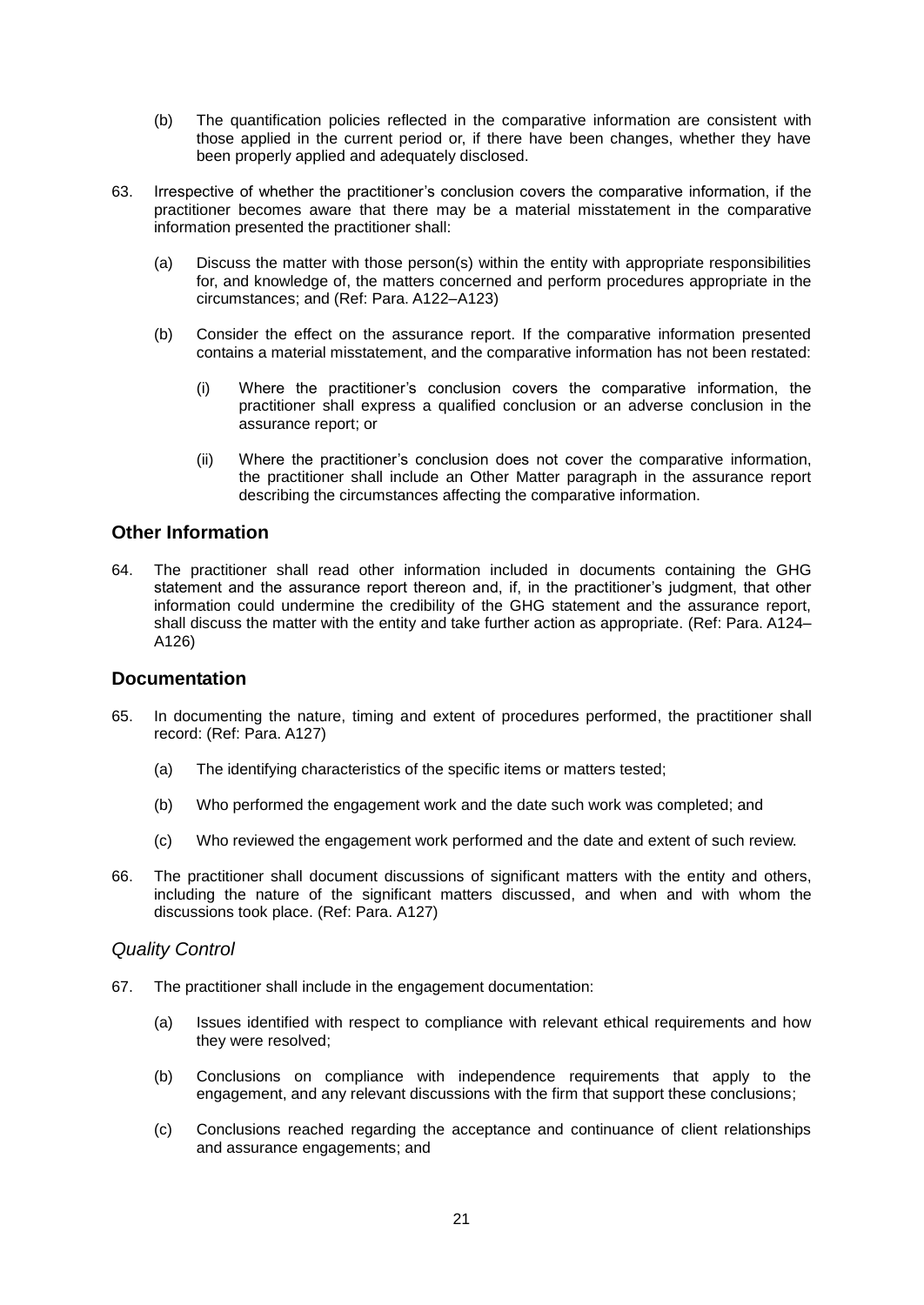(d) The nature and scope of, and conclusions resulting from, consultations undertaken during the course of the engagement.

## *Matters Arising after the Date of the Assurance Report*

- 68. If, in exceptional circumstances, the practitioner performs new or additional procedures or draws new conclusions after the date of the assurance report, the practitioner shall document: (Ref: Para. A128)
	- (a) The circumstances encountered;
	- (b) The new or additional procedures performed, evidence obtained, and conclusions reached, and their effect on the assurance report; and
	- (c) When and by whom the resulting changes to engagement documentation were made and reviewed.

#### *Assembly of the Final Engagement File*

- 69. The practitioner shall assemble the engagement documentation in an engagement file and complete the administrative process of assembling the final engagement file on a timely basis after the date of the assurance report. After the assembly of the final engagement file has been completed, the practitioner shall not delete or discard engagement documentation of any nature before the end of its retention period. (Ref: Para. A129)
- 70. In circumstances other than those envisaged in paragraph 68 where the practitioner finds it necessary to modify existing engagement documentation or add new engagement documentation after the assembly of the final engagement file has been completed, the practitioner shall, regardless of the nature of the modifications or additions, document:
	- (a) The specific reasons for making them; and
	- (b) When and by whom they were made and reviewed.

## **Engagement Quality Control Review**

- 71. For those engagements, if any, for which a quality control review is required by laws or regulations or for which the firm has determined that an engagement quality control review is required, the engagement quality control reviewer shall perform an objective evaluation of the significant judgments made by the engagement team, and the conclusions reached in formulating the assurance report. This evaluation shall involve: (Ref: Para. A130)
	- (a) Discussion of significant matters with the engagement partner, including the engagement team's professional competencies with respect to the quantification and reporting of emissions and assurance;
	- (b) Review of the GHG statement and the proposed assurance report;
	- (c) Review of selected engagement documentation relating to the significant judgments the engagement team made and the conclusions it reached; and
	- (d) Evaluation of the conclusions reached in formulating the assurance report and consideration of whether the proposed assurance report is appropriate.

## **Forming the Assurance Conclusion**

72. The practitioner shall conclude as to whether the practitioner has obtained reasonable or limited assurance, as appropriate, about the GHG statement. That conclusion shall take into account the requirements of paragraphs 56 and 73–75 of this SSAE.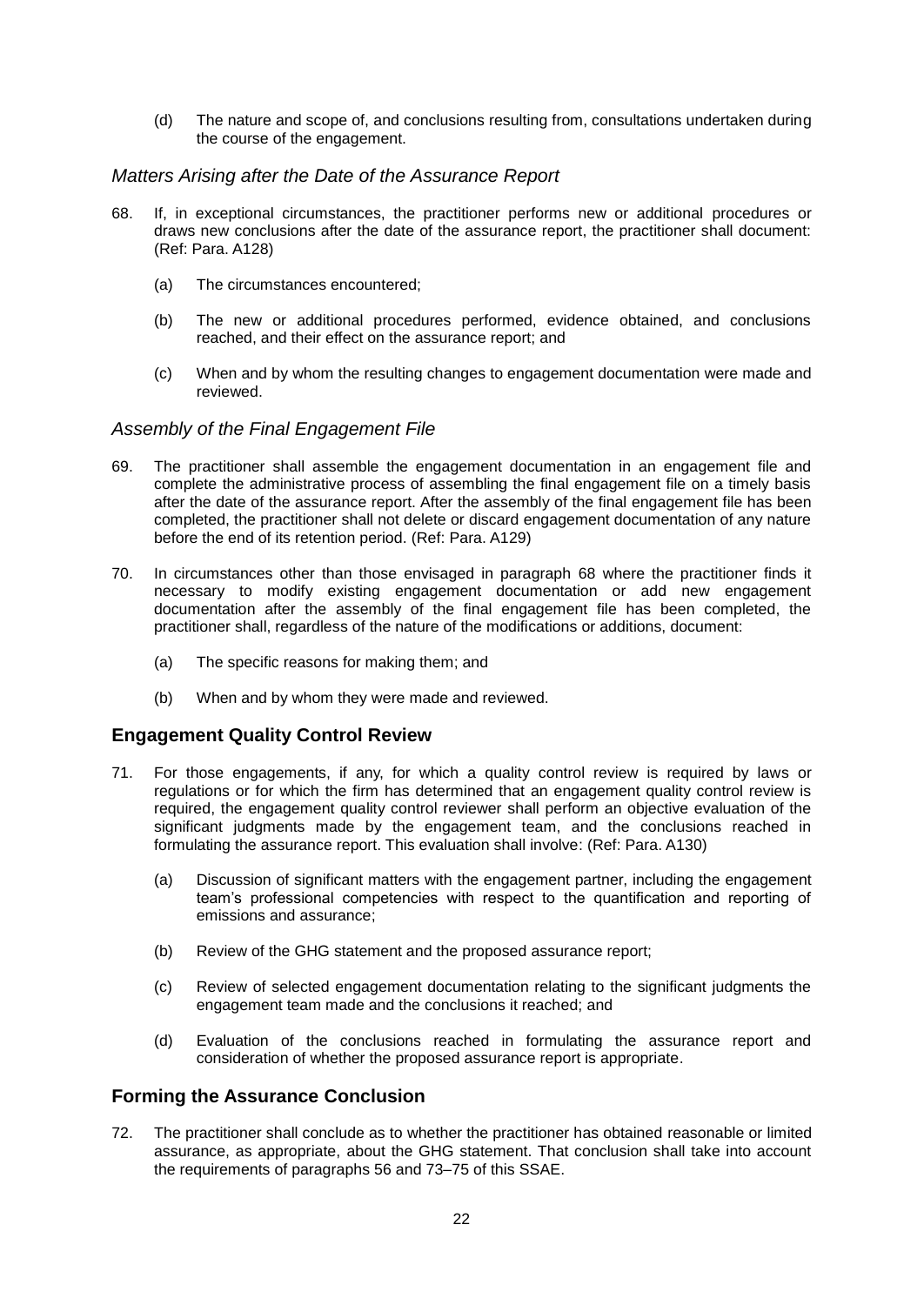| <b>Limited Assurance</b>                                                                                                                                                                                                                                            | <b>Reasonable Assurance</b>                                                                                                                                |
|---------------------------------------------------------------------------------------------------------------------------------------------------------------------------------------------------------------------------------------------------------------------|------------------------------------------------------------------------------------------------------------------------------------------------------------|
| 73L. The practitioner shall evaluate whether<br>anything has come to the practitioner's<br>attention that causes the practitioner to<br>believe that the GHG statement is not<br>prepared, in all material respects, in<br>accordance with the applicable criteria. | 73R. The practitioner shall evaluate whether<br>the GHG statement is prepared, in all<br>material respects, in accordance with the<br>applicable criteria. |

- 74. This evaluation shall include consideration of the qualitative aspects of the entity's quantification methods and reporting practices, including indicators of possible bias in judgments and decisions in the making of estimates and in preparing the GHG statement<sup>12</sup>, and whether, in view of the applicable criteria:
	- (a) The quantification methods and reporting policies selected and applied are consistent with the applicable criteria and are appropriate;
	- (b) Estimates made in preparing the GHG statement are reasonable;
	- (c) The information presented in the GHG statement is relevant, reliable, complete, comparable and understandable;
	- (d) The GHG statement provides adequate disclosure of the applicable criteria, and other matters, including uncertainties, such that intended users can understand the significant judgments made in its preparation; and (Ref: Para. A29, A131–A133)
	- (e) The terminology used in the GHG statement is appropriate.
- 75. The evaluation required by paragraph 73 shall also include consideration of:
	- (a) The overall presentation, structure and content of the GHG statement; and
	- (b) When appropriate in the context of the criteria, the wording of the assurance conclusion, or other engagement circumstances, whether the GHG statement represents the underlying emissions in a manner that achieves fair presentation.

## **Assurance Report Content**

1

- 76. The assurance report shall include the following basic elements: (Ref: Para. A134)
	- (a) A title that clearly indicates the report is an independent limited assurance or reasonable assurance report.
	- (b) The addressee of the assurance report.
	- (c) Identification of the GHG statement, including the period(s) it covers, and, if any information in that statement is not covered by the practitioner's conclusion, clear identification of the information subject to assurance as well as the excluded information, together with a statement that the practitioner has not performed any procedures with respect to the excluded information and, therefore, that no conclusion on it is expressed. (Ref: Para. A120, A135)
	- (d) A description of the entity's responsibilities. (Ref: Para. A35)

Indicators of possible bias do not themselves constitute misstatements for the purposes of drawing conclusions on the reasonableness of individual estimates.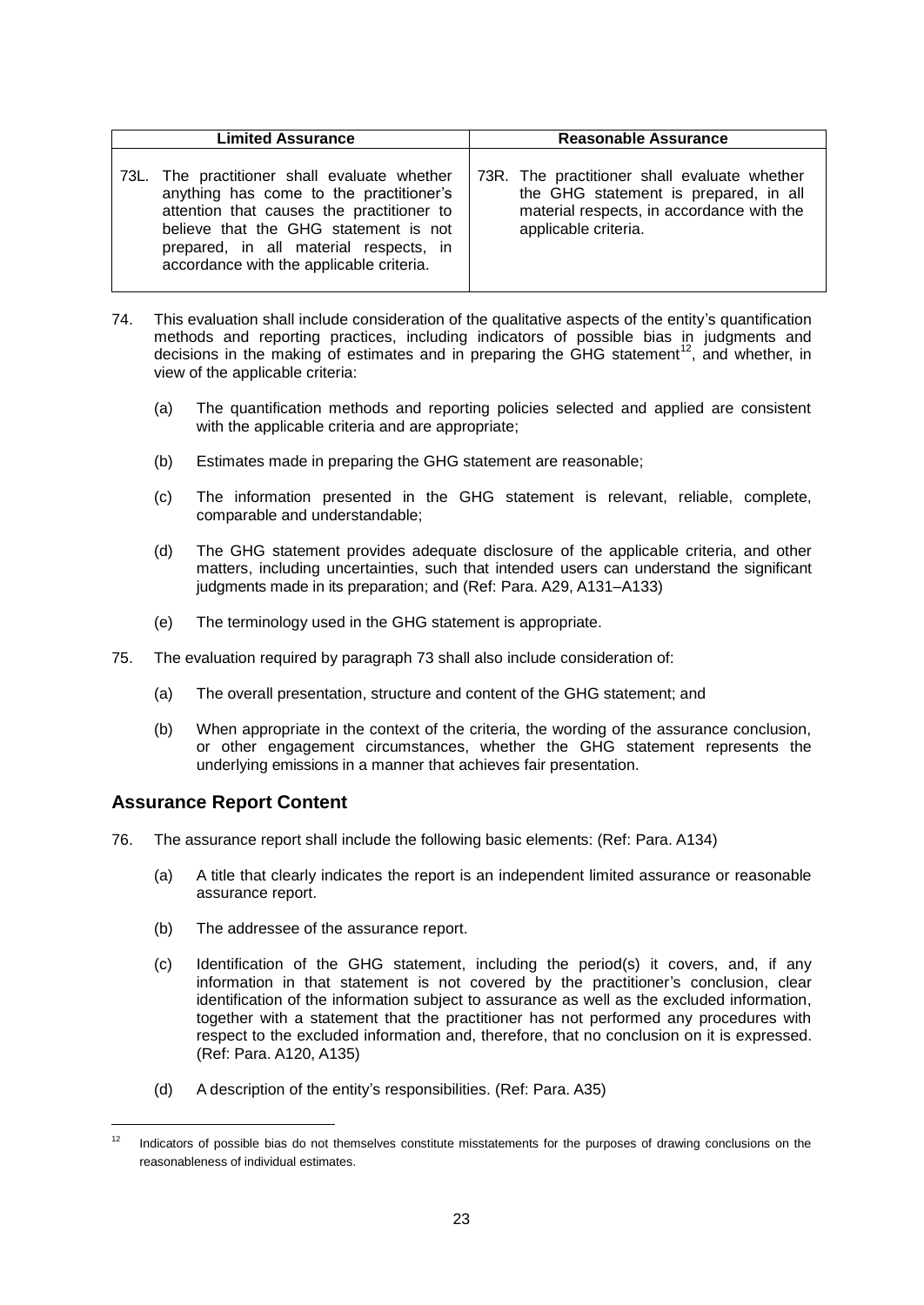- (e) A statement that GHG quantification is subject to inherent uncertainty. (Ref: Para. A54– A59)
- (f) If the GHG statement includes emissions deductions that are covered by the practitioner's conclusion, identification of those emissions deductions, and a statement of the practitioner's responsibility with respect to them. (Ref: Para. A136–A139)
- (g) (i) Identification of the applicable criteria;
	- (ii) Identification of how those criteria can be accessed;
	- (iii) If those criteria are available only to specific intended users, or are relevant only to a specific purpose, a statement restricting the use of the assurance report to those intended users or that purpose; and (Ref: Para. A140–A141)
	- (iv) If established criteria need to be supplemented by disclosures in the explanatory notes to the GHG statement for those criteria to be suitable, identification of the relevant note(s). (Ref: Para. A131)
- (h) A description of the practitioner's responsibility, including:
	- (i) A statement that the engagement was performed in accordance with SSAE 3410, *Assurance Engagements on Greenhouse Gas Statements*; and
	- (ii) A summary of the practitioner's procedures. In the case of a limited assurance engagement, this shall include a statement that the procedures performed in a limited assurance engagement vary in nature from, and are less in extent than for, a reasonable assurance engagement. As a result, the level of assurance obtained in a limited assurance engagement is substantially lower than the assurance that would have been obtained had a reasonable assurance engagement been performed. (Ref: Para. A142*–*A144).
- (i) The practitioner's conclusion, expressed in the positive form in the case of a reasonable assurance engagement or in the negative form in the case of a limited assurance engagement, about whether the GHG statement is prepared, in all material respects, in accordance with the applicable criteria.
- (j) If the practitioner expresses a conclusion that is modified, a clear description of all the reasons therefore.
- (k) The practitioner's signature. (Ref: Para. A145)
- (l) The date of the assurance report.
- (m) The location in the jurisdiction where the practitioner practices.

#### *Emphasis of Matter Paragraphs and Other Matter Paragraphs*

- 77. If the practitioner considers it necessary to: (Ref: Para. A146–A152)
	- (a) Draw intended users' attention to a matter presented or disclosed in the GHG statement that, in the practitioner's judgment, is of such importance that it is fundamental to intended users' understanding of the GHG statement (an Emphasis of Matter paragraph); or
	- (b) Communicate a matter other than those that are presented or disclosed in the GHG statement that, in the practitioner's judgment, is relevant to intended users' understanding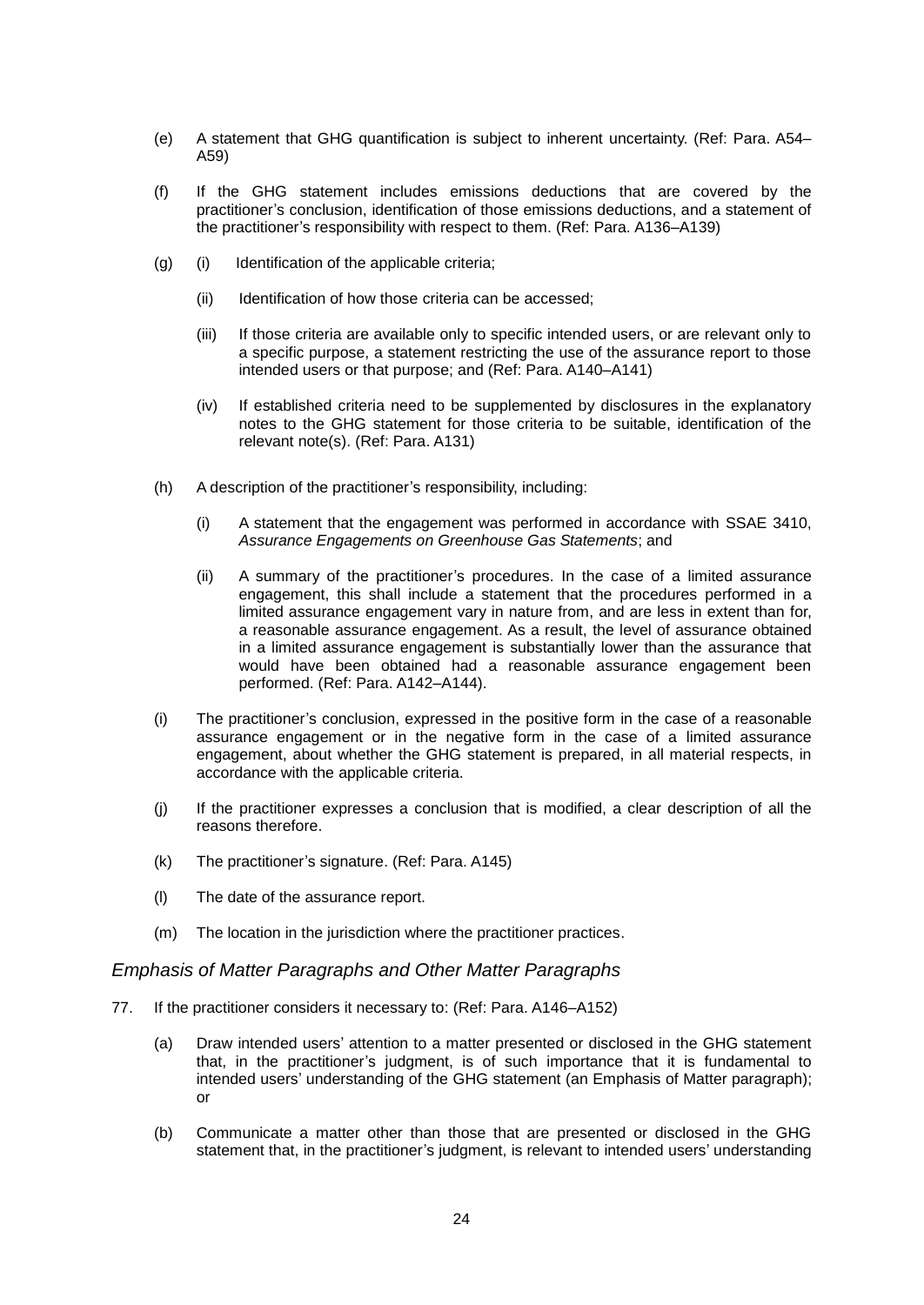of the engagement, the practitioner's responsibilities or the assurance report (an Other Matter paragraph),

and this is not prohibited by laws or regulations, the practitioner shall do so in a paragraph in the assurance report, with an appropriate heading, that clearly indicates the practitioner's conclusion is not modified in respect of the matter.

#### **Other Communication Requirements**

- 78. The practitioner shall communicate to those person(s) with oversight responsibilities for the GHG statement the following matters that come to the practitioner's attention during the course of the engagement, and shall determine whether there is a responsibility to report them to another party within or outside the entity:
	- (a) Deficiencies in internal control that, in the practitioner's professional judgment, are of sufficient importance to merit attention;
	- (b) Identified or suspected fraud; and
	- (c) Matters involving non-compliance with laws and regulations, other than when the matters are clearly trivial. (Ref: Para. A87)

\*\*\*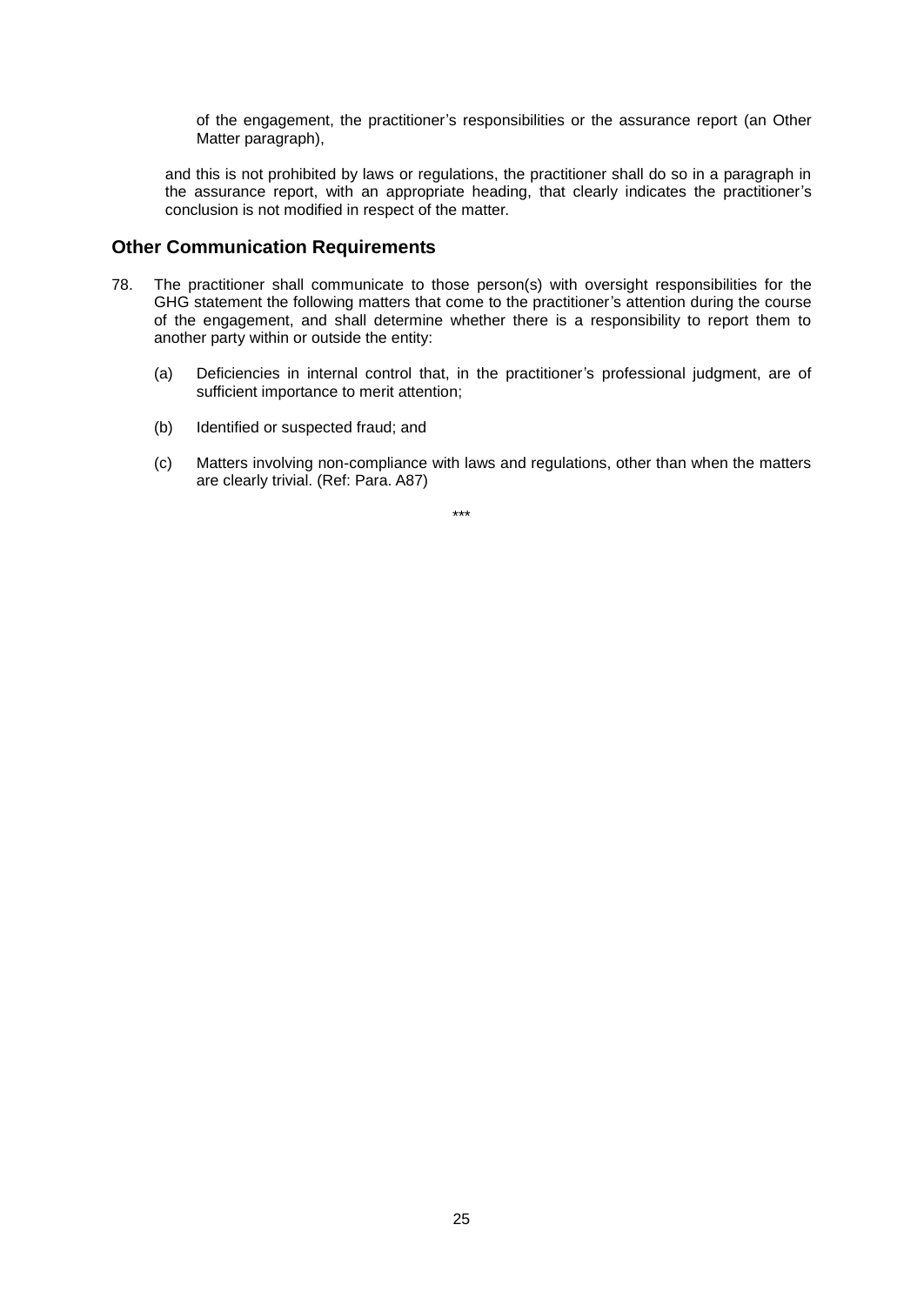# **Application and Other Explanatory Material**

## **Introduction**

*Assurance Engagements Covering Information in Addition to the GHG Statement (Ref: Para. 3)*

- A1. In some cases, the practitioner may perform an assurance engagement on a report that includes GHG information, but that GHG information does not comprise a GHG statement as defined in paragraph 14(m). In such cases, this SSAE may provide guidance for such an engagement.
- A2. Where a GHG statement is a relatively minor part of the overall information that is covered by the practitioner's conclusion, the extent to which this SSAE is relevant is a matter for the practitioner's professional judgment in the circumstances of the engagement.

## *Key Performance Indicators Based on GHG Data* (Ref: Para. 4(b))

A3. An example of a key performance indicator based on GHG data is the weighted average of emissions per kilometer of vehicles manufactured by an entity during a period, which is required to be calculated and disclosed by laws or regulations in some jurisdictions.

## *Procedures for Reasonable Assurance and Limited Assurance Engagements* (Ref: Para. 8)

A4. Some procedures that are required only for reasonable assurance engagements may nonetheless be appropriate in some limited assurance engagements. For example, although obtaining an understanding of control activities is not required for limited assurance engagements, in some cases, such as when information is recorded, processed, or reported only in electronic form, the practitioner may nonetheless decide that testing controls, and therefore obtaining an understanding of relevant control activities, is necessary for a limited assurance engagement (see also paragraph A90).

## *Independence* (Ref: Para. 10 and 15)

- A5. The ACRA Code adopts a threats and safeguards approach to independence. Compliance with the fundamental principles may potentially be threatened by a broad range of circumstances. Many threats fall into the following categories:
	- Self-interest, for example, undue dependence on total fees from the entity.
	- Self-review, for example, performing another service for the entity that directly affects the GHG statement, such as involvement in the quantification of the entity's emissions.
	- Advocacy, for example, acting as an advocate on behalf of the entity with respect to the interpretation of the applicable criteria.
	- Familiarity, for example, a member of the engagement team having a long association, or close or immediate family relationship, with an employee of the entity who is in a position to exert direct and significant influence over the preparation of the GHG statement.
	- Intimidation, for example, being pressured to reduce inappropriately the extent of work performed in order to lower fees, or being threatened with withdrawal of the practitioner's registration by a registering authority that is associated with the entity's industry group.
- A6. Safeguards created by the profession, laws or regulations, or safeguards in the work environment, may eliminate or reduce such threats to an acceptable level.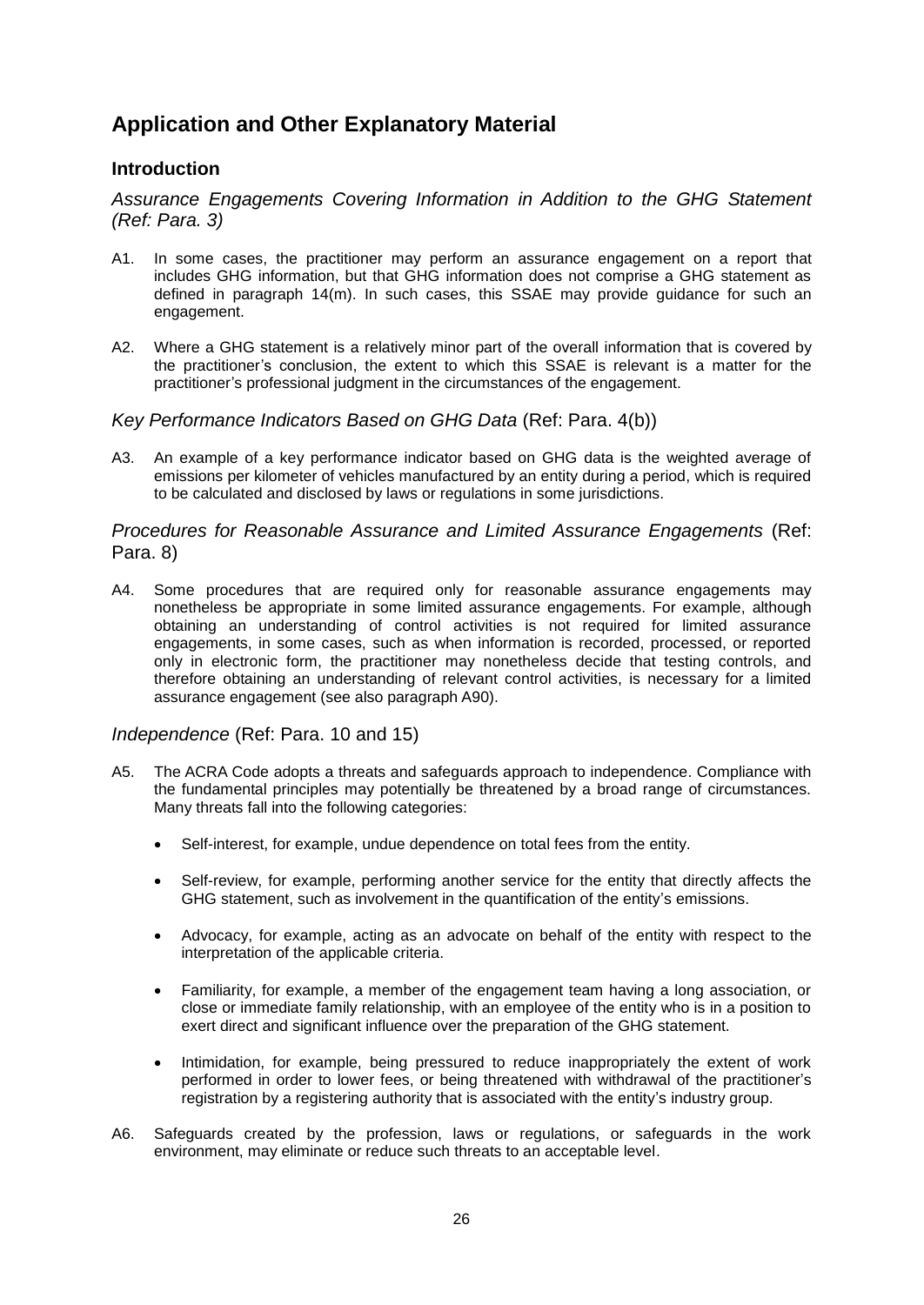## *Local Laws and Regulations and the Provisions of an Emissions Trading Scheme*  (Ref: Para. 11)

A7. Local laws or regulations or the provisions of an emissions trading scheme may: include requirements in addition to the requirements of this SSAE; require that specific procedures be undertaken on all engagements; or require that procedures be undertaken in a particular way. For example, local laws or regulations or the provisions of an emissions trading scheme may require the practitioner to report in a format that is not in compliance with this SSAE. When the law or regulation prescribes the layout or wording of the assurance report in a form or in terms that are significantly different from this SSAE, and the practitioner concludes that additional explanation in the assurance report cannot mitigate possible misunderstanding, the practitioner may consider including a statement in the report that the engagement is not conducted in accordance with this SSAE.

## **Definitions**

*Emissions* (Ref: Para. 14(f), Appendix 1)

- A8. Scope 1 emissions may include stationary combustion (from fuel burned in the entity's stationary equipment, such as boilers, incinerators, engines, and flares), mobile combustion (from fuel burned in the entity's transport devices, such as trucks, trains, airplanes and boats), process emissions (from physical or chemical processes, such as cement manufacturing, petrochemical processing, and aluminum smelting), and fugitive emissions (intentional and unintentional releases, such as equipment leaks from joints and seals and emissions from wastewater treatment, pits, and cooling towers).
- A9. Almost all entities purchase energy in a form such as electricity, heat or steam; therefore, almost all entities have Scope 2 emissions. Scope 2 emissions are indirect because the emissions associated with, for example, electricity that the entity purchases occur at the power station, which is outside the entity's organizational boundary.
- A10. Scope 3 emissions may include emissions associated with, for example: employee business travel; outsourced activities; consumption of fossil fuel or electricity required to use the entity's products; extraction and production of materials purchased as inputs to the entity's processes; and transportation of purchased fuels. Scope 3 emissions are further discussed in paragraphs A31–A34.

## *Emissions Deductions* (Ref: Para. 14(g), 17(a)(iii), Appendix 1)

- A11. In some cases, emissions deductions include jurisdiction-specific credits and allowances for which there is no established link between the quantity of emissions allowed by the criteria to be deducted, and any lowering of emissions that may occur as a result of money paid or other action taken by the entity in order for it to claim the emissions deduction.
- A12. Where an entity's GHG statement includes emissions deductions that are within the scope of the engagement, the requirements of this SSAE apply in relation to emissions deductions as appropriate (see also paragraphs A136-A139).

## *Purchased Offset* (Ref: Para. 14(q), Appendix 1)

A13. When the entity purchases an offset from another entity, that other entity may spend the money it receives from the sale on emissions reduction projects (such as replacing energy generation using fossil fuels with renewable energy sources, or implementing energy efficiency measures), or on removing emissions from the atmosphere (for example, by planting and maintaining trees that would otherwise not have been planted or maintained), or the money may be compensation for not undertaking an action that would otherwise be undertaken (such as deforestation or forest degradation). In some jurisdictions, offsets can only be purchased if the emissions reduction or removal enhancement has already occurred.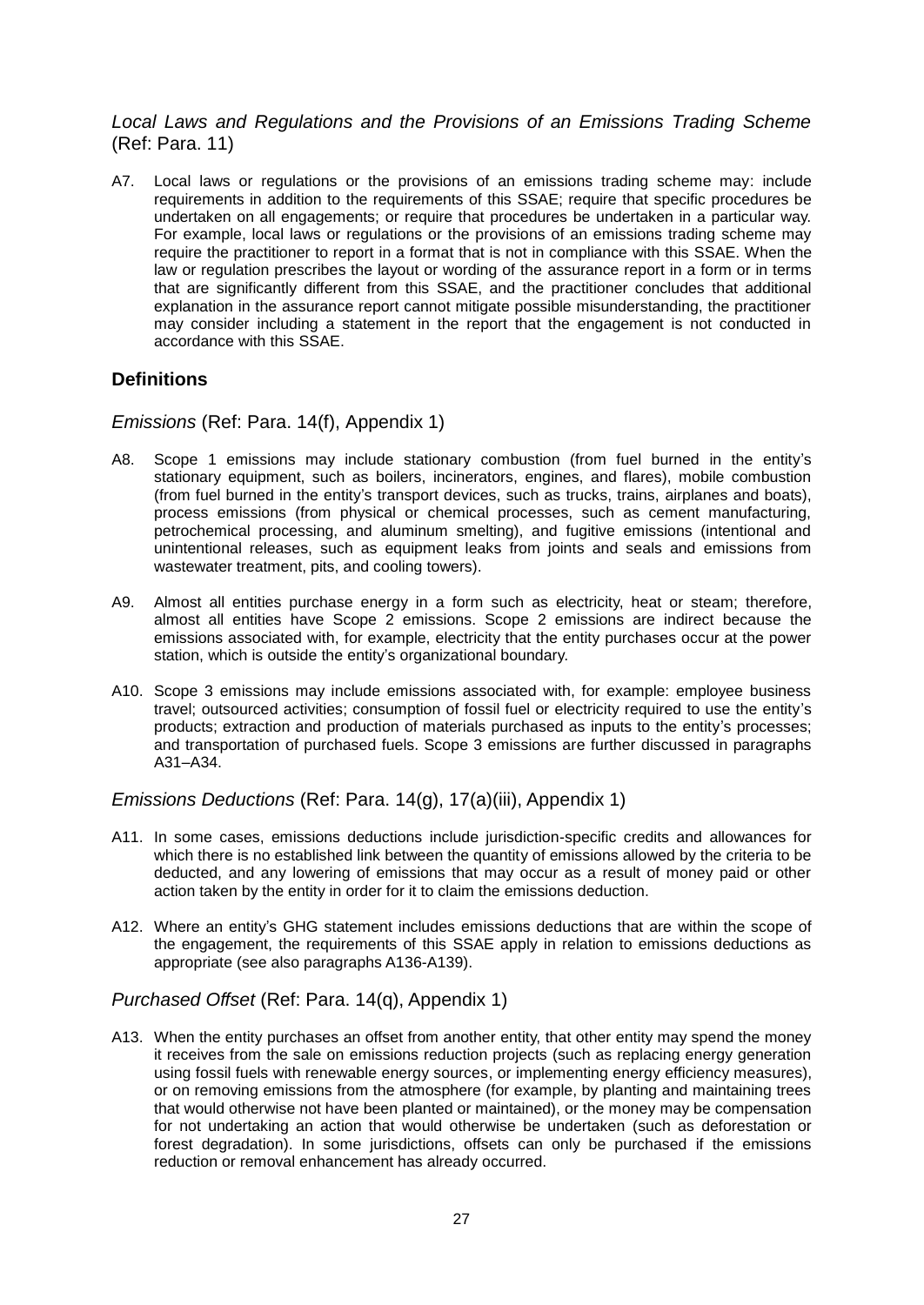## *Removal* (Ref: Para. 14(s), Appendix 1)

A14. Removal may be achieved by storing GHGs in geological sinks (for example, underground) or biological sinks (for example, trees). Where the GHG statement includes the removal of GHGs that the entity would have otherwise emitted to the atmosphere, they are commonly reported in the GHG statement on a gross basis, that is, both the source and the sink are quantified in the GHG statement. Where removals are covered by the practitioner's conclusion, the requirements of this SSAE apply in relation to those removals as appropriate.

## *Significant Facility* (Ref: Para. 14(t) and 31)

- A15. As the individual contribution of a facility to the aggregate emissions reported in the GHG statement increases, the risks of material misstatement to the GHG statement ordinarily increase. The practitioner may apply a percentage to a chosen benchmark as an aid to identify facilities that are of individual significance due to the size of their emissions relative to the aggregate emissions included in the GHG statement. Identifying a benchmark and determining a percentage to be applied to it involve the exercise of professional judgment. For example, the practitioner may consider that facilities exceeding 15% of total production volume are significant facilities. A higher or lower percentage may, however, be determined to be appropriate in the circumstances in the practitioner's professional judgment. This may be the case when, for example: there is a small number of facilities, none of which is less than 15% of total production volume, but in the practitioner's professional judgment not all the facilities are significant; or when there are a number of facilities that are marginally below 15% of total production volume which in the practitioner's professional judgment are significant.
- A16. The practitioner may also identify a facility as significant due to its specific nature or circumstances which give rise to particular risks of material misstatement. For example, a facility could be using different data gathering processes or quantification techniques from other facilities, require the use of particularly complex or specialized calculations, or involve particularly complex or specialized chemical or physical processes.

## **SSAE 3000** (Ref: Para. 9, 15)

A17. SSAE 3000 includes a number of requirements that apply to all assurance engagements, including engagements in accordance with this SSAE. In some cases, this SSAE may include additional requirements or application material in relation to those topics.

## **Acceptance and Continuance of the Engagement**

## *Competency* (Ref: Para. 16(b))

A18. GHG competencies may include:

- General understanding of climate science, including the scientific processes that relate GHGs to climate change.
- Understanding who the intended users of the information in the entity's GHG statement are, and how they are likely to use that information (see paragraph A47).
- Understanding emissions trading schemes and related market mechanisms, when relevant.
- Knowledge of applicable laws and regulations, if any, that affect how the entity should report its emissions, and may also, for example, impose a limit on the entity's emissions.
- GHG quantification and measurement methodologies, including the associated scientific and estimation uncertainties, and alternative methodologies available.
- Knowledge of the applicable criteria, including, for example: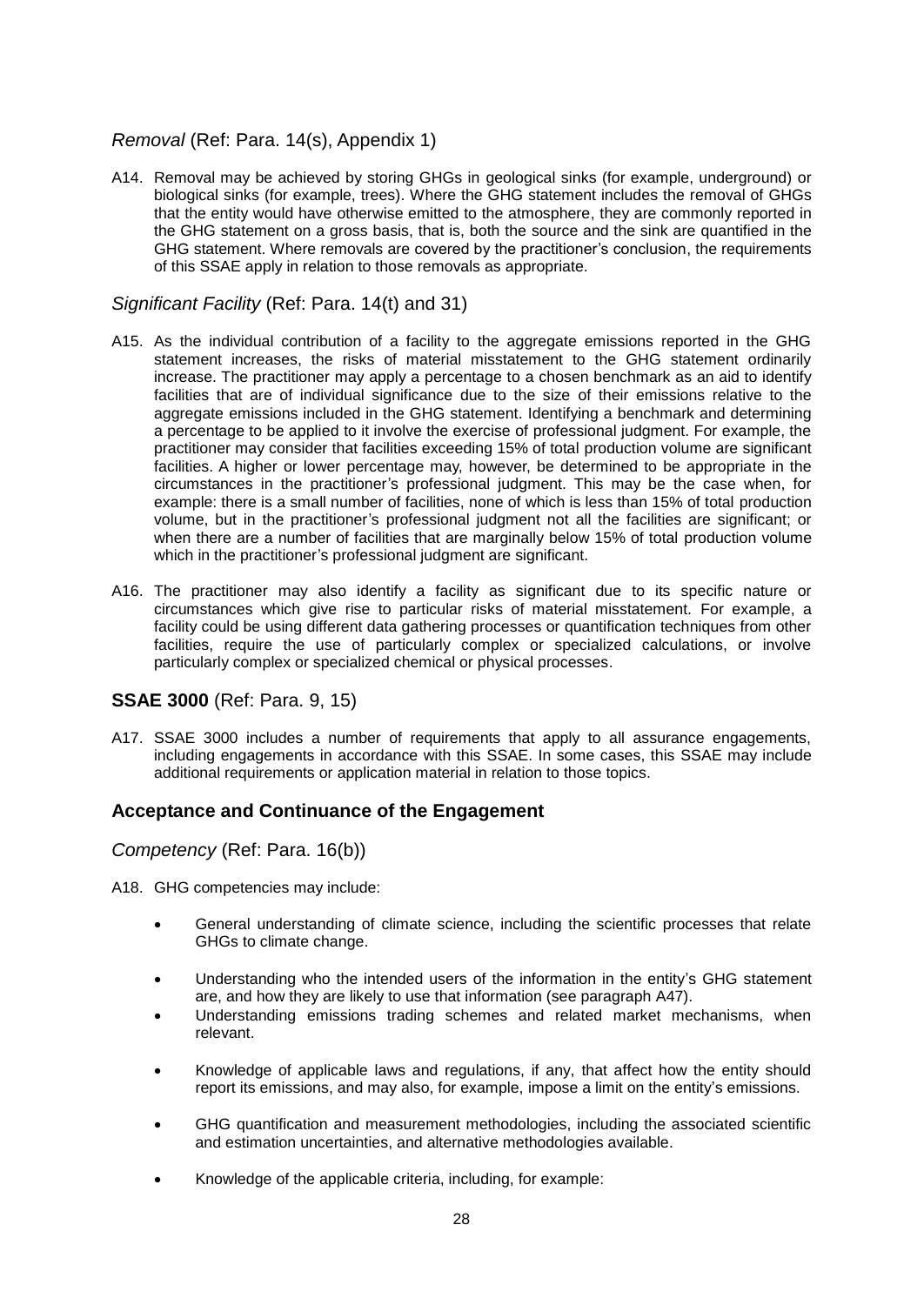- Identifying appropriate emissions factors.
- Identifying those aspects of the criteria that call for significant or sensitive estimates to be made, or for the application of considerable judgment.
- Methods used for determining organizational boundaries, i.e., the entities whose emissions are to be included in the GHG statement.
- Which emissions deductions are permitted to be included in the entity's GHG statement.
- A19. The complexity of assurance engagements with respect to a GHG statement varies. In some cases, the engagement may be relatively straightforward, for instance, when an entity has no Scope 1 emissions and is reporting only Scope 2 emissions using an emissions factor specified in regulation, applied to electricity consumption at a single location. In this case, the engagement may focus largely on the system used to record and process electricity consumption figures identified on invoices, and arithmetical application of the specified emissions factor. When, however, the engagement is relatively complex, it is likely to require specialist competence in the quantification and reporting of emissions. Particular areas of expertise that may be relevant in such cases include:

#### Information systems expertise

 Understanding how emissions information is generated, including how data is initiated, recorded, processed, corrected as necessary, collated and reported in a GHG statement.

Scientific and engineering expertise

- Mapping the flow of materials through a production process, and the accompanying processes that create emissions, including identifying the relevant points at which source data is gathered. This may be particularly important in considering whether the entity's identification of emissions sources is complete.
- Analyzing chemical and physical relationships between inputs, processes and outputs, and relationships between emissions and other variables. The capacity to understand and analyze these relationships will often be important in designing analytical procedures.
- Identifying the effect of uncertainty on the GHG statement.
- Knowledge of the quality control policies and procedures implemented at testing laboratories, whether internal or external.
- Experience with specific industries and related emissions creation and removal processes. Procedures for Scope 1 emissions quantification vary greatly depending on the industries and processes involved, for example, the nature of electrolytic processes in aluminum production; combustion processes in the production of electricity using fossil fuels; and chemical processes in cement production are all different.
- The operation of physical sensors and other quantification methods, and the selection of appropriate emissions factors.

## *Scope of the GHG Statement and the Engagement* (Ref: Para. 17(a))

A20. Examples of circumstances where the reasons for excluding known emissions sources from the GHG statement, or excluding disclosed emissions sources from the engagement, may not be reasonable in the circumstances include where: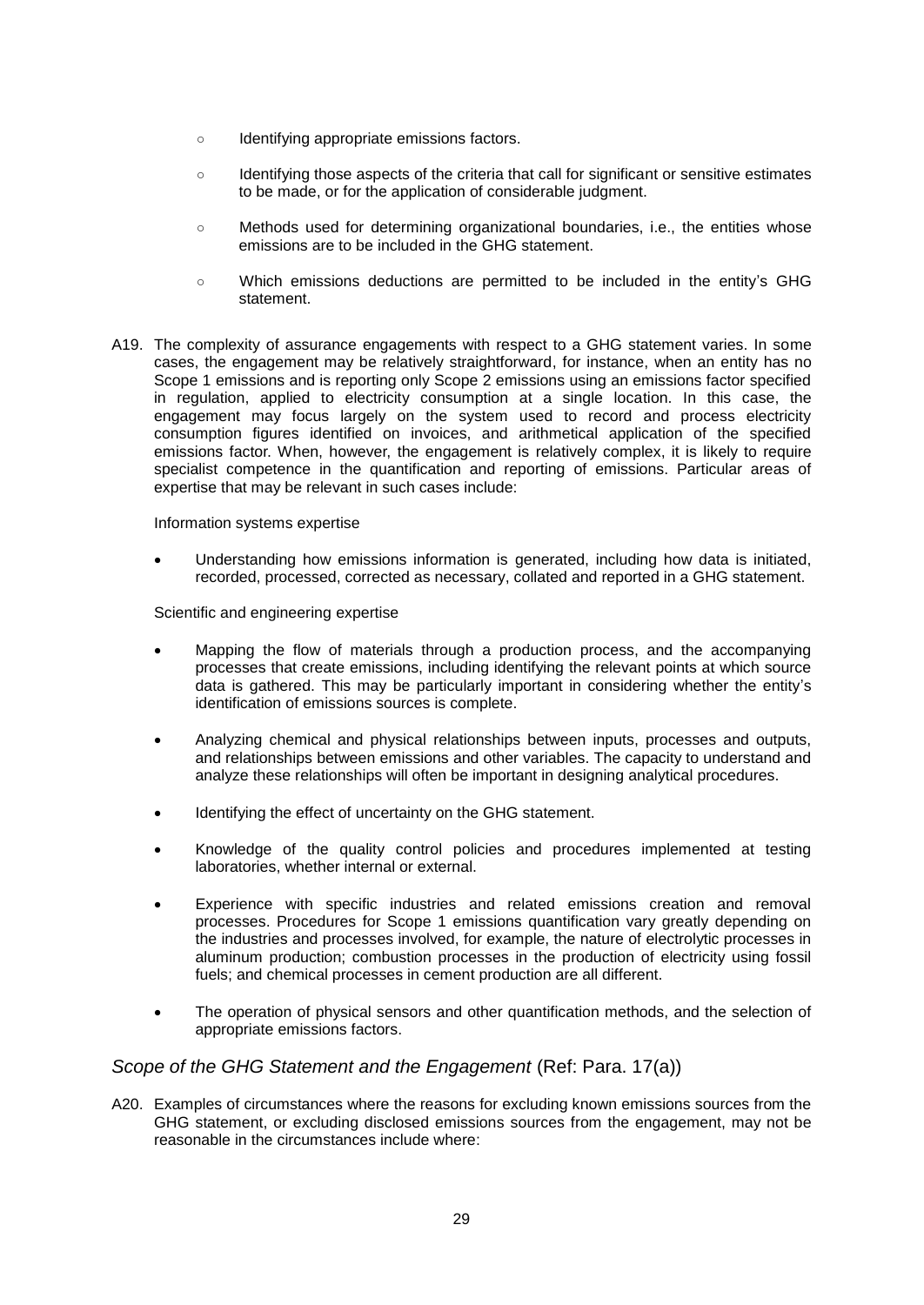- The entity has significant Scope 1 emissions but only includes Scope 2 emissions in the GHG statement.
- The entity is a part of a larger legal entity that has significant emissions that are not being reported on because of the way the organizational boundary has been determined when this is likely to mislead intended users.
- The emissions that the practitioner is reporting on are only a small proportion of the total emissions included in the GHG statement.

#### *Assessing the Appropriateness of the Subject Matter* (Ref: Para. 15)

- A21. SSAE 3000 requires the practitioner to assess the appropriateness of the subject matter<sup>1</sup>. In the case of a GHG statement, the entity's emissions (and removals and emissions deductions if applicable) are the subject matter of the engagement. That subject matter will be appropriate if, among other things, the entity's emissions are capable of consistent quantification using suitable criteria<sup>2</sup>.
- A22. GHG sources may be quantified by:
	- (a) Direct measurement (or direct monitoring) of GHG concentration and flow rates using continuous emissions monitoring or periodic sampling; or
	- (b) Measuring a surrogate activity, such as fuel consumption, and calculating emissions using, for example, mass balance equations<sup>3</sup>, entity-specific emissions factors, or average emissions factors for a region, source, industry or process.

#### *Assessing the Suitability of the Criteria*

Specifically Developed and Established Criteria (Ref: Para. 17(b))

- A23. Suitable criteria exhibit the following characteristics: relevance, completeness, reliability, neutrality, and understandability. Criteria may be "specifically developed" or they may be "established," that is, embodied in laws or regulations, or issued by authorized or recognized bodies of experts that follow a transparent due process<sup>4</sup>. Although criteria established by a regulator can be presumed to be relevant when that regulator is the intended user, some established criteria may be developed for a special purpose and be unsuitable for application in other circumstances. For example, criteria developed by a regulator that include emissions factors for a particular region may render misleading information if used for emissions in another region; or criteria that are designed to report only on particular regulatory aspects of emissions may be unsuitable for reporting to intended users other than the regulator that established the criteria.
- A24. Specifically developed criteria may be appropriate when, for example, the entity has very specialized machinery or is aggregating emissions information from different jurisdictions where the established criteria used in those jurisdictions differ. Special care may be necessary when assessing the neutrality and other characteristics of specifically developed criteria, particularly if they are not substantially based on established criteria generally used in the entity's industry or region, or are inconsistent with such criteria.
- A25. The applicable criteria may comprise established criteria supplemented by disclosures, in the explanatory notes to the GHG statement, of specific boundaries, methods, assumptions, emissions factors, etc. In some cases, established criteria may not be suitable, even when

<u>.</u>

 $\frac{1}{2}$  SSAE 3000, paragraph 18

<sup>2</sup> Assurance Framework, paragraphs 34-38, and SSAE 3000, paragraphs 19–21

<sup>3</sup> That is, equating the amount of a substance entering and exiting a defined boundary, for example, the amount of carbon in a hydrocarbon-based fuel entering a combustion device equals the amount of carbon exiting the device in the form of carbon dioxide.

<sup>4</sup> Assurance Framework, paragraphs 36–37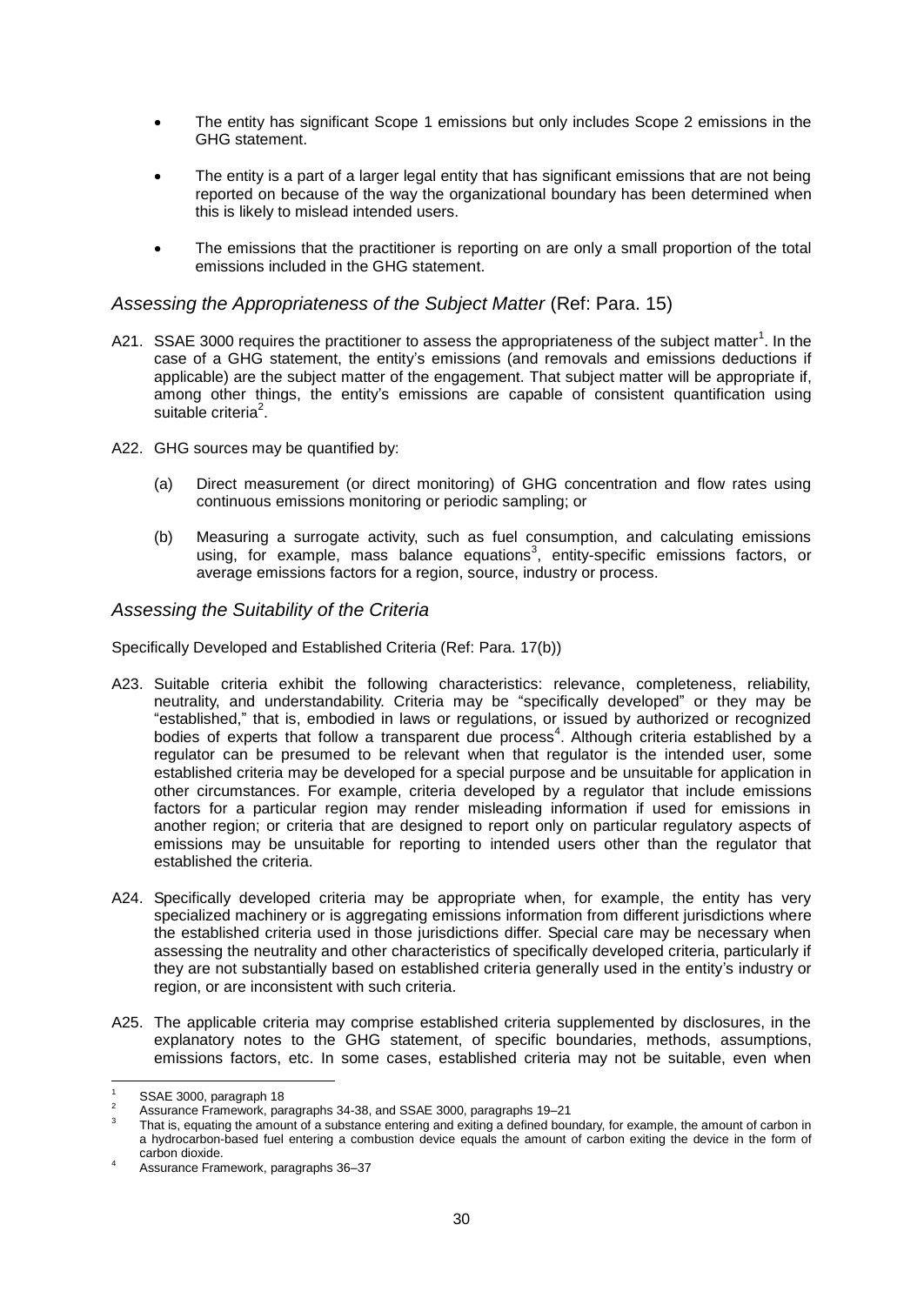supplemented by disclosures in the explanatory notes to the GHG statement, for example, when they do not encompass the matters noted in paragraph 17(b).

A26. It should be noted that the suitability of the applicable criteria is not affected by the level of assurance, that is, if they are not suitable for a reasonable assurance engagement, they are also not suitable for a limited assurance engagement, and vice versa.

## *Operations Included in the Entity's Organizational Boundary* (Ref: Para. 17(b)(i), 23(b)(i), 34(g))

- A27. Determining which operations owned or controlled by the entity to include in the entity's GHG statement is known as determining the entity's organizational boundary. In some cases, laws and regulations define the boundaries of the entity for reporting GHG emissions for regulatory purposes. In other cases, the applicable criteria may allow a choice between different methods for determining the entity's organizational boundary, for example, the criteria may allow a choice between an approach that aligns the entity's GHG statement with its financial statements and another approach that treats, for example, joint ventures or associates differently. Determining the entity's organizational boundary may require the analysis of complex organizational structures such as joint ventures, partnerships, and trusts, and complex or unusual contractual relationships. For example, a facility may be owned by one party, operated by another, and process materials solely for another party.
- A28. Determining the entity's organizational boundary is different from what some criteria describe as determining the entity's "operational boundary." The operational boundary relates to which categories of Scope 1, 2 and 3 emissions will be included in the GHG statement, and is determined after setting the organizational boundary.

#### *Adequate Disclosures* (Ref: Para. 17(b)(iv), 74(d))

- A29. In regulatory disclosure regimes, disclosures specified in the relevant laws or regulations are adequate for reporting to the regulator. Disclosure in the GHG statement of such matters as the following may be necessary in voluntary reporting situations for intended users to understand the significant judgments made in preparing the GHG statement:
	- (a) Which operations are included in the entity's organizational boundary, and the method used for determining that boundary if the applicable criteria allow a choice between different methods (see paragraphs A27–A28);
	- (b) Significant quantification methods and reporting policies selected, including:
		- (i) The method used to determine which Scope 1 and Scope 2 emissions have been included in the GHG statement (see paragraph A30);
		- (ii) Any significant interpretations made in applying the applicable criteria in the entity's circumstances, including data sources and, when choices between different methods are allowed, or entity-specific methods are used, disclosure of the method used and the rationale for doing so; and
		- (iii) How the entity determines whether previously reported emissions should be restated.
	- (c) The categorization of emissions in the GHG statement. As noted in paragraph A14, where the GHG statement includes the removal of GHGs that the entity would have otherwise emitted to the atmosphere, both emissions and removals are commonly reported in the GHG statement on a gross basis, that is, both the source and the sink are quantified in the GHG statement;
	- (d) A statement regarding the uncertainties relevant to the entity's quantification of its emissions, including: their causes; how they have been addressed; their effects on the GHG statement; and, where the GHG statement includes Scope 3 emissions, an explanation of: (see paragraphs A31–A34)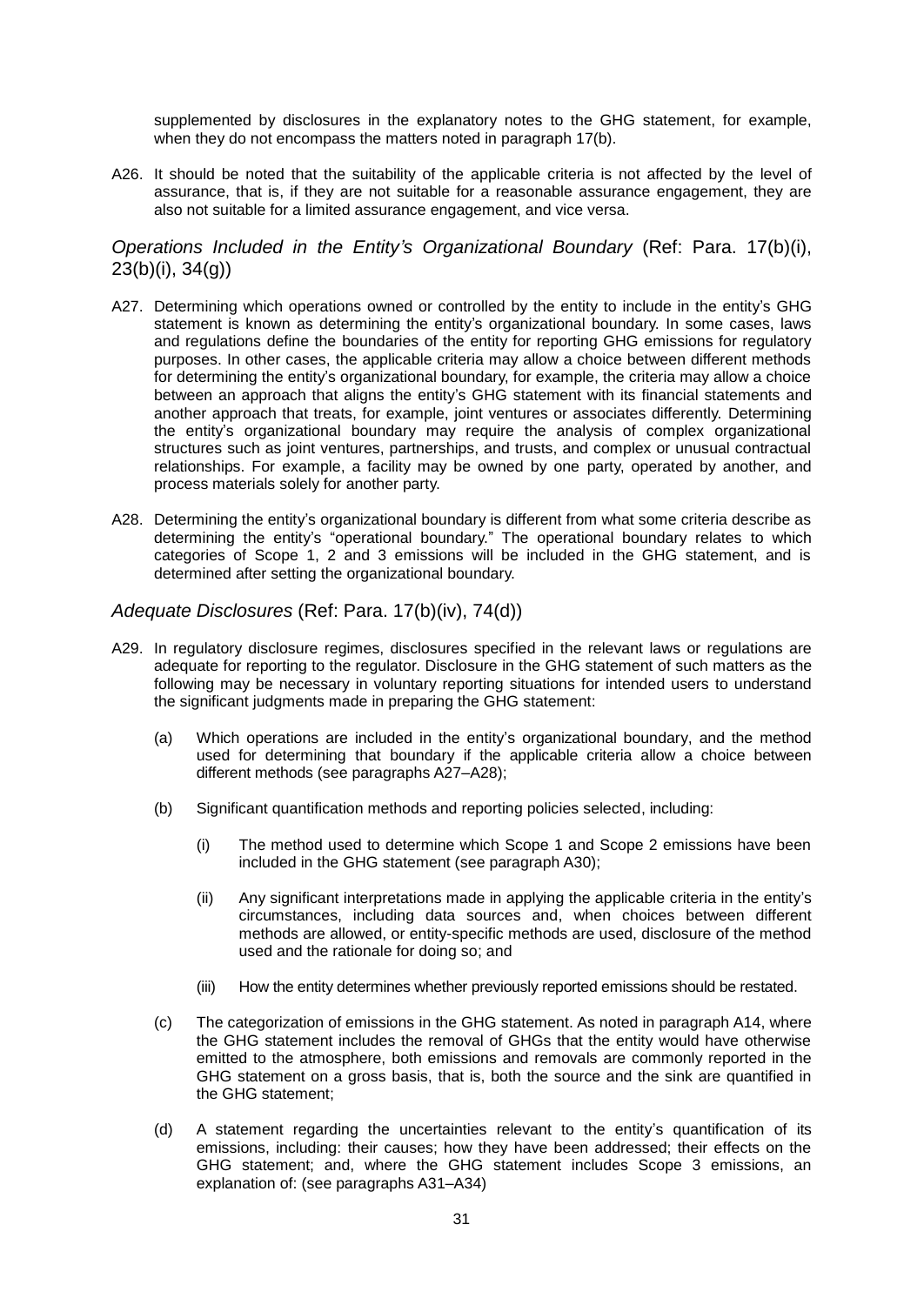- (i) The nature of Scope 3 emissions, including that it is not practicable for an entity to include all Scope 3 emissions in its GHG statement; and
- (ii) The basis for selecting those Scope 3 emissions sources that have been included; and
- (e) Changes, if any, in the matters mentioned in this paragraph or in other matters that materially affect the comparability of the GHG statement with a prior period(s) or base year.

#### Scope 1 and Scope 2 Emissions

A30. Criteria commonly call for all material Scope 1, Scope 2, or both Scope 1 and Scope 2 emissions to be included in the GHG statement. Where some Scope 1 or Scope 2 emissions have been excluded, it is important that the explanatory notes to the GHG statement disclose the basis for determining which emissions are included and which are excluded, particularly if those that are included are not likely to be the largest for which the entity is responsible.

#### Scope 3 Emissions

- A31. While some criteria require the reporting of specific Scope 3 emissions, more commonly the inclusion of Scope 3 emissions is optional because it would be impracticable for nearly any entity to attempt to quantify the full extent of its indirect emissions as this includes all sources both up and down the entity's supply chain. For some entities, reporting particular categories of Scope 3 emissions provides important information for intended users, for example, where an entity's Scope 3 emissions are considerably larger than its Scope 1 and Scope 2 emissions, as may be the case with many service sector entities. In these cases, the practitioner may consider it inappropriate to undertake an assurance engagement if significant Scope 3 emissions are not included in the GHG statement.
- A32. Where some Scope 3 emissions sources have been included in the GHG statement, it is important that the basis for selecting which sources to include is reasonable, particularly if those included are not likely to be the largest sources for which the entity is responsible.
- A33. In some cases, the source data used to quantify Scope 3 emissions may be maintained by the entity. For example, the entity may keep detailed records as the basis for quantifying emissions associated with employee air travel. In some other cases, the source data used to quantify Scope 3 emissions may be maintained in a well-controlled and accessible source outside the entity. Where this is not the case, however, it may be unlikely that the practitioner will be able to obtain sufficient appropriate evidence with respect to such Scope 3 emissions. In such cases, it may be appropriate to exclude those Scope 3 emissions sources from the engagement.
- A34. It may also be appropriate to exclude Scope 3 emissions from the engagement where the quantification methods in use are heavily dependent on estimation and lead to a high degree of uncertainty in reported emissions. For example, various quantification methods for estimating the emissions associated with air travel can give widely varying quantifications even when identical source data is used. If such Scope 3 emissions sources are included in the engagement, it is important that the quantification methods used are selected objectively and that they are fully described along with the uncertainties associated with their use.

## *The Entity's Responsibility for the Preparation of the GHG Statement* (Ref: Para. 17(c)(ii), 76(d))

A35. As noted in paragraph A70, for some engagements concerns about the condition and reliability of an entity's records may cause the practitioner to conclude that it is unlikely that sufficient appropriate evidence will be available to support an unmodified conclusion on the GHG statement. This may occur when the entity has little experience with the preparation of GHG statements. In such circumstances, it may be more appropriate for the quantification and reporting of emissions to be subject to an agreed-upon procedures engagement or a consulting engagement in preparation for an assurance engagement in a later period.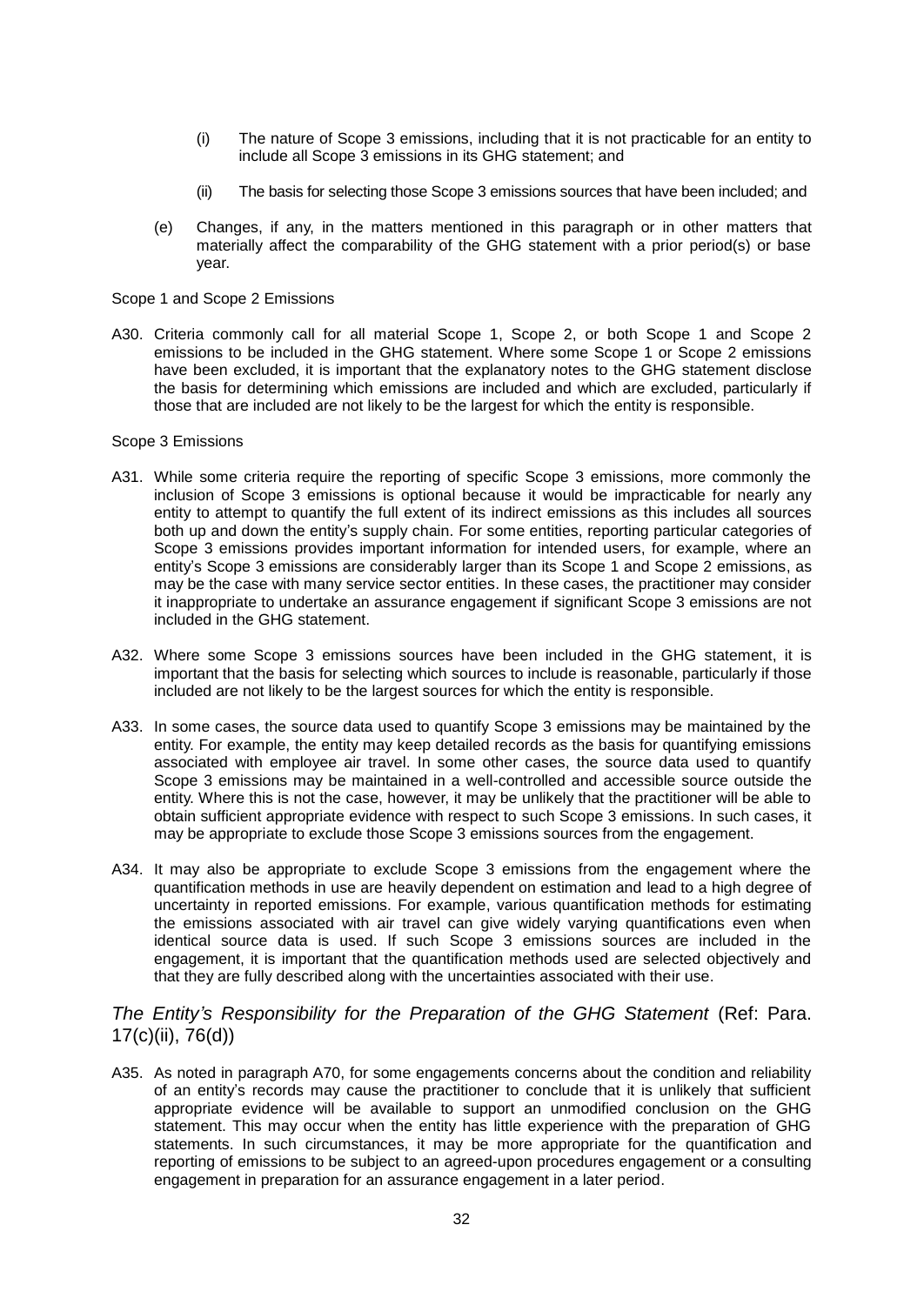## *Who Developed the Criteria* (Ref: Para. 17(c)(iii))

A36. When the GHG statement has been prepared for a regulatory disclosure regime or emissions trading scheme where the applicable criteria and form of reporting are prescribed, it is likely to be apparent from the engagement circumstances that it is the regulator or body in charge of the scheme that developed the criteria. In voluntary reporting situations, however, it may not be clear who developed the criteria unless it is stated in the explanatory notes to the GHG statement.

## *Changing the Terms of the Engagement* (Ref: Para. 15, 18)

A37. SSAE 3000 requires that the practitioner not agree to a change in the terms of the engagement where there is no reasonable justification for doing  $so<sup>5</sup>$ . A request to change the scope of the engagement may not have a reasonable justification when, for example, the request is made to exclude certain emissions sources from the scope of the engagement because of the likelihood that the practitioner's conclusion would be modified.

## **Planning** (Ref: Para. 19)

- A38. When establishing the overall engagement strategy, it may be relevant to consider the emphasis given to different aspects of the design and implementation of the GHG information system. For example, in some cases the entity may have been particularly conscious of the need for adequate internal control to ensure the reliability of reported information, while in other cases the entity may have focused more on accurately determining the scientific, operational or technical characteristics of the information to be gathered.
- A39. Smaller engagements or more straightforward engagements (see paragraph A19) may be conducted by a very small engagement team. With a smaller team, coordination of, and communication between, team members is easier. Establishing the overall engagement strategy for a smaller engagement, or for a more straightforward engagement, need not be a complex or time-consuming exercise. For example, a brief memorandum, based on discussions with the entity, may serve as the documented engagement strategy if it covers the matters noted in paragraph 19.
- A40. The practitioner may decide to discuss elements of planning with the entity when determining the scope of the engagement or to facilitate the conduct and management of the engagement (for example, to coordinate some of the planned procedures with the work of the entity's personnel). Although these discussions often occur, the overall engagement strategy and the engagement plan remain the practitioner's responsibility. When discussing matters included in the overall engagement strategy or engagement plan, care is required in order not to compromise the effectiveness of the engagement. For example, discussing the nature and timing of detailed procedures with the entity may compromise the effectiveness of the engagement by making the procedures too predictable.
- A41. The performance of an assurance engagement is an iterative process. As the practitioner performs planned procedures, the evidence obtained may cause the practitioner to modify the nature, timing or extent of other planned procedures. In some cases, information may come to the practitioner's attention that differs significantly from that expected at an earlier stage of the engagement. For example, systematic errors discovered when performing procedures on location at selected facilities may indicate that it is necessary to visit additional facilities.

## *Planning to Use the Work of Experts or of Other Practitioners (Ref: Para. 19(e))*

A42. The engagement may be performed by a multi-disciplinary team that includes one or more experts, particularly on relatively complex engagements when specialist competence in the

 $\overline{5}$ <sup>5</sup> SSAE 3000, paragraph 11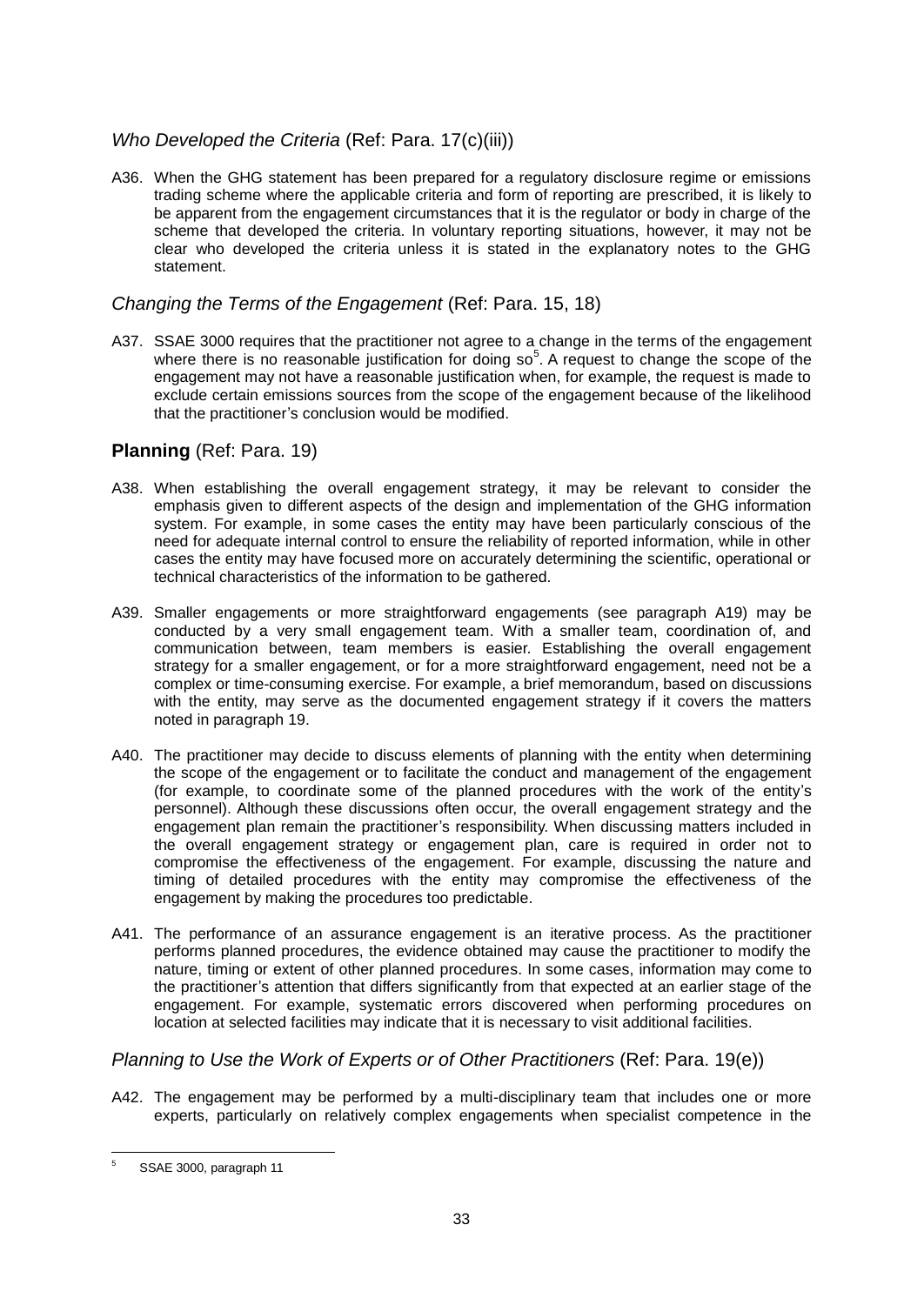quantification and reporting of emissions is likely to be required (see paragraph A19). SSAE 3000 contains a number of requirements with respect to using the work of an expert that may need to be considered at the planning stage when ascertaining the nature, timing and extent of resources necessary to perform the engagement<sup>6</sup>.

- A43. The work of another practitioner may be used in relation to, for example, a factory or other form of facility at a remote location; a subsidiary, division or branch in a foreign jurisdiction; or a joint venture or associate. Relevant considerations when the engagement team plans to request another practitioner to perform work on information to be included in the GHG statement may include:
	- Whether the other practitioner understands and complies with the ethical requirements that are relevant to the engagement and, in particular, is independent.
	- The other practitioner's professional competence.
	- The extent of the engagement team's involvement in the work of the other practitioner.
	- Whether the other practitioner operates in a regulatory environment that actively oversees that practitioner.

## **Materiality in Planning and Performing the Engagement**

*Determining Materiality When Planning the Engagement* (Ref: Para. 20–21)

- A44. The criteria may discuss the concept of materiality in the context of the preparation and presentation of the GHG statement. Although criteria may discuss materiality in different terms, the concept of materiality generally includes that:
	- Misstatements, including omissions, are considered to be material if they, individually or in the aggregate, could reasonably be expected to influence relevant decisions of users taken on the basis of the GHG statement;
	- Judgments about materiality are made in light of surrounding circumstances, and are affected by the size or nature of a misstatement, or a combination of both; and
	- Judgments about matters that are material to intended users of the GHG statement are based on a consideration of the common information needs of intended users as a group. The possible effect of misstatements on specific individual users, whose needs may vary widely, is not considered.
- A45. Such a discussion, if present in the applicable criteria, provides a frame of reference to the practitioner in determining materiality for the engagement. If the applicable criteria do not include a discussion of the concept of materiality, the characteristics referred to above provide the practitioner with such a frame of reference.
- A46. The practitioner's determination of materiality is a matter of professional judgment, and is affected by the practitioner's perception of the common information needs of intended users as a group. In this context, it is reasonable for the practitioner to assume that intended users:
	- (a) Have a reasonable knowledge of GHG related activities, and a willingness to study the information in the GHG statement with reasonable diligence;
	- (b) Understand that the GHG statement is prepared and assured to levels of materiality, and have an understanding of any materiality concepts included in the applicable criteria;

<sup>1</sup> <sup>6</sup> SSAE 3000, paragraphs 26*–*32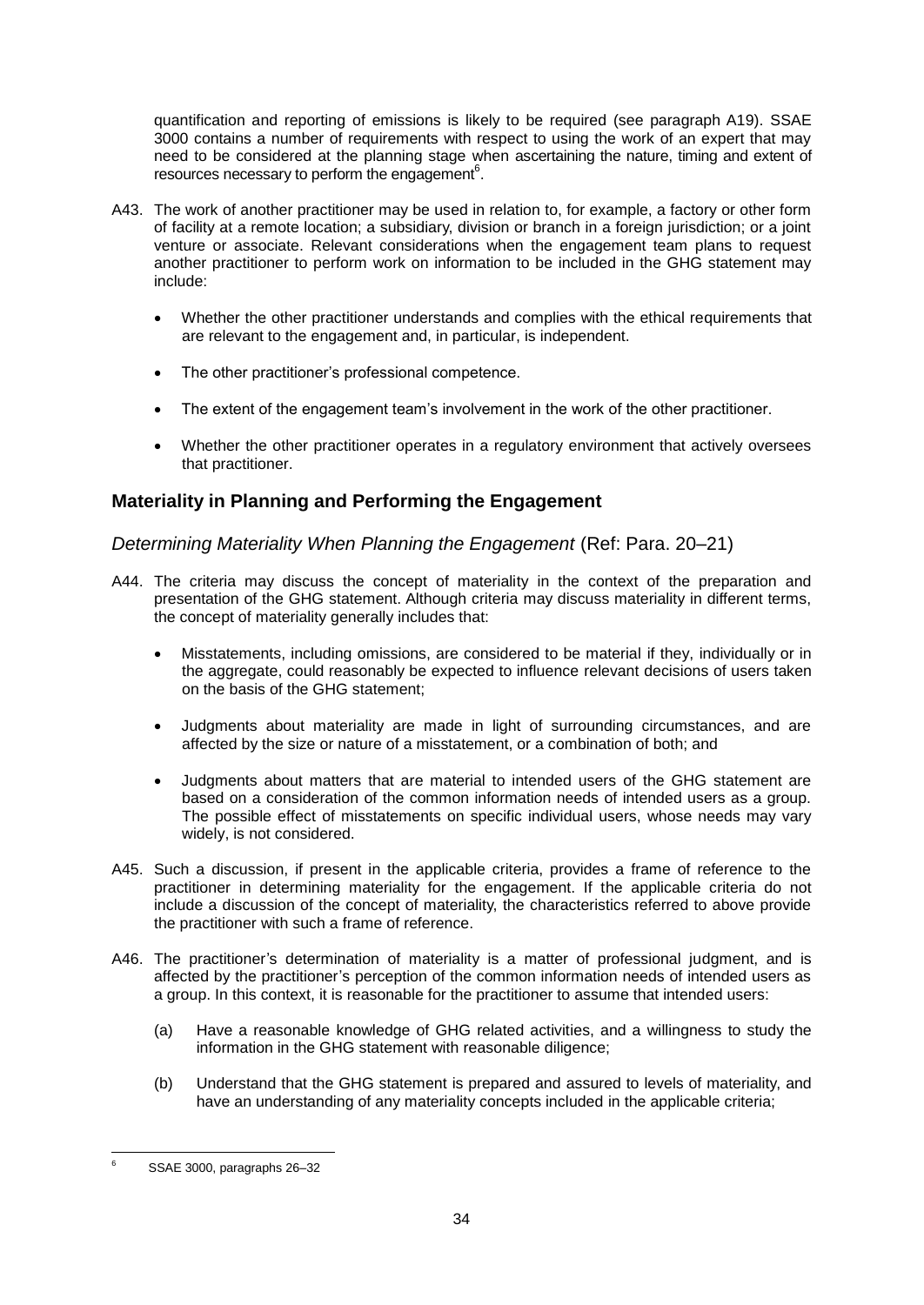- (c) Understand that the quantification of emissions involves uncertainties (see paragraphs A54–A59); and
- (d) Make reasonable decisions on the basis of the information in the GHG statement.
- A47. Intended users and their information needs may include, for example:
	- Investors and other stakeholders such as suppliers, customers, employees, and the broader community in the case of voluntary disclosures. Their information needs may relate to decisions to buy or sell equity in the entity; lend to, trade with, or be employed by the entity; or make representations to the entity or others, for example, politicians.
	- Market participants in the case of an emissions trading scheme, whose information needs may relate to decisions to trade negotiable instruments (such as permits, credits or allowances) created by the scheme, or impose fines or other penalties on the basis of excess emissions.
	- Regulators and policy makers in the case of a regulatory disclosure regime. Their information needs may relate to monitoring compliance with the disclosure regime, and a broad range of government policy decisions related to climate change mitigation and adaptation, usually based on aggregated information.
	- Management and those charged with governance of the entity who use information about emissions for strategic and operational decisions, such as choosing between alternative technologies and investment and divestment decisions, perhaps in anticipation of a regulatory disclosure regime or entering an emissions trading scheme.

The practitioner may not be able to identify all those who will read the assurance report, particularly where there are a large number of people who have access to it. In such cases, particularly where possible readers are likely to have a broad range of interests with respect to emissions, intended users may be limited to major stakeholders with significant and common interests. Intended users may be identified in different ways, for example, by agreement between the practitioner and the engaging party, or by laws or regulations.

- A48. Judgments about materiality are made in light of surrounding circumstances, and are affected by both quantitative and qualitative factors. It should be noted, however, that decisions regarding materiality are not affected by the level of assurance, that is, materiality for a reasonable assurance engagement is the same as for a limited assurance engagement.
- A49. A percentage is often applied to a chosen benchmark as a starting point in determining materiality. Factors that may affect the identification of an appropriate benchmark and percentage include:
	- The elements included in the GHG statement (for example, Scope 1, Scope 2 and Scope 3 emissions, emissions deductions, and removals). A benchmark that may be appropriate, depending on the circumstances, is gross reported emissions, that is, the aggregate of reported Scope 1, Scope 2 and Scope 3 emissions before subtracting any emissions deductions or removals. Materiality relates to the emissions covered by the practitioner's conclusion. Therefore, when the practitioner's conclusion does not cover the entire GHG statement, materiality is set in relation to only that portion of the GHG statement that is covered by the practitioner's conclusion as if it were the GHG statement.
	- The quantity of a particular type of emission or the nature of a particular disclosure. In some cases, there are particular types of emissions or disclosures for which misstatements of lesser or greater amounts than materiality for the GHG statement in its entirety are acceptable. For example, the practitioner may consider it appropriate to set a lower or greater materiality for emissions from a particular jurisdiction, or for a particular gas, scope or facility.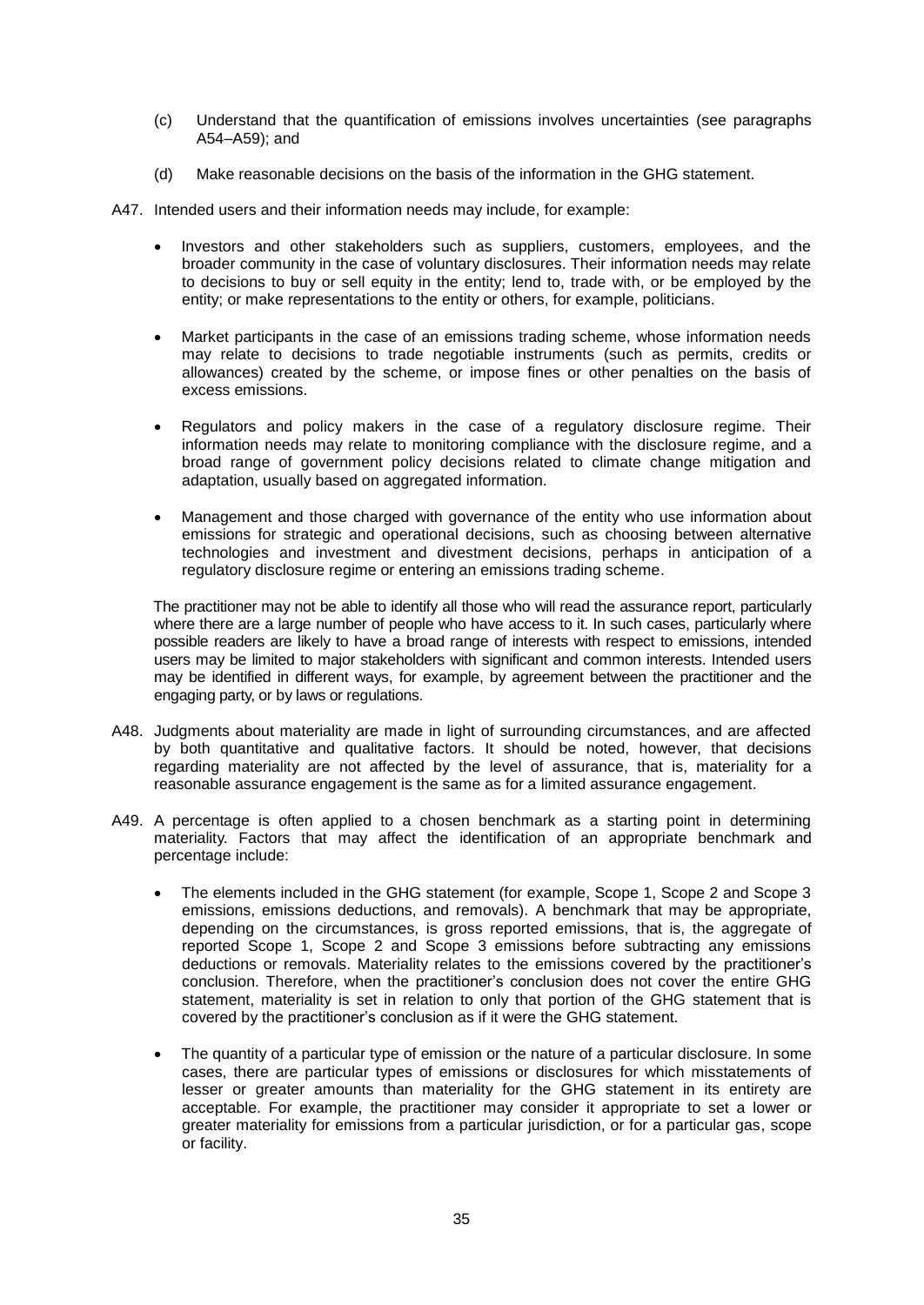- How the GHG statement presents relevant information, for example, whether it includes a comparison of emissions with a prior period(s), a base year, or a "cap," in which case determining materiality in relation to the comparative information may be a relevant consideration. Where a "cap" is relevant, materiality may be set in relation to the entity's allocation of the cap if it is lower than reported emissions.
- The relative volatility of emissions. For example, if emissions vary significantly from period to period, it may be appropriate to set materiality relative to the lower end of the fluctuation range even if the current period is higher.
- The requirements of the applicable criteria. In some cases, the applicable criteria may set a threshold for accuracy and may refer to this as materiality. For example, the criteria may state an expectation that emissions are measured using a stipulated percentage as the "materiality threshold." Where this is the case, the threshold set by the criteria provides a frame of reference to the practitioner in determining materiality for the engagement.

#### A50. Qualitative factors may include:

- The sources of emissions.
- The types of gases involved.
- The context in which the information in the GHG statement will be used (for example, whether the information is for use in an emissions trading scheme, is for submission to a regulator, or is for inclusion in a widely distributed sustainability report); and the types of decisions that intended users are likely to make.
- Whether there are one or more types of emissions or disclosures on which the attention of the intended users tends to be focused, for example, gases that, as well as contributing to climate change, are ozone depleting.
- The nature of the entity, its climate change strategies and progress toward related objectives.
- The industry and the economic and regulatory environment in which the entity operates.

## *Revision as the Engagement Progresses* (Ref: Para. 22)

A51. Materiality may need to be revised as a result of a change in circumstances during the engagement (for example, the disposal of a major part of the entity's business), new information, or a change in the practitioner's understanding of the entity and its operations as a result of performing procedures. For example, it may become apparent during the engagement that actual emissions are likely to be substantially different from those used initially to determine materiality. If during the engagement the practitioner concludes that a lower materiality for the GHG statement (and, if applicable, materiality level or levels for particular types of emissions or disclosures) than that initially determined is appropriate, it may be necessary to revise performance materiality, and the nature, timing and extent of the further procedures.

## **Understanding the Entity and Its Environment, Including the Entity's Internal Control, and Identifying and Assessing Risks of Material Misstatement** (Ref: Para. 23*–*26)

A52. The practitioner uses professional judgment to determine the extent of the understanding and the nature, timing and extent of procedures to identify and assess risks of material misstatement that are required to obtain reasonable or limited assurance, as appropriate. The practitioner's primary consideration is whether the understanding that has been obtained and the identification and assessment of risks are sufficient to meet the objective stated in this SSAE. The depth of the understanding that is required by the practitioner is less than that possessed by management in managing the entity, and both the depth of the understanding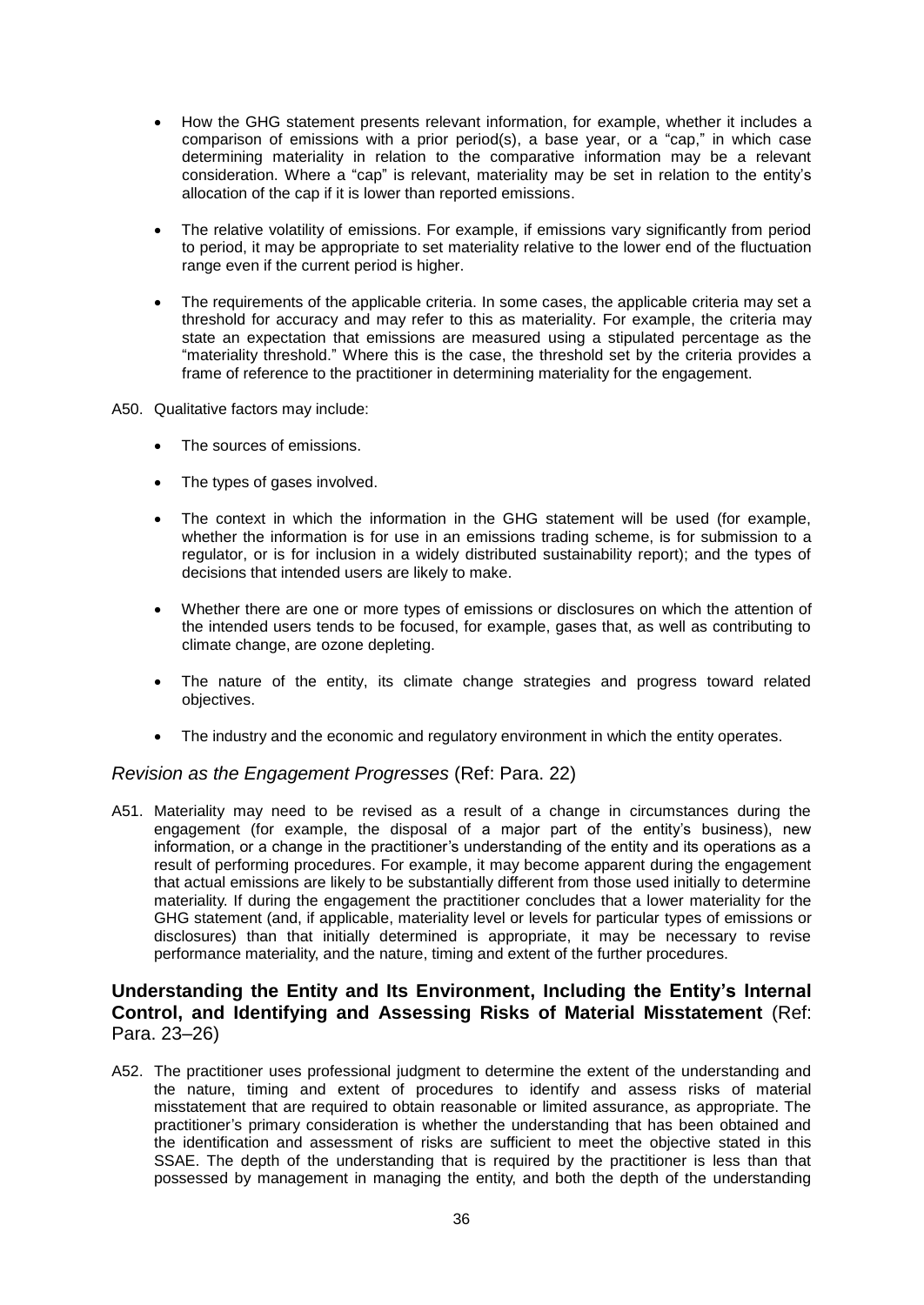and the nature, timing and extent of procedures to identify and assess risks of material misstatement are less for a limited assurance engagement than for a reasonable assurance engagement.

A53. Obtaining an understanding and identifying and assessing risks of material misstatement is an iterative process. Procedures to obtain an understanding of the entity and its environment and to identify and assess risks of material misstatement by themselves do not provide sufficient appropriate evidence on which to base the assurance conclusion.

#### *Uncertainty* (Ref: Para: 23(b)(i)c, 76(e))

- A54. The GHG quantification process can rarely be 100% accurate due to:
	- (a) *Scientific uncertainty*: This arises because of incomplete scientific knowledge about the measurement of GHGs. For example, the rate of GHG sequestration in biological sinks, and the "global warming potential" values used to combine emissions of different gases and report them as carbon dioxide equivalents, are subject to incomplete scientific knowledge. The degree to which scientific uncertainty affects the quantification of reported emissions is beyond the control of the entity. However, the potential for scientific uncertainty to result in unreasonable variations in reported emissions can be negated by the use of criteria that stipulate particular scientific assumptions to be used in preparing the GHG statement, or particular factors that embody those assumptions; and
	- (b) *Estimation (or measurement) uncertainty*: This results from the measurement and calculation processes used to quantify emissions within the bounds of existing scientific knowledge. Estimation uncertainty may relate to the data on which an estimate is based (for example, it may relate to uncertainty inherent in measurement instruments used), or the method, including where applicable the model, used in making the estimate (sometimes known as parameter and model uncertainty, respectively). The degree of estimation uncertainty is often controllable by the entity. Reducing the degree of estimation uncertainty may involve greater cost.
- A55. The fact that quantifying an entity's emissions is subject to uncertainty does not mean that an entity's emissions are inappropriate as a subject matter. For example, the applicable criteria may require Scope 2 emissions from electricity to be calculated by applying a prescribed emissions factor to the number of kilowatt hours consumed. The prescribed emissions factor will be based on assumptions and models that may not hold true in all circumstances. However, as long as the assumptions and models are reasonable in the circumstances and adequately disclosed, information in the GHG statement will ordinarily be capable of being assured.
- A56. The situation in paragraph A55 can be contrasted with quantification in accordance with criteria that use models and assumptions based on an entity's individual circumstances. Using entityspecific models and assumptions will likely result in more accurate quantification than using, for example, average emissions factors for an industry; it will also likely introduce additional risks of material misstatement with respect to how the entity-specific models and assumptions were arrived at. As noted in paragraph A55, as long as the assumptions and models are reasonable in the circumstances and adequately disclosed, information in the GHG statement will ordinarily be capable of being assured.
- A57. In some cases, however, the practitioner may decide that it is inappropriate to undertake an assurance engagement if the impact of uncertainty on information in the GHG statement is very high. This may be the case when, for example, a significant proportion of the entity's reported emissions are from fugitive sources (see paragraph A8) that are not monitored and estimation methods are not sufficiently sophisticated, or when a significant proportion of the entity's reported removals are attributable to biological sinks. It should be noted that decisions whether to undertake an assurance engagement in such circumstances are not affected by the level of assurance, that is, if it is not appropriate for a reasonable assurance engagement, it is also not appropriate for a limited assurance engagement, and vice versa.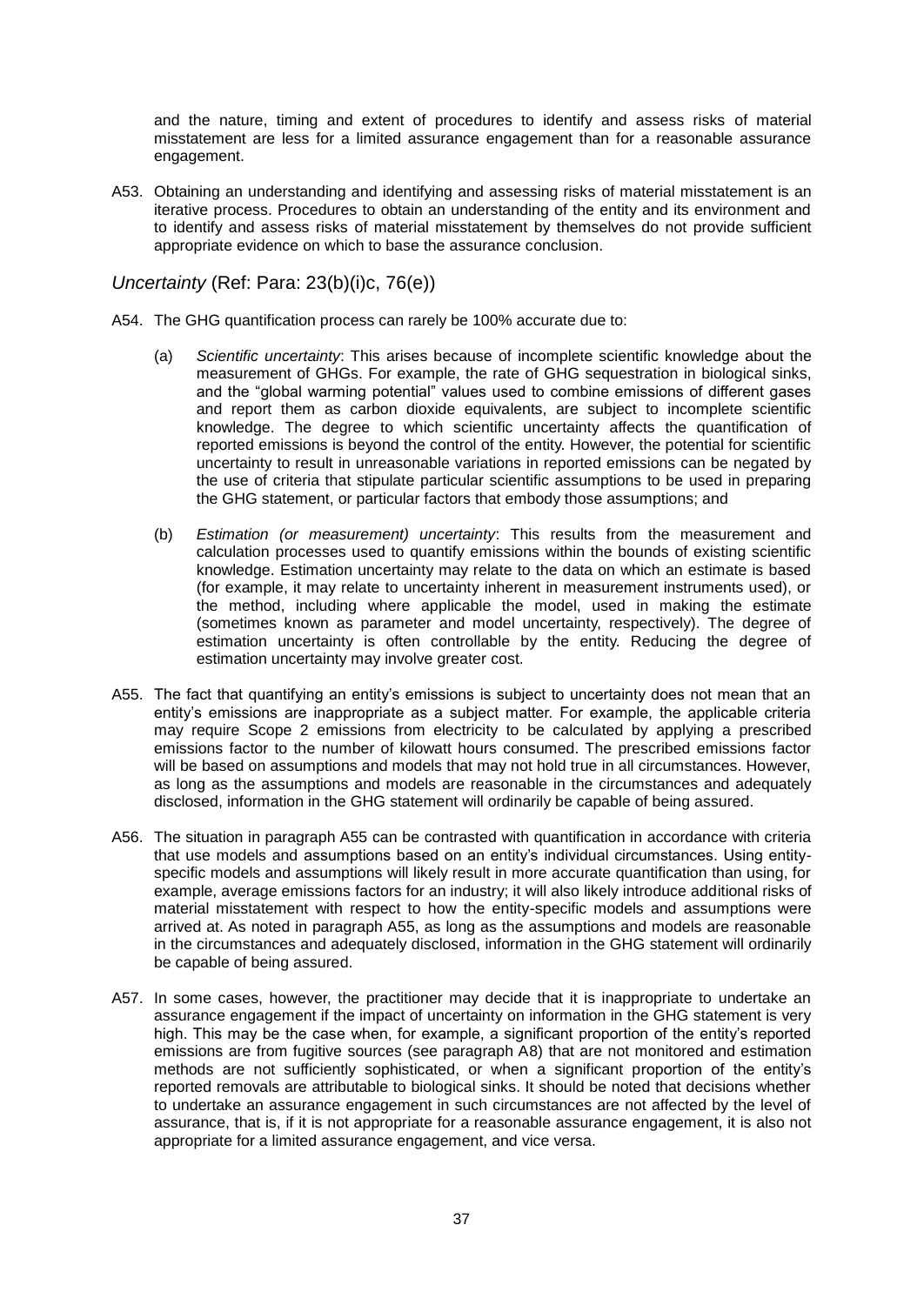- A58. A discussion in the explanatory notes to the GHG statement of the nature, causes, and effects of the uncertainties that affect the entity's GHG statement alerts intended users to the uncertainties associated with the quantification of emissions. This may be particularly important where the intended users did not determine the criteria to be used. For example, a GHG statement may be available to a broad range of intended users even though the criteria used were developed for a particular regulatory purpose.
- A59. Because uncertainty is a significant characteristic of all GHG statements, paragraph 76(e) requires it to be mentioned in the assurance report regardless of what, if any, disclosures are included in the explanatory notes to the GHG statement<sup>7</sup>.

## *The Entity and Its Environment*

Interruptions to Operations (Ref: Para. 23(b)(iii))

A60. Interruptions may include incidents such as shut downs, which may occur unexpectedly, or may be planned, for example, as part of a maintenance schedule. In some cases, the nature of operations may be intermittent, for example, when a facility is only used at peak periods.

Climate Change Objectives and Strategies (Ref: Para. 23(e))

A61. Consideration of the entity's climate change strategy, if any, and associated economic, regulatory, physical and reputational risks, may assist the practitioner to identify risks of material misstatement. For example, if the entity has made commitments to become carbon neutral, this may provide an incentive to understate emissions so the target will appear to be achieved within a declared timeframe. Conversely, if the entity is expecting to be subject to a regulated emissions trading scheme in the future, this may provide an incentive to overstate emissions in the meantime to increase the opportunity for it to receive a larger allowance at the outset of the scheme.

## *Procedures to Obtain an Understanding and to Identify and Assess Risks of Material Misstatement* (Ref: Para. 24)

A62. Although the practitioner is required to perform all the procedures in paragraph 24 in the course of obtaining the required understanding of the entity, the practitioner is not required to perform all of them for each aspect of that understanding.

## *Analytical Procedures for Obtaining an Understanding of the Entity and Its Environment and Identifying and Assessing Risks of Material Misstatement* (Ref: Para. 24(b))

- A63. Analytical procedures performed to obtain an understanding of the entity and its environment and to identify and assess risks of material misstatement may identify aspects of the entity of which the practitioner was unaware and may assist in assessing the risks of material misstatement in order to provide a basis for designing and implementing responses to the assessed risks. Analytical procedures may include, for example, comparing GHG emissions from various facilities with production figures for those facilities.
- A64. Analytical procedures may help identify the existence of unusual events, and amounts, ratios, and trends that might indicate matters that have implications for the engagement. Unusual or unexpected relationships that are identified may assist the practitioner in identifying risks of material misstatement.
- A65. However, when such analytical procedures use data aggregated at a high level (which may be the situation with analytical procedures performed to obtain an understanding of the entity and its environment and to identify and assess risks of material misstatement), the results of those

<sup>1</sup> See also SSAE 3000, paragraph 49(e).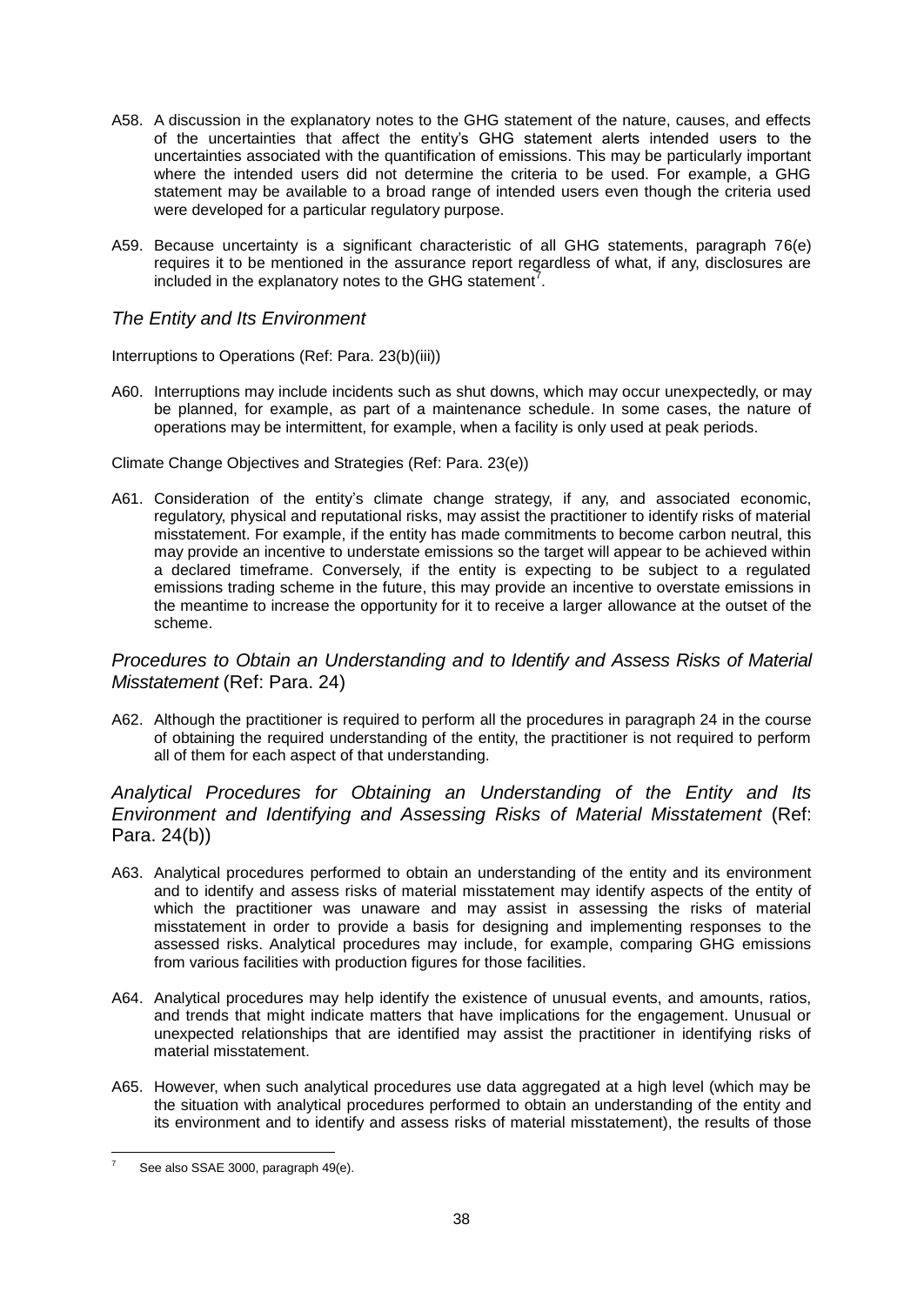analytical procedures only provide a broad initial indication about whether a material misstatement may exist. Accordingly, in such cases, consideration of other evidence that has been gathered when identifying the risks of material misstatement together with the results of such analytical procedures may assist the practitioner in understanding and evaluating the results of the analytical procedures.

## *Observation and Inspection* (Ref: Para. 24(c))

- A66. Observation consists of looking at a process or procedure being performed by others, for example, the practitioner's observation of monitoring devices being calibrated by the entity's personnel, or of the performance of control activities. Observation provides evidence about the performance of a process or procedure, but is limited to the point in time at which the observation takes place, and by the fact that the act of being observed may affect how the process or procedure is performed.
- A67. Inspection involves:
	- (a) Examining records or documents, whether internal or external, in paper form, electronic form, or other media, for example, calibration records of a monitoring device. Inspection of records and documents provides evidence of varying degrees of reliability, depending on their nature and source and, in the case of internal records and documents, on the effectiveness of the controls over their production; or
	- (b) A physical examination of, for example, a calibrating device.
- A68. Observation and inspection may support inquiries of management and others, and may also provide information about the entity and its environment. Examples of such procedures include observation or inspection of the following:
	- The entity's operations. Observing processes and equipment, including monitoring equipment, at facilities may be particularly relevant where significant Scope 1 emissions are included in the GHG statement.
	- Documents (such as emissions mitigation plans and strategies), records (such as calibration records and results from testing laboratories), and manuals detailing information collection procedures and internal controls.
	- Reports prepared for management or those charged with governance, such as internal or external reports with respect to the entity's environmental management systems.
	- Reports prepared by management (such as quarterly management reports) and those charged with governance (such as minutes of board of directors' meetings).

## *Obtaining an Understanding of the Entity's Internal Control* (Ref: Para. 25L–26R)

- A69. In a limited assurance engagement, the practitioner is not required to obtain an understanding of all of the components of the entity's internal control relevant to emissions quantification and reporting as is required in a reasonable assurance engagement. In addition, the practitioner is not required to evaluate the design of controls and determine whether they have been implemented. Therefore, in a limited assurance engagement, while it may often be appropriate to inquire of the entity about control activities and monitoring of controls relevant to the quantification and reporting of emissions, it will often not be necessary to obtain a detailed understanding of these components of the entity's internal control.
- A70. The practitioner's understanding of relevant components of internal control may raise doubts about whether sufficient appropriate evidence is available for the practitioner to complete the engagement. For example (see also paragraphs A71–A72, A92–A93, and A96):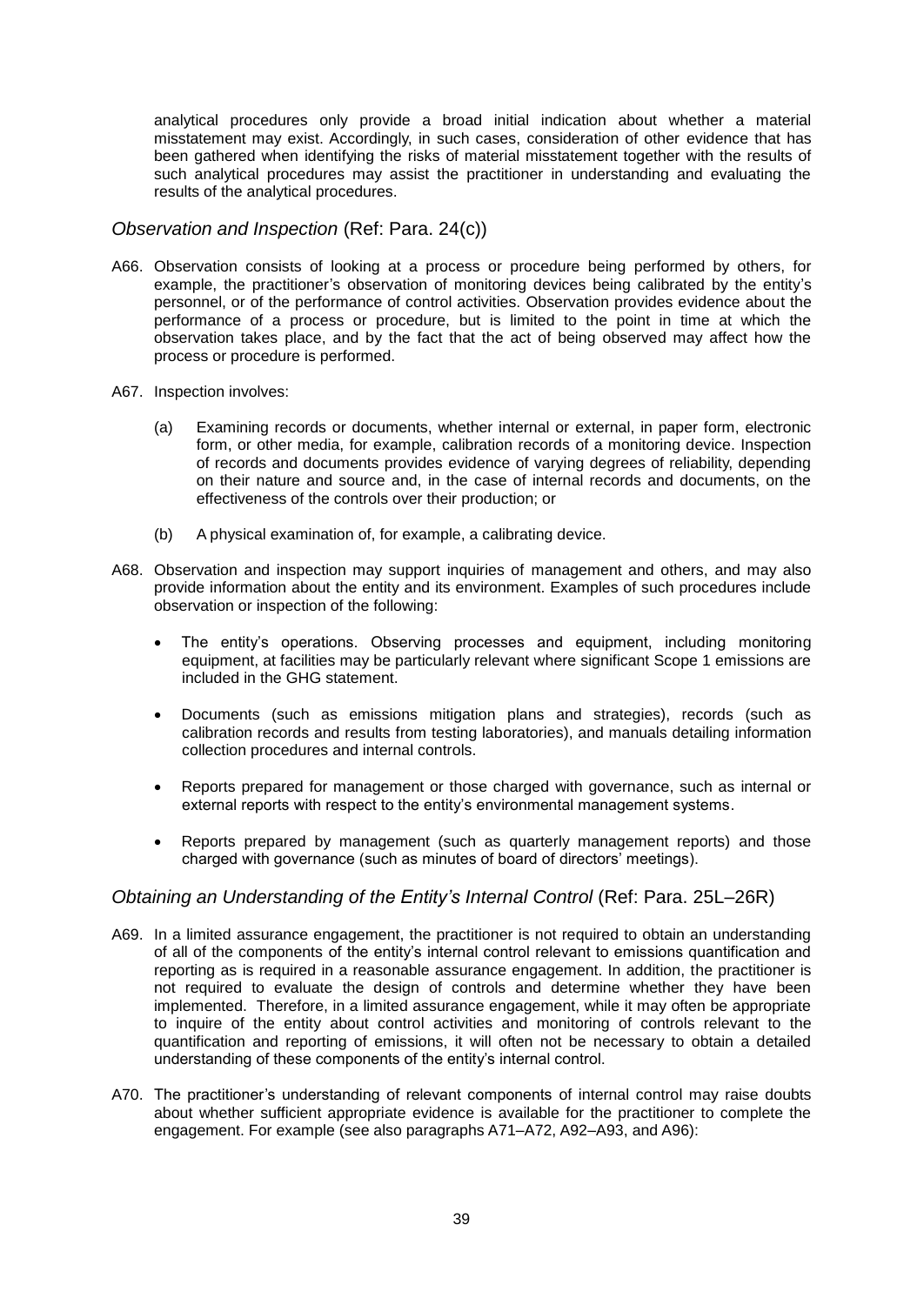- Concerns about the integrity of those preparing the GHG statement may be so serious as to cause the practitioner to conclude that the risk of management misrepresentation in the GHG statement is such that an engagement cannot be conducted.
- Concerns about the condition and reliability of an entity's records may cause the practitioner to conclude that it is unlikely that sufficient appropriate evidence will be available to support an unmodified conclusion on the GHG statement.

## *Control Activities Relevant to the Engagement* (Ref: Para. 25R(d))

- A71. The practitioner's judgment about whether particular control activities are relevant to the engagement may be affected by the level of sophistication, documentation and formality of the entity's information system, including the related business processes, relevant to reporting emissions. As reporting of emissions evolves, it can be expected that so too will the level of sophistication, documentation and formality of information systems and related control activities relevant to the quantification and reporting of emissions.
- A72. In the case of very small entities or immature information systems, particular control activities are likely to be more rudimentary, less well-documented, and may only exist informally. When this is the case, it is less likely the practitioner will judge it necessary to understand particular control activities in order to assess the risks of material misstatement and design further procedures responsive to assessed risks. In some regulated schemes, on the other hand, the information system and control activities may be required to be formally documented and their design approved by the regulator. Even in some of these cases, however, not all relevant data flows and associated controls may be documented. For example, it may be more likely that control activities with respect to source data collection from continuous monitoring are sophisticated, well-documented, and more formal than control activities with respect to subsequent data processing and reporting (see also paragraphs A70, A92–A93, and A96).

#### *Other Engagements Performed for the Entity* (Ref: Para. 27)

A73. Information obtained from other engagements performed for the entity may relate to, for example, aspects of the entity's control environment.

#### *Performing Procedures on Location at the Entity's Facilities* (Ref: Para. 31)

- A74. Performing observation and inspection, as well as other procedures, on location at a facility (often referred to as a "site visit") may be important in building on the understanding of the entity that the practitioner develops by performing procedures at head office. Because the practitioner's understanding of the entity and identification and assessment of risks of material misstatement can be expected to be more comprehensive for a reasonable assurance engagement than for a limited assurance engagement, the number of facilities at which procedures are performed on location in the case of a reasonable assurance engagement will ordinarily be greater than in the case of a limited assurance engagement.
- A75. Performing procedures on location at a facility (or having another practitioner perform such procedures on behalf of the practitioner) may be done as part of planning, when performing procedures to identify and assess risks of material misstatement, or when responding to assessed risks of material misstatement. Performing procedures at significant facilities is often particularly important for an engagement being undertaken for the first time when considering the completeness of Scope 1 sources and of sinks included in the GHG statement, and when establishing whether the entity's data collection and processing systems, and its estimation techniques, are appropriate relative to the underlying physical processes and related uncertainties.
- A76. As noted in paragraph A74, performing procedures on location at a facility may be important in building on the understanding of the entity that the practitioner develops by performing procedures at head office. For many reasonable assurance engagements, the practitioner will also judge it necessary to perform procedures on location at each significant facility to respond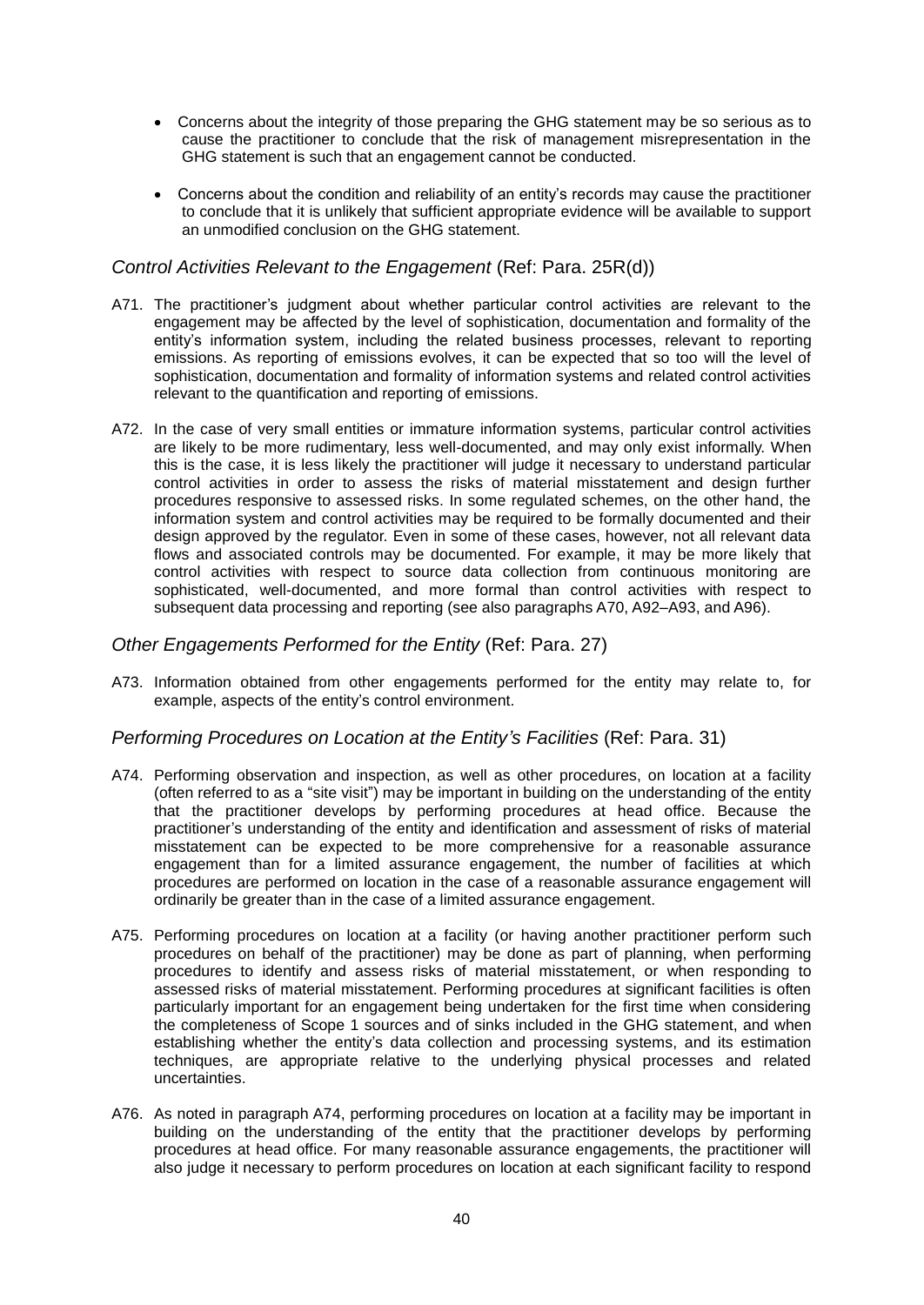to assessed risks of material misstatement, particularly when the entity has significant facilities with Scope 1 emissions. For a limited assurance engagement where the entity has a number of significant facilities with Scope 1 emissions, a meaningful level of assurance may not be able to be obtained without the practitioner having performed procedures at a selection of significant facilities. Where the entity has significant facilities with Scope 1 emissions and the practitioner determines that effective and efficient procedures cannot be performed on location at the facility by the practitioner (or another practitioner on their behalf), alternative procedures may include one or more of the following:

- Reviewing source documents, energy flow diagrams, and material flow diagrams.
- Analyzing questionnaire responses from facility management.
- Inspecting satellite imagery of the facility.
- A77. To obtain adequate coverage of total emissions, particularly in a reasonable assurance engagement, the practitioner may decide that it is appropriate to perform procedures on location at a selection of facilities that are not significant facilities. Factors that may be relevant to such a decision include:
	- The nature of emissions at different facilities. For example, it is more likely that a practitioner may choose to visit a facility with Scope 1 emissions than a facility with only Scope 2 emissions. In the latter case, the examination of energy invoices at head office is more likely to be a primary source of evidence.
	- The number and size of facilities, and their contribution to overall emissions.
	- Whether facilities use different processes, or processes using different technologies. Where this is the case, it may be appropriate to perform procedures on location at a selection of facilities using different processes or technologies.
	- The methods used at different facilities to gather emissions information.
	- The experience of relevant staff at different facilities.
	- Varying the selection of facilities over time.

#### *Internal Audit* (Ref: Para. 32)

A78. The entity's internal audit function is likely to be relevant to the engagement if the nature of the internal audit function's responsibilities and activities are related to the quantification and reporting of emissions and the practitioner expects to use the work of the internal audit function to modify the nature or timing, or reduce the extent, of procedures to be performed.

#### *Risks of Material Misstatement at the GHG Statement Level* (Ref: Para. 33L(a)– 33R(a))

- A79. Risks of material misstatement at the GHG statement level refer to risks that relate pervasively to the GHG statement as a whole. Risks of this nature are not necessarily risks identifiable with a specific type of emission or disclosure level. Rather, they represent circumstances that may increase the risks of material misstatement more generally, for example, through management override of internal control. Risks of material misstatement at the GHG statement level may be especially relevant to the practitioner's consideration of the risks of material misstatement arising from fraud.
- A80. Risks at the GHG statement level may derive in particular from a deficient control environment. For example, deficiencies such as management's lack of competence may have a pervasive effect on the GHG statement and may require an overall response by the practitioner. Other risks of material misstatement at the GHG statement level may include, for example:
	- Inadequate, poorly controlled or poorly documented mechanisms for collecting data, quantifying emissions and preparing GHG statements.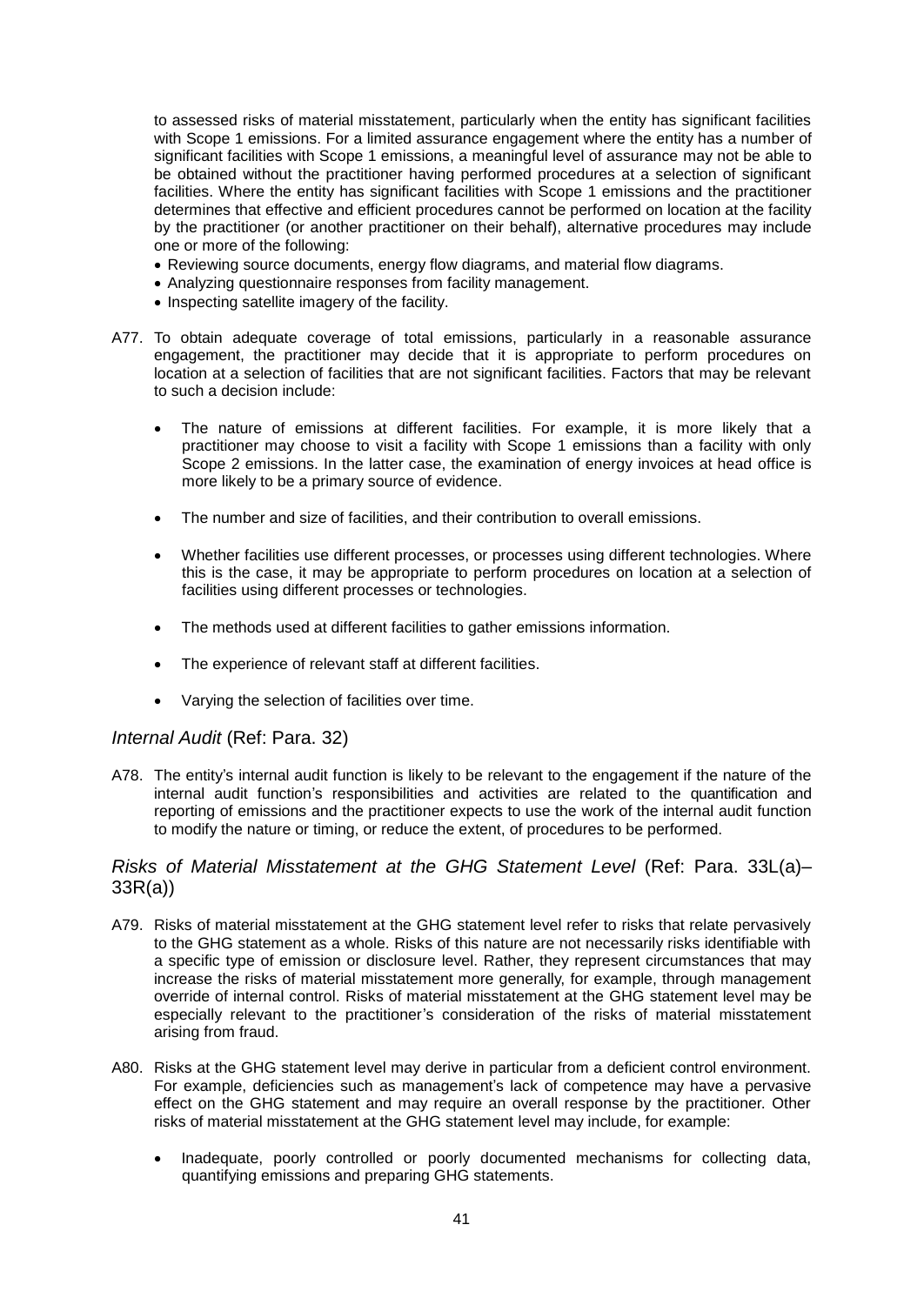- Lack of staff competence in collecting data, quantifying emissions and preparing GHG statements.
- Lack of management involvement in quantifying emissions and preparing GHG statements.
- Failure to identify accurately all sources of GHGs.
- Risk of fraud, for example, in connection with emissions trading markets.
- Presenting information covering prior periods that is not prepared on a consistent basis, for example, because of changed boundaries or changes in measurement methodologies.
- Misleading presentation of information in the GHG statement, for example, unduly highlighting particularly favorable data or trends.
- Inconsistent quantification methods and reporting policies, including different methods for determining the organizational boundary, at different facilities.
- Errors in unit conversion when consolidating information from facilities.
- Inadequate disclosure of scientific uncertainties and key assumptions in relation to estimates.

#### *The Use of Assertions* (Ref: Para. 33L(b*–*)33R(b))

- A81. Assertions are used by the practitioner in a reasonable assurance engagement, and may be used in a limited assurance engagement, to consider the different types of potential misstatements that may occur.
- A82. In representing that the GHG statement is in accordance with the applicable criteria, the entity implicitly or explicitly makes assertions regarding the quantification, presentation and disclosure of emissions. Assertions fall into the following categories and may take the following forms:
	- (a) Assertions about the quantification of emissions for the period subject to assurance:
		- (i) Occurrence—emissions that have been recorded have occurred and pertain to the entity.
		- (ii) Completeness—all emissions that should have been recorded have been recorded (see paragraphs A30–A34 for a discussion of completeness with respect to various Scopes).
		- (iii) Accuracy—the quantification of emissions has been recorded appropriately.
		- (iv) Cutoff—emissions have been recorded in the correct reporting period.
		- (v) Classification—emissions have been recorded as the proper type.
	- (b) Assertions about presentation and disclosure:
		- (i) Occurrence and responsibility—disclosed emissions and other matters have occurred and pertain to the entity.
		- (ii) Completeness—all disclosures that should have been included in the GHG statement have been included.
		- (iii) Classification and understandability—emissions information is appropriately presented and described, and disclosures are clearly expressed.
		- (iv) Accuracy and quantification—emissions quantification and related information included in the GHG statement are appropriately disclosed.
		- (v) Consistency—quantification policies are consistent with those applied in the prior period, or changes are justified and have been properly applied and adequately disclosed; and comparative information, if any, is as reported in the prior period or has been appropriately restated.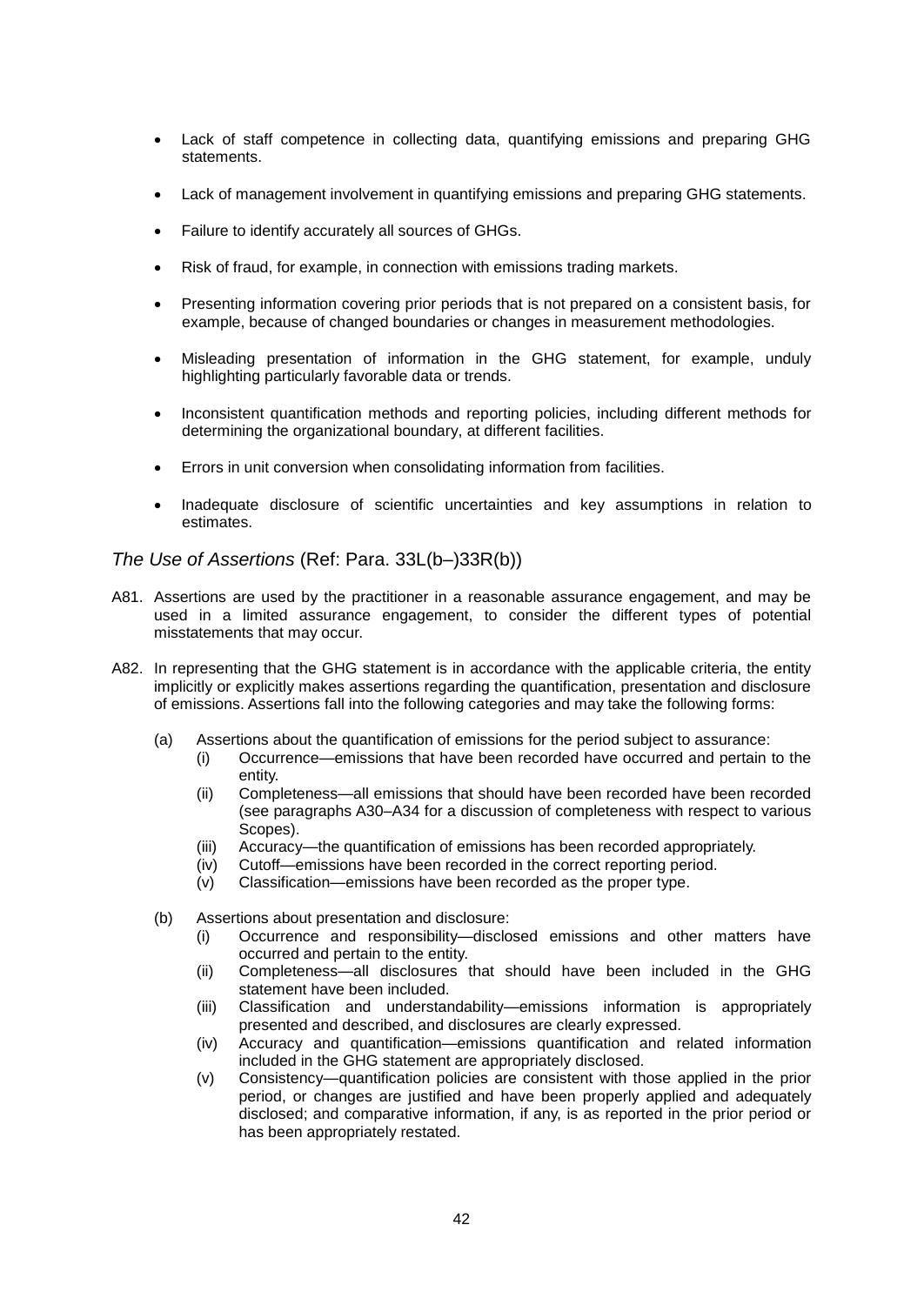## *Reliance on Internal Control* (Ref: Para. 33R)

A83. If the practitioner's assessment of risks of material misstatement at the assertion level includes an expectation that the controls are operating effectively (that is, the practitioner intends to rely on the operating effectiveness of controls in determining the nature, timing and extent of other procedures), the practitioner is required by paragraph 38R to design and perform tests of the operating effectiveness of those controls.

## *Causes of Risks of Material Misstatement* (Ref: Para. 34)

Fraud (Ref: Para. 28, 34(a))

- A84. Misstatements in the GHG statement can arise from either fraud or error. The distinguishing factor between fraud and error is whether the underlying action that results in the misstatement of the GHG statement is intentional or unintentional.
- A85. Incentives for intentional misstatement of the GHG statement may arise if, for example, those who are directly involved with, or have the opportunity to influence, the emissions reporting process have a significant portion of their compensation contingent upon achieving aggressive GHG targets. As noted in paragraph A61, other incentives to either under or overstate emissions may result from the entity's climate change strategy, if any, and associated economic, regulatory, physical and reputational risks.
- A86. Although fraud is a broad legal concept, for the purposes of this SSAE, the practitioner is concerned with fraud that causes a material misstatement in the GHG statement. Although the practitioner may suspect or, in rare cases, identify the occurrence of fraud, the practitioner does not make legal determinations of whether fraud has actually occurred.

Non-Compliance with Laws and Regulations (Ref: Para. 34(b), 78(c))

- A87. This SSAE distinguishes the practitioner's responsibilities in relation to compliance with two different categories of laws and regulations as follows:
	- (a) The provisions of those laws and regulations generally recognized to have a direct effect on the determination of material amounts and disclosures in the GHG statement in that they determine the reported quantities and disclosures in an entity's GHG statement. Paragraph 34(b) requires the practitioner to consider the likelihood of material misstatement due to non-compliance with the provisions of such laws and regulations when performing the procedures required by paragraphs 33L or 33R; and
	- (b) Other laws and regulations that do not have a direct effect on the determination of the quantities and disclosures in the GHG statement, but compliance with which may be fundamental to the operating aspects of the business, to an entity's ability to continue its business, or to avoid material penalties (for example, compliance with the terms of an operating license, or compliance with environmental regulations). Maintaining professional skepticism throughout the engagement, as required by SSAE  $3000^8$ , is important in the context of remaining alert to the possibility that procedures applied for the purpose of forming a conclusion on the GHG statement may bring instances of identified or suspected noncompliance with such laws and regulations to the practitioner's attention.

Other Causes of Risks of Material Misstatement (Ref: Para. 34)

- A88. Examples of factors referred to in paragraph 34(c)–(k) include:
	- (a) Omission of one or more emissions sources is more likely for sources that are less obvious and may be overlooked, such as fugitive emissions.

<sup>1</sup> <sup>8</sup> SSAE 3000, paragraph 14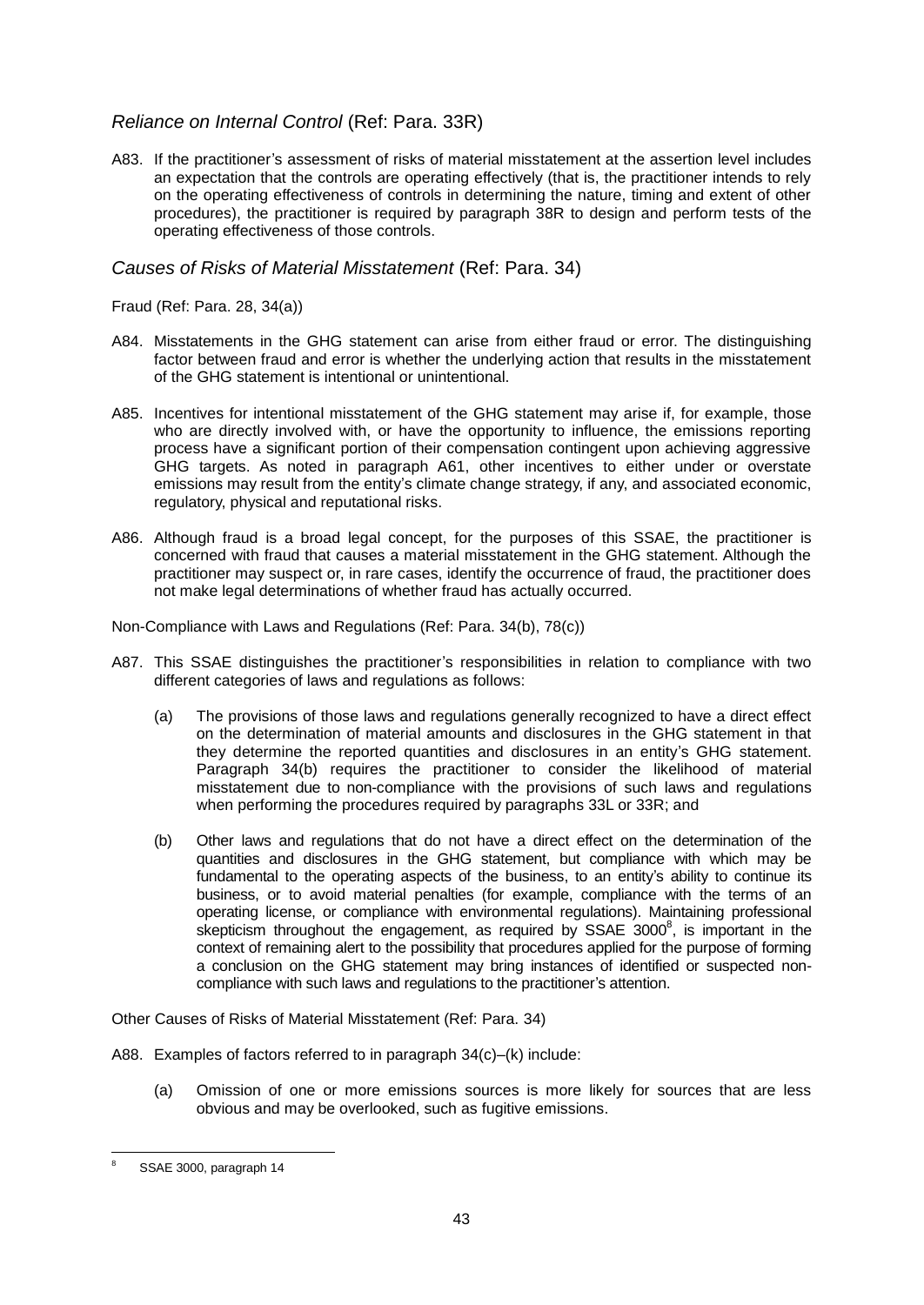- (b) Significant economic or regulatory changes may include, for example, increases in renewable energy targets or significant price changes for allowances under an emissions trading scheme, which may lead to, for example, increased risk of misclassification of sources at an electricity generator.
- (c) The nature of the entity's operations may be complex (for example, it may involve multiple and disparate facilities and processes), discontinuous (for example, peak load electricity generation), or result in few or weak relationships between the entity's emissions and other measurable activity levels (for example, a cobalt nickel plant). In such cases, the opportunity for meaningful analytical procedures may be significantly reduced. Changes in operations or boundaries (for example, introduction of new processes, or the sale, acquisition or outsourcing of emissions sources or removal sinks) may also introduce risks of material misstatement (for example, through unfamiliarity with quantification or reporting procedures). Also, double counting of an emissions source or removals sink may occur due to inadequate coordination in the identification of sources and sinks at a complex installation.
- (d) Selection of an inappropriate quantification method (for example, calculating Scope 1 emissions using an emissions factor when using a more accurate direct measurement method is available and would be more appropriate). Selecting an appropriate quantification method is particularly important when the method has been changed. This is because intended users are often interested in emissions trends over time, or relative to a base year. Some criteria may require that quantification methods are only changed when a more accurate method is to be used. Other factors related to the nature of quantification methods include:
	- Incorrect application of a quantification method, such as not calibrating meters or not reading them sufficiently frequently, or use of an emissions factor that is inappropriate in the circumstances. For example, an emissions factor may be predicated on an assumption of continuous use and may not be appropriate to use after a shut down.
	- Complexity in quantification methods, which will likely involve higher risk of material misstatement, for example: extensive or complex mathematical manipulation of source data (such as the use of complex mathematical models); extensive use of state conversion factors (such as those to convert measures of liquid to measures of gas); or extensive use of unit conversion factors (such as those to convert imperial measures to metric measures).
	- Changes in quantification methods or input variables (for example, if the quantification method used is based on the carbon content of biomass, and the composition of the biomass used changes during the period).
- (e) Significant non-routine emissions or judgmental matters are a source of greater risk of material misstatement relative to routine, non-complex emissions that are subject to systematic quantification and reporting. Non-routine emissions are those that are unusual, in size or nature, and that therefore occur infrequently (for example, one-off events such as a plant malfunction or major leak). Judgmental matters may include the development of subjective estimates. Risks of material misstatement may be greater because of matters such as:
	- Greater management intervention to specify the quantification methods or reporting treatment.
	- Greater manual intervention for data collection and processing.
	- Complex calculations or quantification methods and reporting principles.
	- The nature of non-routine emissions, which may make it difficult for the entity to implement effective controls over the risks.
	- Quantification methods and reporting principles for estimates may be subject to differing interpretation.
	- Required judgments may be subjective or complex.
- (f) The inclusion of Scope 3 emissions where the source data used in quantification are not maintained by the entity, or where quantification methods commonly in use are imprecise or lead to large variations in reported emissions (see paragraphs A31–A34).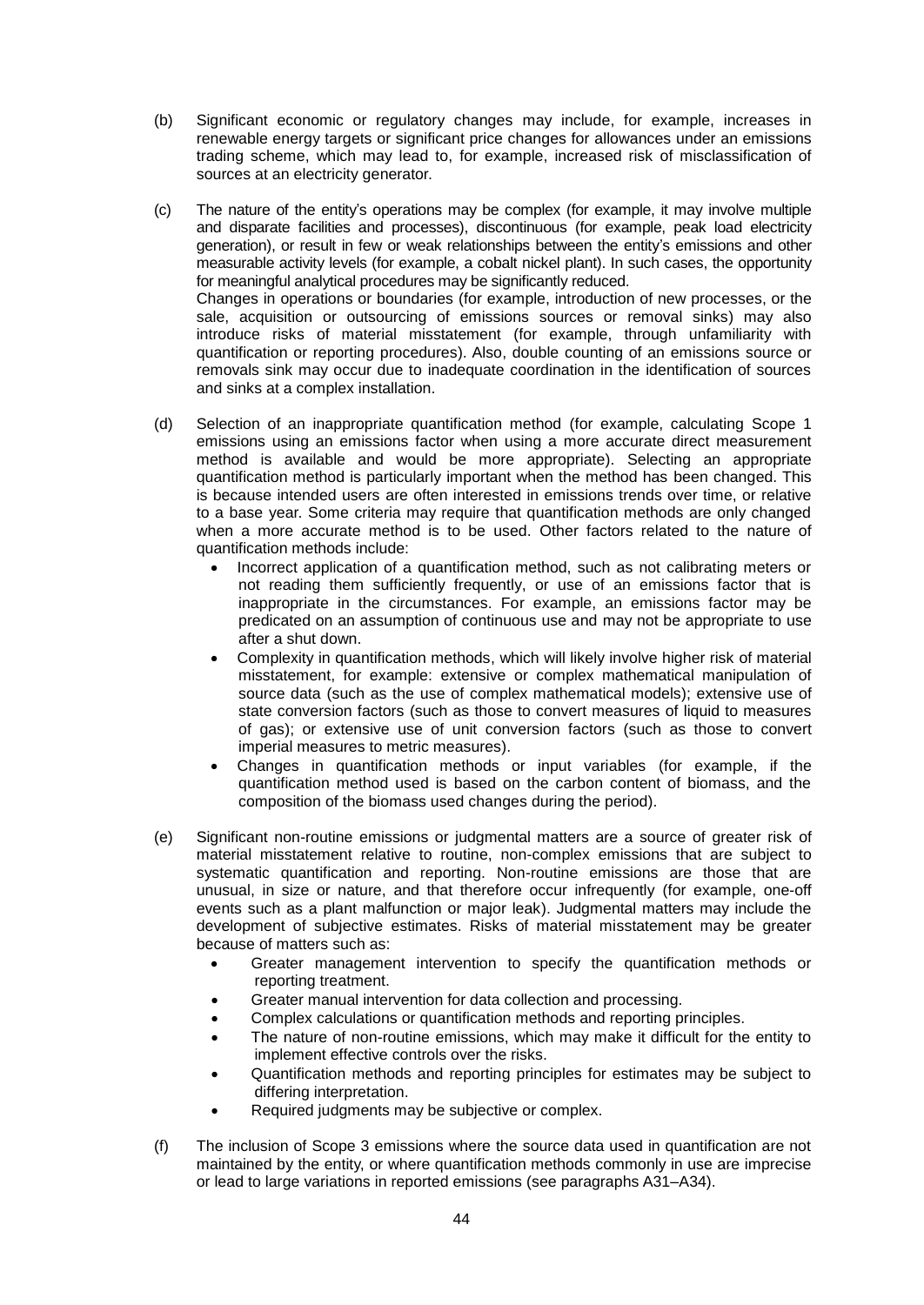- (g) Matters that the practitioner may consider in obtaining an understanding of how the entity makes significant estimates and the data on which they are based include, for example:
	- An understanding of the data on which estimates are based;
	- The method, including where applicable the model, used in making estimates;
	- Relevant aspects of the control environment and information system;
	- Whether the entity has used an expert:
	- The assumptions underlying estimates;
	- Whether there has been or ought to have been a change from the prior period in the methods for making estimates and, if so, why; and
	- Whether and, if so, how the entity has assessed the effect of estimation uncertainty on the GHG statement, including:
		- Whether and, if so, how the entity has considered alternative assumptions or outcomes by, for example, performing a sensitivity analysis to determine the effect of changes in the assumptions on an estimate;
		- How the entity determines the estimate when analysis indicates a number of outcome scenarios; and
		- Whether the entity monitors the outcome of estimates made in the prior period, and whether it has appropriately responded to the outcome of that monitoring procedure.
- A89. Examples of other factors that may lead to risks of material misstatement include:
	- Human error in the quantification of emissions, which may be more likely to occur if personnel are unfamiliar with, or not well-trained regarding, emissions processes or data recording.
	- Undue reliance on a poorly designed information system, which may have few effective controls, for example, the use of spreadsheets without adequate controls.
	- Manual adjustment of otherwise automatically recorded activity levels, for example, manual input may be required if a flare meter becomes overloaded.
	- Significant external developments such as heightened public scrutiny of a particular facility.

## **Overall Responses to Assessed Risks of Material Misstatement and Further Procedures**

## *Limited and Reasonable Assurance Engagements* (Ref: Para. 8, 35–41R, 42L–43R, 46)

- A90. Because the level of assurance obtained in a limited assurance engagement is lower than in a reasonable assurance engagement, the procedures the practitioner will perform in a limited assurance engagement will vary in nature from, and are less in extent than for, a reasonable assurance engagement. The primary differences between the practitioner's overall responses to address the assessed risks of material misstatement and further procedures for a reasonable assurance engagement and a limited assurance engagement on a GHG statement are as follows:
	- (a) *The emphasis placed on the nature of various procedures*: The emphasis placed on the nature of various procedures as a source of evidence will likely differ, depending on the engagement circumstances. For example:
		- The practitioner may judge it to be appropriate in the circumstances of a particular limited assurance engagement to place relatively greater emphasis on inquiries of the entity's personnel and analytical procedures, and relatively less emphasis, if any, on tests of controls and obtaining evidence from external sources than would be the case for a reasonable assurance engagement.
		- Where the entity uses continuous measuring equipment to quantify emissions flows, the practitioner may decide in a limited assurance engagement to respond to an assessed risk of material misstatement by inquiring about the frequency with which the equipment is calibrated. In the same circumstances for a reasonable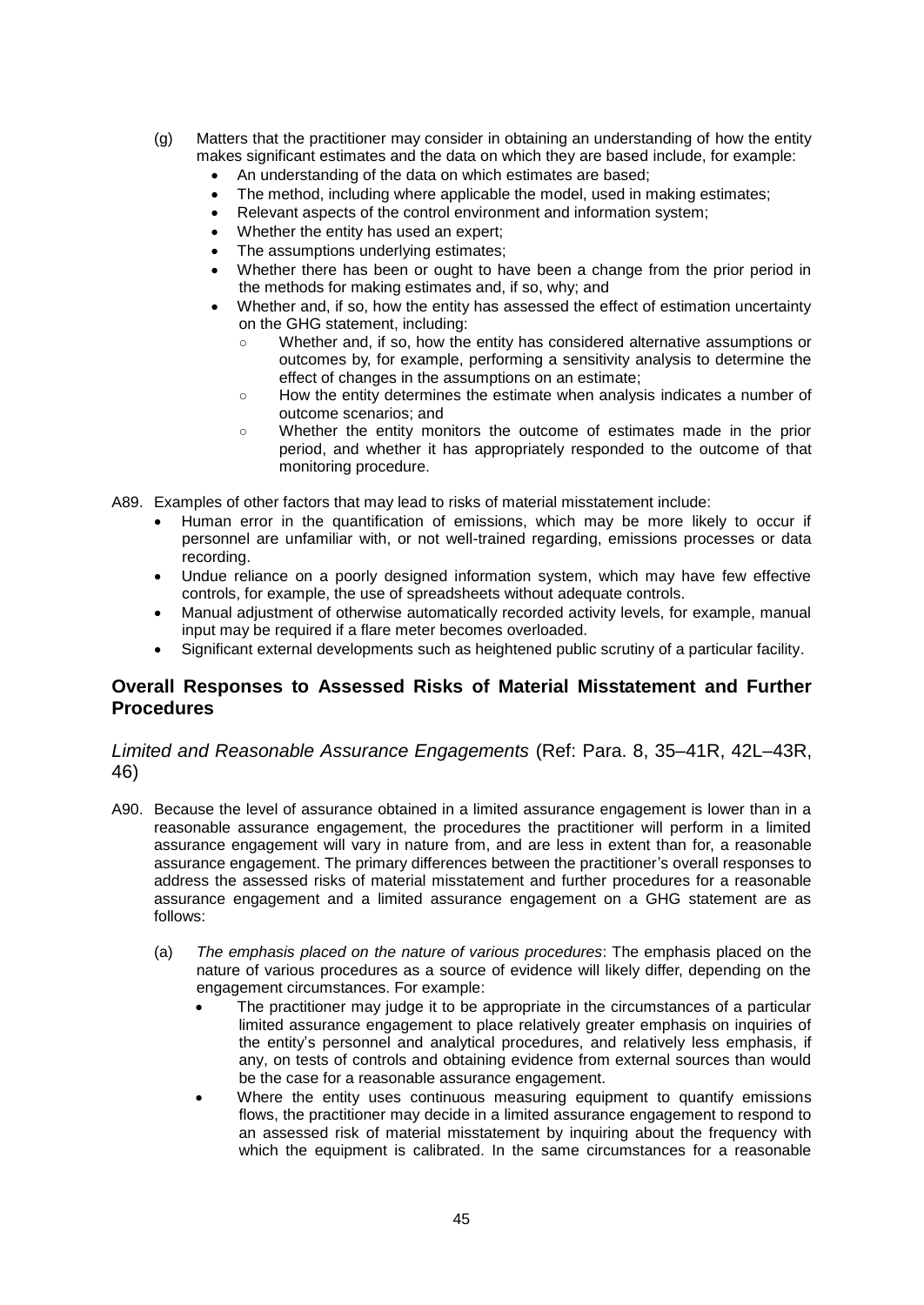assurance engagement, the practitioner may decide to examine the entity's records of the equipment's calibration or independently test its calibration.

- Where the entity burns coal, the practitioner may decide in a reasonable assurance engagement to independently analyze the characteristics of the coal, but in a limited assurance engagement the practitioner may decide that reviewing the entity's records of laboratory test results is an adequate response to an assessed risk of material misstatement.
- (b) *The extent of further procedures*: The extent of further procedures performed in a limited assurance engagement is less than in a reasonable assurance engagement. This may involve:
	- Reducing the number of items to be examined, for example, reducing sample sizes for tests of details;
	- Performing fewer procedures (for example, performing only analytical procedures in circumstances when, in a reasonable assurance engagement, both analytical procedures and tests of detail would be performed); or
	- Performing procedures on location at fewer facilities.
- (c) *The nature of analytical procedures*: In a reasonable assurance engagement, analytical procedures performed in response to assessed risks of material misstatement involve developing expectations of quantities or ratios that are sufficiently precise to identify material misstatements. In a limited assurance engagement, on the other hand, analytical procedures are often designed to support expectations regarding the direction of trends, relationships and ratios rather than to identify misstatements with the level of precision expected in a reasonable assurance engagement<sup>9</sup>.

Further, when significant fluctuations, relationships or differences are identified, appropriate evidence in a limited assurance engagement may often be obtained by making inquiries of the entity and considering responses received in the light of known engagement circumstances, without obtaining additional evidence as is required by paragraph 43R(a) in the case of a reasonable assurance engagement.

In addition, when undertaking analytical procedures in a limited assurance engagement the practitioner may, for example:

- Use data that is more highly aggregated, for example, data at a regional level rather than at a facility level, or monthly data rather than weekly data.
- Use data that has not been subjected to separate procedures to test its reliability to the same extent as it would be for a reasonable assurance engagement.

## *Overall Responses to Assessed Risks of Material Misstatement* (Ref: Para. 35)

- A91. Overall responses to address the assessed risks of material misstatement at the GHG statement level may include:
	- Emphasizing to the assurance personnel the need to maintain professional skepticism.
	- Assigning more experienced staff or those with special skills or using experts.
	- Providing more supervision.
	- Incorporating additional elements of unpredictability in the selection of further procedures to be performed.
	- Making general changes to the nature, timing, or extent of procedures, for example: performing procedures at the period end instead of at an interim date; or modifying the nature of procedures to obtain more persuasive evidence.
- A92. The assessment of the risks of material misstatement at the GHG statement level, and thereby the practitioner's overall responses, is affected by the practitioner's understanding of the control environment. An effective control environment may allow the practitioner to have more confidence in internal control and the reliability of evidence generated internally within the entity and thus, for example, allow the practitioner to conduct some procedures at an interim date

<sup>1</sup> 9 This may not always be the case; for example, in some circumstances the practitioner may develop a precise expectation based on fixed physical or chemical relationships even in a limited assurance engagement.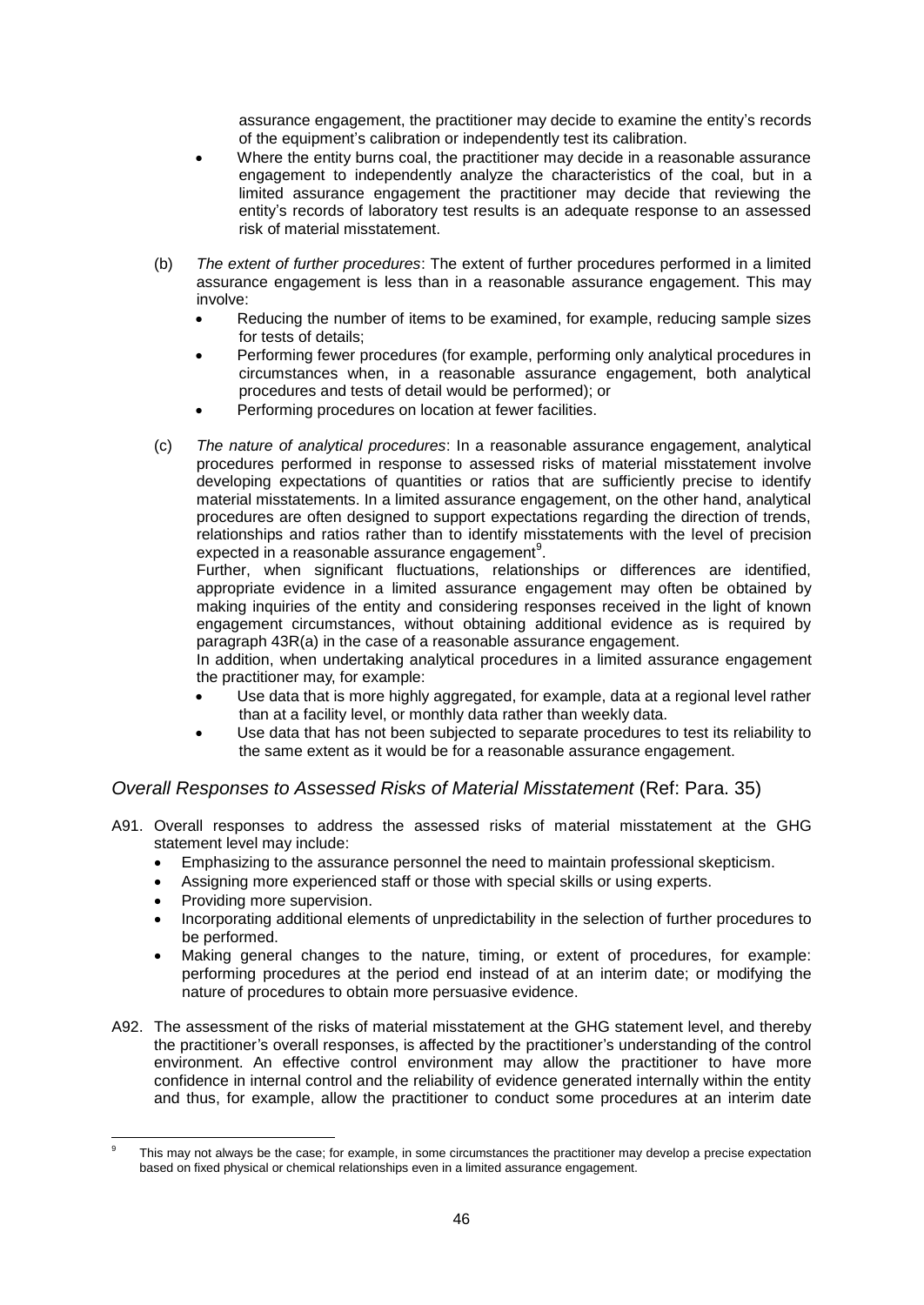rather than at the period end. Deficiencies in the control environment, however, have the opposite effect. For example, the practitioner may respond to an ineffective control environment by:

- Conducting more procedures as of the period end rather than at an interim date.
- Obtaining more extensive evidence from procedures other than tests of controls.
- Increasing sample sizes and the extent of procedures, such as the number of facilities at which procedures are performed.
- A93. Such considerations, therefore, have a significant bearing on the practitioner's general approach, for example, the relative emphasis on tests of controls versus other procedures (see also paragraphs A70–A72, and A96).

## *Examples of Further Procedures* (Ref: Para. 37L–37R, 40R)

- A94. Further procedures may include, for example:
	- Testing the operating effectiveness of controls over the collection and recording of activity data, such as kilowatt hours of electricity purchased.
	- Agreeing emissions factors to appropriate sources (for example, government publications), and considering their applicability in the circumstances.
	- Reviewing joint venture agreements and other contracts relevant to determining the entity's organizational boundary.
	- Reconciling recorded data to, for example, odometers on vehicles owned by the entity.
	- Reperforming calculations (for example, mass balance and energy balance calculations), and reconciling differences noted.
	- Taking readings from continuous monitoring equipment.
	- Observing or reperforming physical measurements, such as dipping oil tanks.
	- Analyzing the soundness and appropriateness of unique measurement or quantification techniques, particularly complex methods that may involve, for example, recycle or feedback loops.
	- Sampling and independently analyzing the characteristics of materials such as coal, or observing the entity's sampling techniques and reviewing records of laboratory test results.
	- Checking the accuracy of calculations and the suitability of calculation methods used (for example, the conversion and aggregation of input measurements).
	- Agreeing recorded data back to source documents, such as production records, fuel usage records, and invoices for purchased energy.

## *Factors that May Influence Assessed Risks of Material Misstatement* (Ref: Para. 37L(a)–37R(a))

- A95. Factors that may influence the assessed risks of material misstatement include:
	- Inherent limitations on the capabilities of measurement instruments and the frequency of their calibration.
	- The number, nature, geographical spread, and ownership characteristics of facilities from which data is collected.
	- The number and nature of the various gases and emissions sources included in the GHG statement.
	- Whether processes to which emissions relate are continuous or intermittent, and the risk of disruption to such processes.
	- The complexity of methods for activity measurement and for calculating emissions, for example, some processes require unique measurement and calculation methods.
	- The risk of unidentified fugitive emissions.
	- The extent to which the quantity of emissions correlates with readily available input data.
	- Whether personnel who perform data collection are trained in relevant methods, and the frequency of turnover of such personnel.
	- The nature and level of automation used in data capture and manipulation.
	- The quality control policies and procedures implemented at testing laboratories, whether internal or external.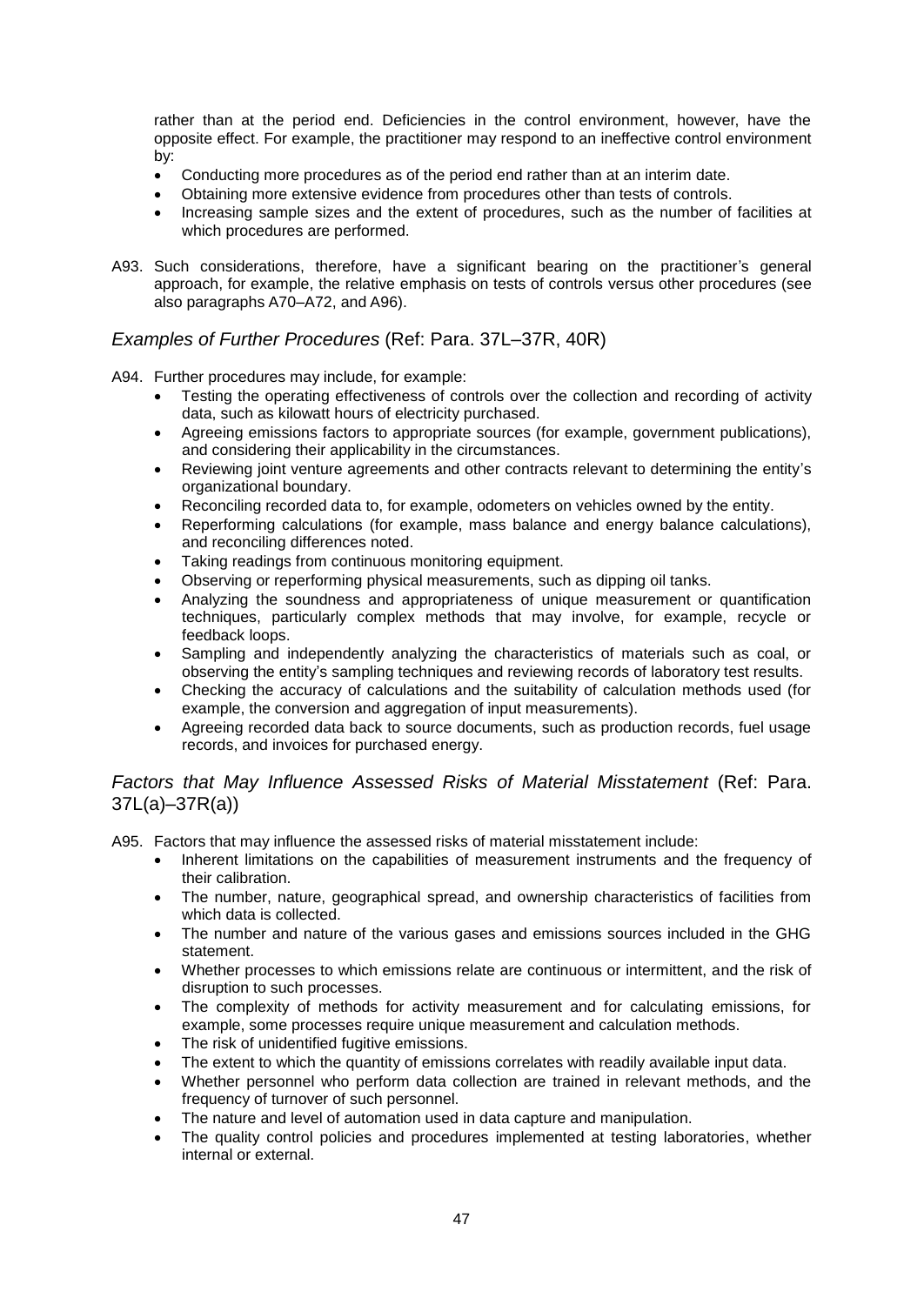The complexity of criteria and of quantification and reporting policies, including how the organizational boundary is determined.

## *Operating Effectiveness of Controls* (Ref: Para. 37R(a)(ii), 38R(a))

A96. In the case of very small entities or immature information systems, there may not be many control activities that could be identified by the practitioner, or the extent to which their existence or operation have been documented by the entity may be limited. In such cases, it may be more efficient for the practitioner to perform further procedures that are primarily other than tests of controls. In some rare cases, however, the absence of control activities or of other components of control may make it impossible to obtain sufficient appropriate evidence (see also paragraphsA70–A72, and A92–A93).

## *Persuasiveness of Evidence* (Ref: Para. 37L(b)–37R(b))

A97. To obtain more persuasive evidence because of a higher assessment of risk of material misstatement, the practitioner may increase the quantity of the evidence, or obtain evidence that is more relevant or reliable, for example, by obtaining corroborating evidence from a number of independent sources.

## *Risks for Which Tests of Controls Are Necessary to Provide Sufficient Appropriate Evidence* (Ref: 38R(b))

- A98. The quantification of emissions may include processes that are highly automated with little or no manual intervention, for example, where relevant information is recorded, processed, or reported only in electronic form such as in a continuous monitoring system, or when the processing of activity data is integrated with an information technology-based operational or financial reporting system. In such cases:
	- Evidence may be available only in electronic form, and its sufficiency and appropriateness dependent on the effectiveness of controls over its accuracy and completeness.
	- The potential for improper initiation or alteration of information to occur and not be detected may be greater if appropriate controls are not operating effectively.

## *Confirmation Procedures* (Ref: Para. 41R)

- A99. External confirmation procedures may provide relevant evidence about such information as:
	- Activity data collected by a third party, such as data about: employee air travel collated by a travel agent; the inflow of energy to a facility metered by a supplier; or kilometers travelled by entity-owned vehicles recorded by an external fleet manager.
	- Industry benchmark data used in calculating emissions factors.
	- The terms of agreements, contracts, or transactions between the entity and other parties, or information about whether other parties are, or are not, including particular emissions in their GHG statement, when considering the entity's organizational boundary.
	- The results of laboratory analysis of samples (for example, the calorific value of input samples).

## *Analytical Procedures Performed in Response to Assessed Risks of Material Misstatement* (Ref: Para. 42L–42R)

- A100.In many cases, the fixed nature of physical or chemical relationships between particular emissions and other measurable phenomena allows for the design of powerful analytical procedures (for example, the relationship between fuel consumption and carbon dioxide and nitrous oxide emissions).
- A101.Similarly, a reasonably predictable relationship may exist between emissions and financial or operational information (for example, the relationship between Scope 2 emissions from electricity and the general ledger balance for electricity purchases or hours of operation). Other analytical procedures may involve comparisons of information about the entity's emissions with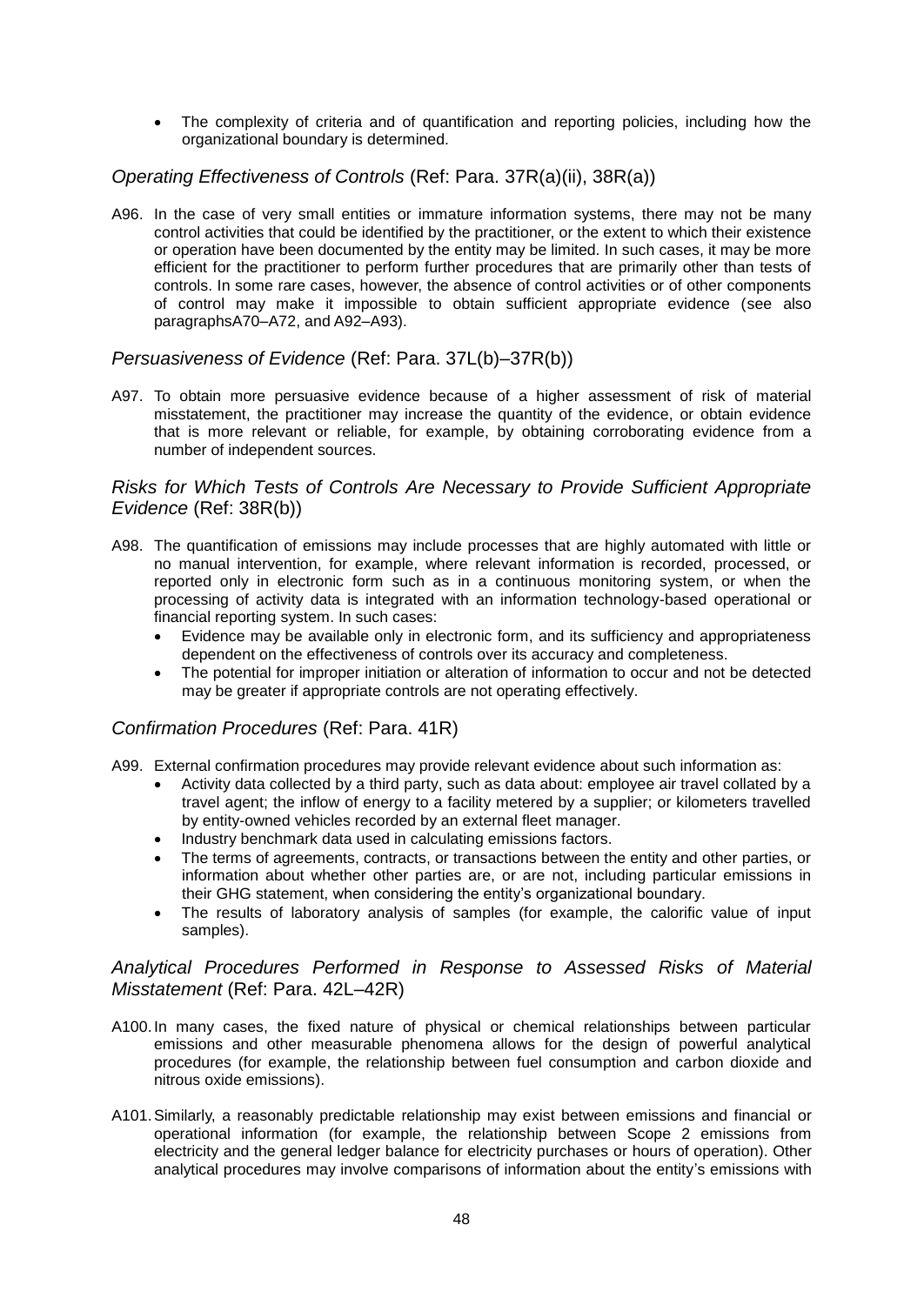external data such as industry averages; or the analysis of trends during the period to identify anomalies for further investigation, and trends across periods for consistency with other circumstances such as the acquisition or disposal of facilities.

A102.Analytical procedures may be particularly effective when disaggregated data is readily available, or when the practitioner has reason to consider the data to be used is reliable, such as when it is extracted from a well-controlled source. In some cases, data to be used may be captured by the financial reporting information system, or may be entered in another information system in parallel with the entry of related financial data, and some common input controls applied. For example, the quantity of fuel purchased as recorded on suppliers' invoices may be input under the same conditions that relevant invoices are entered into an accounts payable system. In some cases, data to be used may be an integral input to operational decisions and therefore subject to increased scrutiny by operational personnel, or subject to separate external audit procedures (for example, as part of a joint venture agreement or oversight by a regulator).

#### *Procedures Regarding Estimates* (Ref: Para. 44L–45R)

- A103.In some cases, it may be appropriate for the practitioner to evaluate how the entity has considered alternative assumptions or outcomes, and why it has rejected them.
- A104.In some limited assurance engagements, it may be appropriate for the practitioner to undertake one or more of the procedures identified in paragraph 45R.

#### *Sampling* (Ref: Para. 46)

A105.Sampling involves:

- (a) Determining a sample size sufficient to reduce sampling risk to an acceptably low level. Because the acceptable level of assurance engagement risk is lower for a reasonable assurance engagement than for a limited assurance engagement, so too may be the level of sampling risk that is acceptable in the case of tests of details. Therefore, when sampling is used for tests of details in a reasonable assurance engagement, the sample size may be larger than when used in similar circumstances in a limited assurance engagement.
- (b) Selecting items for the sample in such a way that each sampling unit in the population has a chance of selection, and performing procedures, appropriate to the purpose, on each item selected. If the practitioner is unable to apply the designed procedures, or suitable alternative procedures, to a selected item, that item is treated as a deviation from the prescribed control, in the case of tests of controls, or a misstatement, in the case of tests of details.
- (c) Investigating the nature and cause of deviations or misstatements identified, and evaluating their possible effect on the purpose of the procedure and on other areas of the engagement.
- (d) Evaluating:
	- (i) The results of the sample, including, for tests of details, projecting misstatements found in the sample to the population; and
	- (ii) Whether the use of sampling has provided an appropriate basis for conclusions about the population that has been tested.

#### *Fraud, Laws and Regulations* (Ref: Para. 47)

- A106.In responding to fraud or suspected fraud identified during the engagement, it may be appropriate for the practitioner to, for example:
	- Discuss the matter with the entity.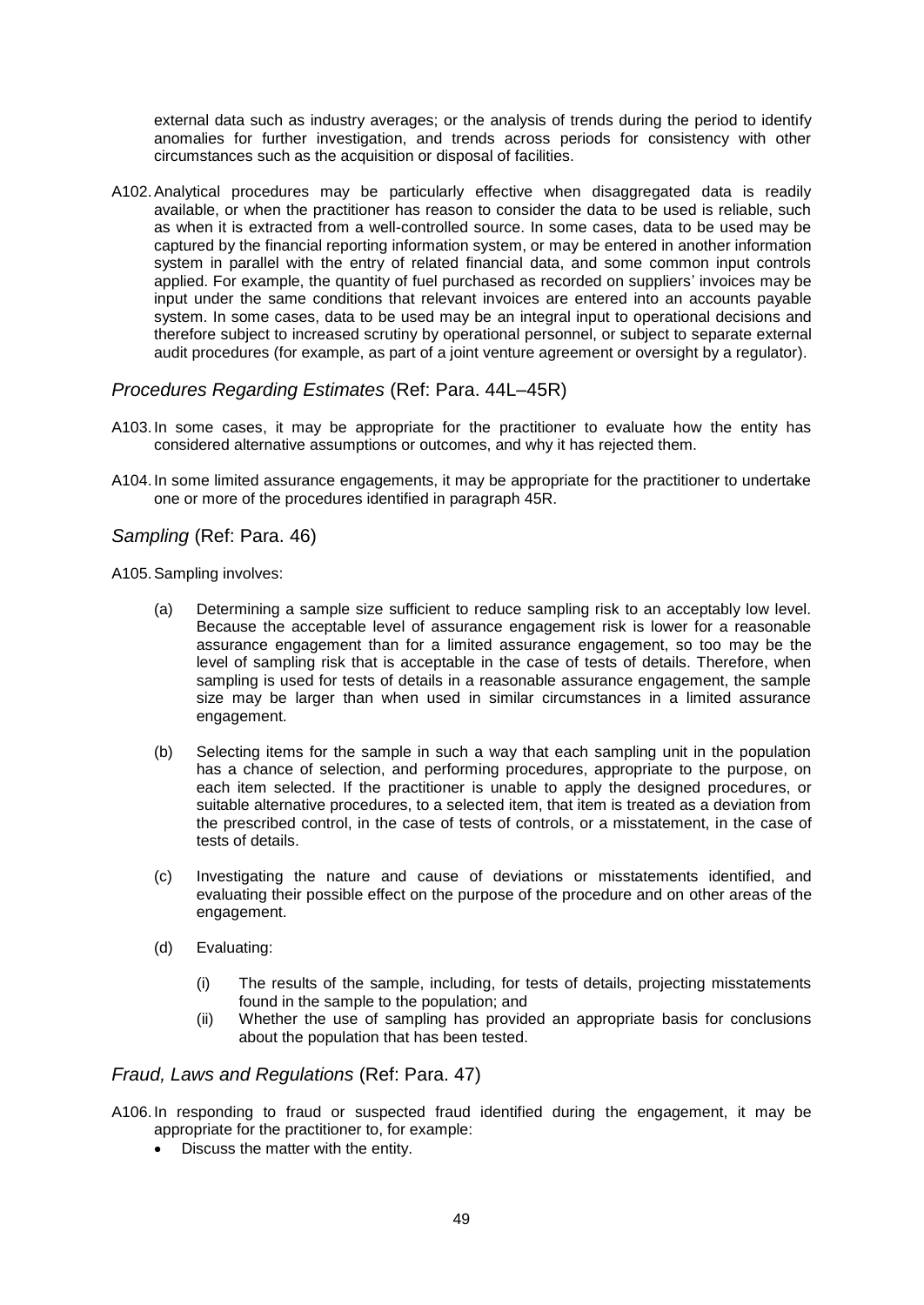- Request the entity to consult with an appropriately qualified third party, such as the entity's legal counsel or a regulator.
- Consider the implications of the matter in relation to other aspects of the engagement, including the practitioner's risk assessment and the reliability of written representations from the entity.
- Obtain legal advice about the consequences of different courses of action.
- Communicate with third parties (for example, a regulator).
- Withhold the assurance report.
- Withdraw from the engagement.
- A107.The actions noted in the paragraph A106 may be appropriate in responding to non-compliance or suspected non-compliance with laws and regulations identified during the engagement. It may also be appropriate to describe the matter in an Other Matter paragraph in the assurance report in accordance with paragraph 77 of this SSAE, unless the practitioner:
	- (a) Concludes that the non-compliance has a material effect on the GHG statement and has not been adequately reflected in the GHG statement; or
	- (b) Is precluded by the entity from obtaining sufficient appropriate evidence to evaluate whether non-compliance that may be material to the GHG statement has, or is likely to have, occurred, in which case paragraph 51 of SSAE 3000 applies.

## *Procedures Regarding the GHG Statement Aggregation Process* (Ref: Para. 48L– 48R)

A108.As noted in paragraph A71, as reporting of emissions evolves, it can be expected that so too will the level of sophistication, documentation and formality of information systems relevant to the quantification and reporting of emissions. In immature information systems, the aggregation process may be very informal. In more sophisticated systems, the aggregation process may be more systematic and formally documented. The nature, and also the extent, of the practitioner's procedures with respect to adjustments and the manner in which the practitioner agrees or reconciles the GHG statement with the underlying records depends on the nature and complexity of the entity's quantifications and reporting process and the related risks of material misstatement.

## *Additional Procedures* (Ref: Para. 49L–49R)

A109.An assurance engagement is an iterative process, and information may come to the practitioner's attention that differs significantly from that on which the determination of planned procedures was based. As the practitioner performs planned procedures, the evidence obtained may cause the practitioner to perform additional procedures. Such procedures may include asking the entity to examine the matter(s) identified by the practitioner, and to make adjustments to the GHG statement if appropriate.

## *Determining Whether Additional Procedures Are Necessary in a Limited Assurance Engagement* (Ref: Para. 49L, 49L(b))

- A110.The practitioner may become aware of a matter(s) that causes the practitioner to believe the GHG statement may be materially misstated. For example, when performing site visits, the practitioner may identify a potential source of emissions which does not appear to be included in the GHG statement. In such cases, the practitioner makes further inquiries as to whether the potential source has been incorporated into the GHG statement. The extent of additional procedures performed, in accordance with paragraph 49L, will be a matter of professional judgment. The greater the likelihood of material misstatement the more persuasive the evidence the practitioner obtains.
- A111.If, in the case of a limited assurance engagement, a matter(s) comes to the practitioner's attention that causes the practitioner to believe the GHG statement may be materially misstated, the practitioner is required by paragraph 49L to design and perform additional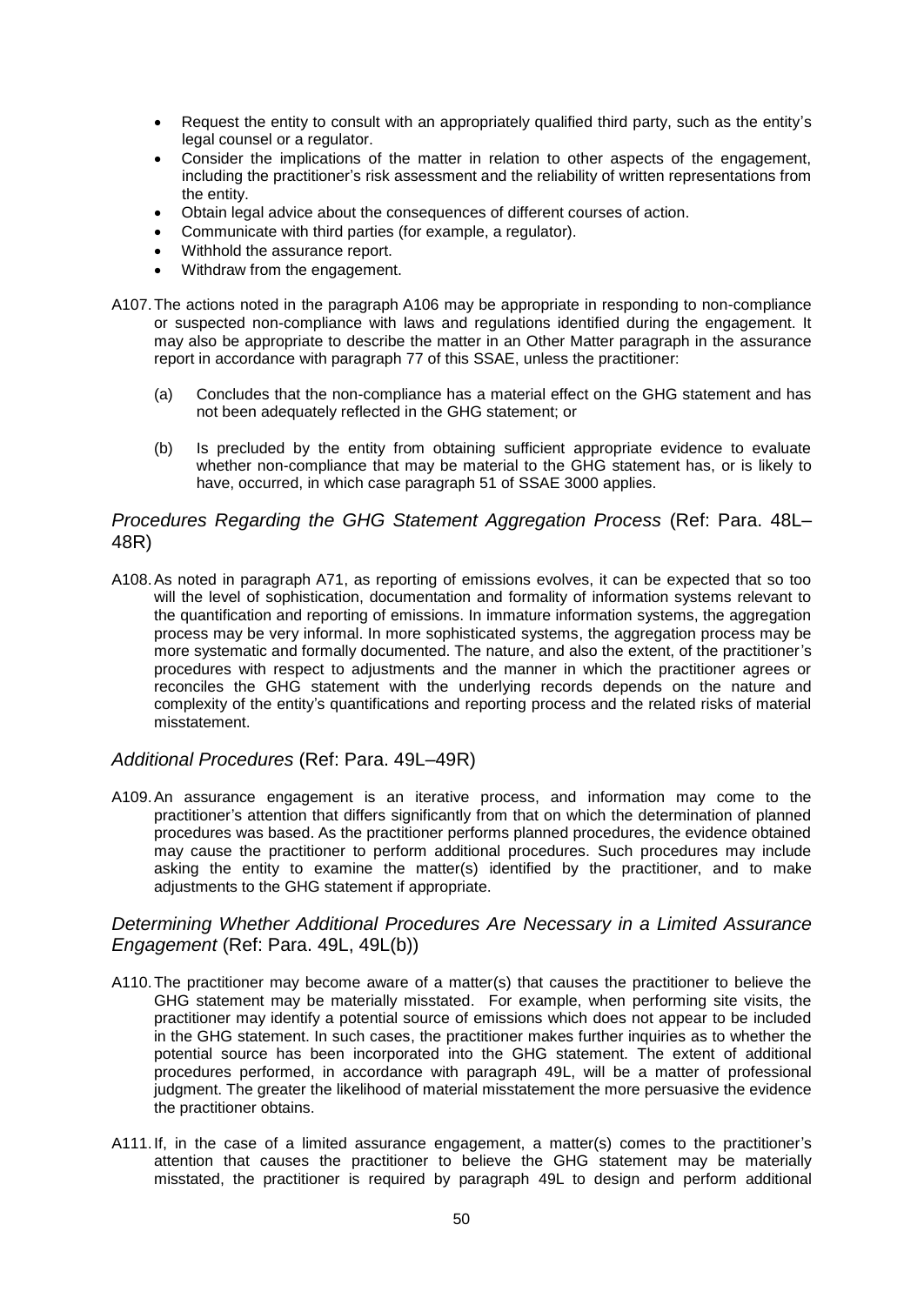procedures. If having done so, however, the practitioner is not able to obtain sufficient appropriate evidence to either conclude that the matter(s) is not likely to cause the GHG statement to be materially misstated or determine that it does cause the GHG statement to be materially misstated, a scope limitation exists.

## *Accumulation of Identified Misstatements* (Ref: Para. 50)

A112.The practitioner may designate an amount below which misstatements would be clearly trivial and would not need to be accumulated because the practitioner expects that the accumulation of such amounts clearly would not have a material effect on the GHG statement. "Clearly trivial" is not another expression for "not material." Matters that are clearly trivial will be of a wholly different (smaller) order of magnitude than materiality determined in accordance with this SSAE, and will be matters that are clearly inconsequential, whether taken individually or in the aggregate and whether judged by any criteria of size, nature or circumstances. When there is any uncertainty about whether one or more items are clearly trivial, the matter is considered not to be clearly trivial.

## **Using the Work of Other Practitioners**

## *Communication to Other Practitioners* (Ref: Para. 57(a))

- A113.Relevant matters that the engagement team may communicate to other practitioners in respect of the work to be performed, the use to be made of that work, and the form and content of the other practitioner's communication with the engagement team may include:
	- A request that the other practitioner, knowing the context in which the engagement team will use the work of the other practitioner, confirms that the other practitioner will cooperate with the engagement team.
	- Performance materiality for the work of the other practitioner, which may be lower than performance materiality for the GHG statement (and, if applicable, the materiality level or levels for particular types of emissions or disclosures) and the threshold above which misstatements cannot be regarded as clearly trivial to the GHG statement.
	- Identified risks of material misstatement of the GHG statement that are relevant to the work of the other practitioner; and a request that the other practitioner communicate on a timely basis any other risks identified during the engagement that may be material to the GHG statement, and the other practitioner's responses to such risks.

## *Communication from Other Practitioners* (Ref: Para. 57(a))

- A114.Relevant matters that the engagement team may request the other practitioner to communicate include:
	- Whether the other practitioner has complied with ethical requirements that are relevant to the group engagement, including independence and professional competence.
	- Whether the other practitioner has complied with the group engagement team's requirements.
	- Information on instances of non-compliance with laws or regulations that could give rise to a material misstatement of the GHG statement.
	- A list of uncorrected misstatements identified by the other practitioner during the engagement that are not clearly trivial.
	- Indicators of possible bias in the preparation of relevant information.
	- Description of any identified significant deficiencies in internal control identified by the other practitioner during the engagement.
	- Other significant matters that the other practitioner has communicated or expects to communicate to the entity, including fraud or suspected fraud.
	- Any other matters that may be relevant to the GHG statement, or that the other practitioner wishes to draw to the attention of the engagement team, including exceptions noted in any written representations that the other practitioner requested from the entity.
	- The other practitioner's overall findings, conclusion or opinion.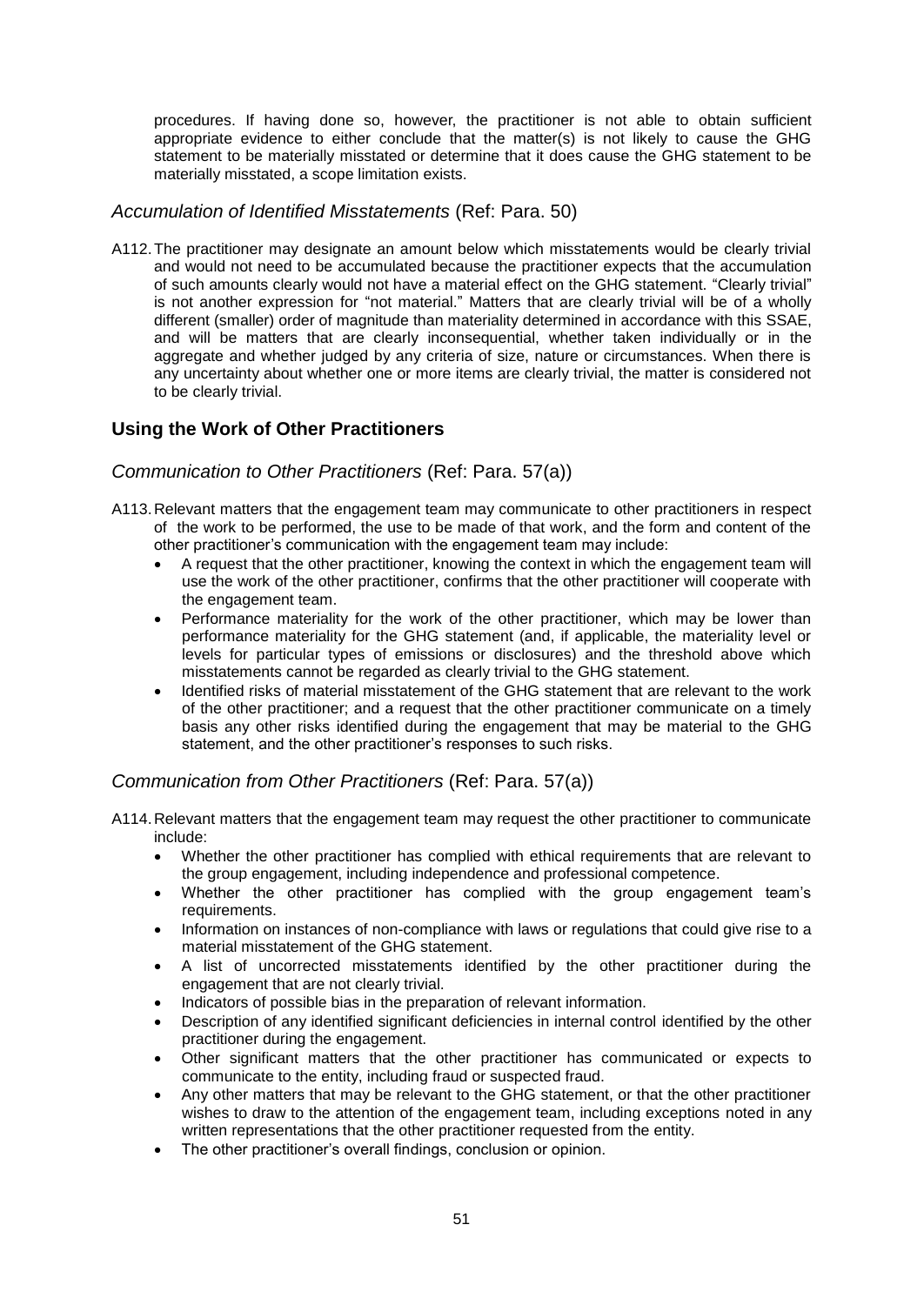## *Evidence* (Ref: Para. 57(b))

A115.Relevant considerations when obtaining evidence regarding the work of the other practitioner may include:

- Discussions with the other practitioner regarding business activities relevant to that other practitioner's work that are significant to the GHG statement.
- Discussions with the other practitioner regarding the susceptibility of relevant information to material misstatement.
- Reviewing the other practitioner's documentation of identified risks of material misstatement, responses to those risks, and conclusions. Such documentation may take the form of a memorandum that reflects the other practitioner's conclusion with regard to the identified risks.

## **Written Representations** (Ref: Para. 58)

A116.In addition to the written representations required by paragraph 58, the practitioner may consider it necessary to request other written representations. The person(s) from whom the practitioner requests written representations will ordinarily be a member of senior management or those charged with governance. However, because management and governance structures vary by jurisdiction and by entity, reflecting influences such as different cultural and legal backgrounds, and size and ownership characteristics, it is not possible for this SSAE to specify for all engagements the appropriate person(s) from whom to request written representations. For example, the entity may be a facility that is not a separate legal entity in its own right. In such cases, identifying the appropriate management personnel or those charged with governance from whom to request written representations may require the exercise of professional judgment.

## **Subsequent Events** (Ref: Para. 61)

A117.Subsequent events may include, for example, the publication of revised emissions factors by a body such as a government agency, changes to relevant legislation or regulations, improved scientific knowledge, significant structural changes in the entity, the availability of more accurate quantification methods, or the discovery of a significant error.

## **Comparative Information** (Ref: Para. 62*–*63, 76(c))

- A118.Law or regulation, or the terms of the engagement, may specify the requirements in respect of presentation, reporting and assurance of the comparative information in a GHG statement. A key difference between financial statements and a GHG statement is that the amounts presented in a GHG statement measures emissions for a discrete period and are not based on cumulative amounts over time. As a result, the comparative information presented does not affect current year information unless emissions have been recorded in the wrong period and therefore the amounts may be based on the incorrect starting period for measurement.
- A119.Where a GHG statement includes references to percentage reductions in emissions, or a similar comparison of period on period information, it is important that the practitioner consider the appropriateness of the comparisons. These may be inappropriate due to:
	- (a) Significant changes in operations from the prior period;
	- (b) Significant changes in conversion factors; or
	- (c) Inconsistency of sources or methods of measurement.
- A120.When comparative information is presented with the current emissions information but some or all of that comparative information is not covered by the practitioner's conclusion, it is important that the status of such information is clearly identified in both the GHG statement and the assurance report.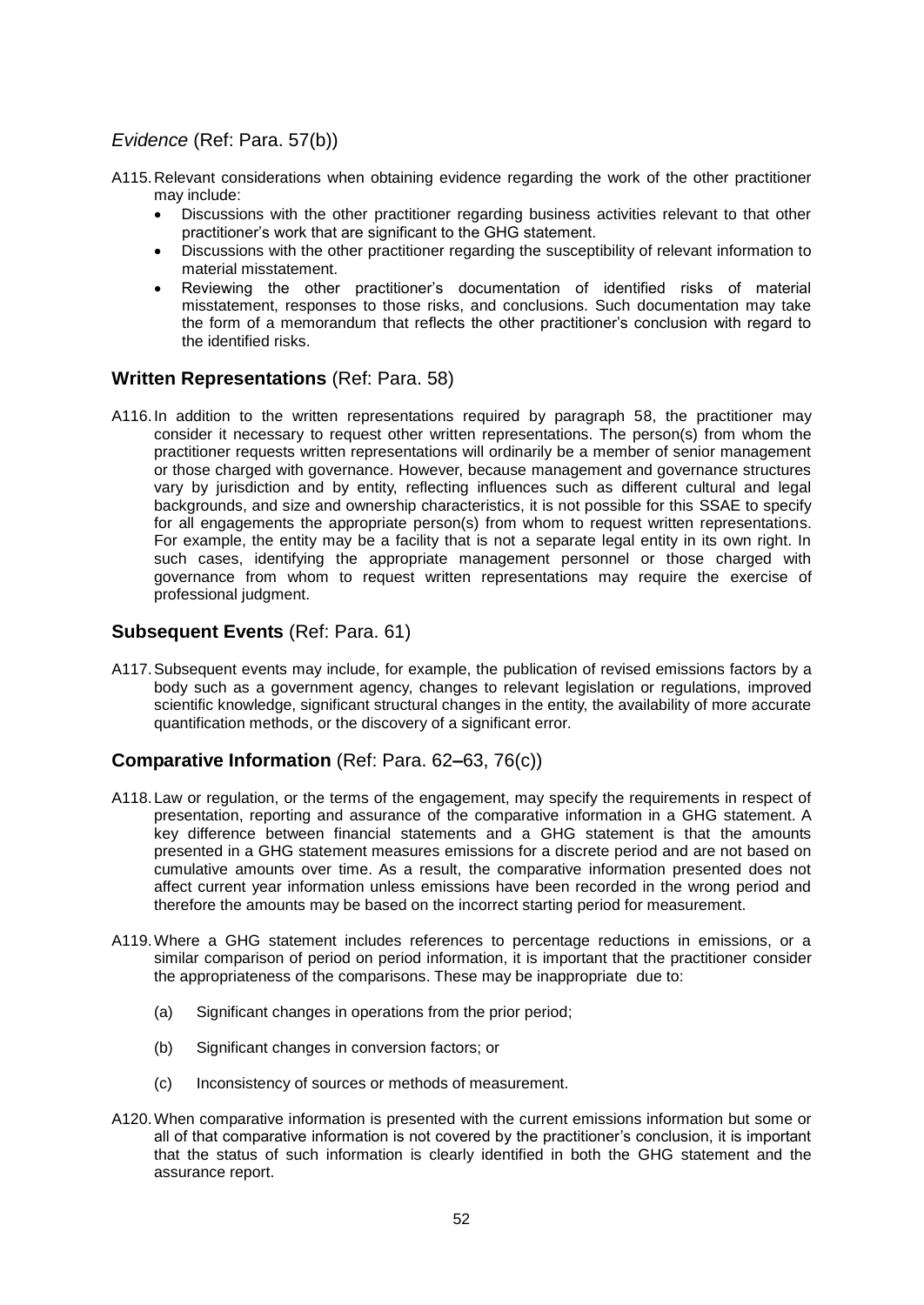## *Restatements* (Ref: Para. 62(a))

A121.The GHG quantities reported in a prior period may need to be restated in accordance with laws or regulations or the applicable criteria because of, for example, improved scientific knowledge, significant structural changes in the entity, the availability of more accurate quantification methods, or the discovery of a significant error.

## *Performing Procedures on Comparative Information (Ref: Para 63(a))*

- A122.In a limited assurance engagement that includes assurance on comparative information, if the practitioner becomes aware that there may be a material misstatement in the comparative information presented, the procedures to be performed are to be in accordance with the requirements of paragraph 49L. In the case of a reasonable assurance engagement, the procedures to be performed are to be sufficient to form an opinion on the comparative information.
- A123.If the engagement does not include assurance on comparative information, the requirement to perform procedures in the circumstances addressed by paragraph 63(a) is to satisfy the practitioner's ethical obligation to not knowingly be associated with materially false or misleading information.

## **Other Information (Ref: Para. 64)**

- A124.A GHG statement may be published with other information that is not covered by the practitioner's conclusion, for example, a GHG statement may be included as part of an entity's annual report or sustainability report, or included with other climate change-specific information such as:
	- A strategic analysis, including a statement about the impact climate change has on the entity's strategic objectives.
	- An explanation and qualitative assessment of current and anticipated significant risks and opportunities associated with climate change.
	- Disclosures about the entity's actions, including its long-term and short-term plan to address climate change-related risks, opportunities and impacts.
	- Disclosures about future outlook, including trends and factors related to climate change that are likely to affect the entity's strategy or the timescale over which achievement of the strategy is planned.
	- A description of governance processes and the entity's resources that have been assigned to the identification, management and oversight of climate change-related issues.
- A125.In some cases, the entity may publish emissions information that is calculated on a different basis from that used in preparing the GHG statement, for example, the other information may be prepared on a "like-for-like" basis whereby emissions are recalculated to omit the effect of non-recurring events, such as the commissioning of a new plant or the closing down of a facility. The practitioner may seek to have such information removed if the methods used to prepare it would be disallowed by the criteria used to prepare the GHG statement. The practitioner may also seek to have removed any narrative information that is inconsistent with the quantitative data included in the GHG statement or cannot be substantiated (for example, speculative projections or claims about future action).
- A126.Further actions that may be appropriate when other information could undermine the credibility of the GHG statement and the assurance report include, for example:
	- Requesting the entity to consult with a qualified third party, such as the entity's legal counsel.
	- Obtaining legal advice about the consequences of different courses of action.
	- Communicating with third parties, for example, a regulator.
	- Withholding the assurance report.
	- Withdrawing from the engagement, where withdrawal is possible under applicable laws or regulations.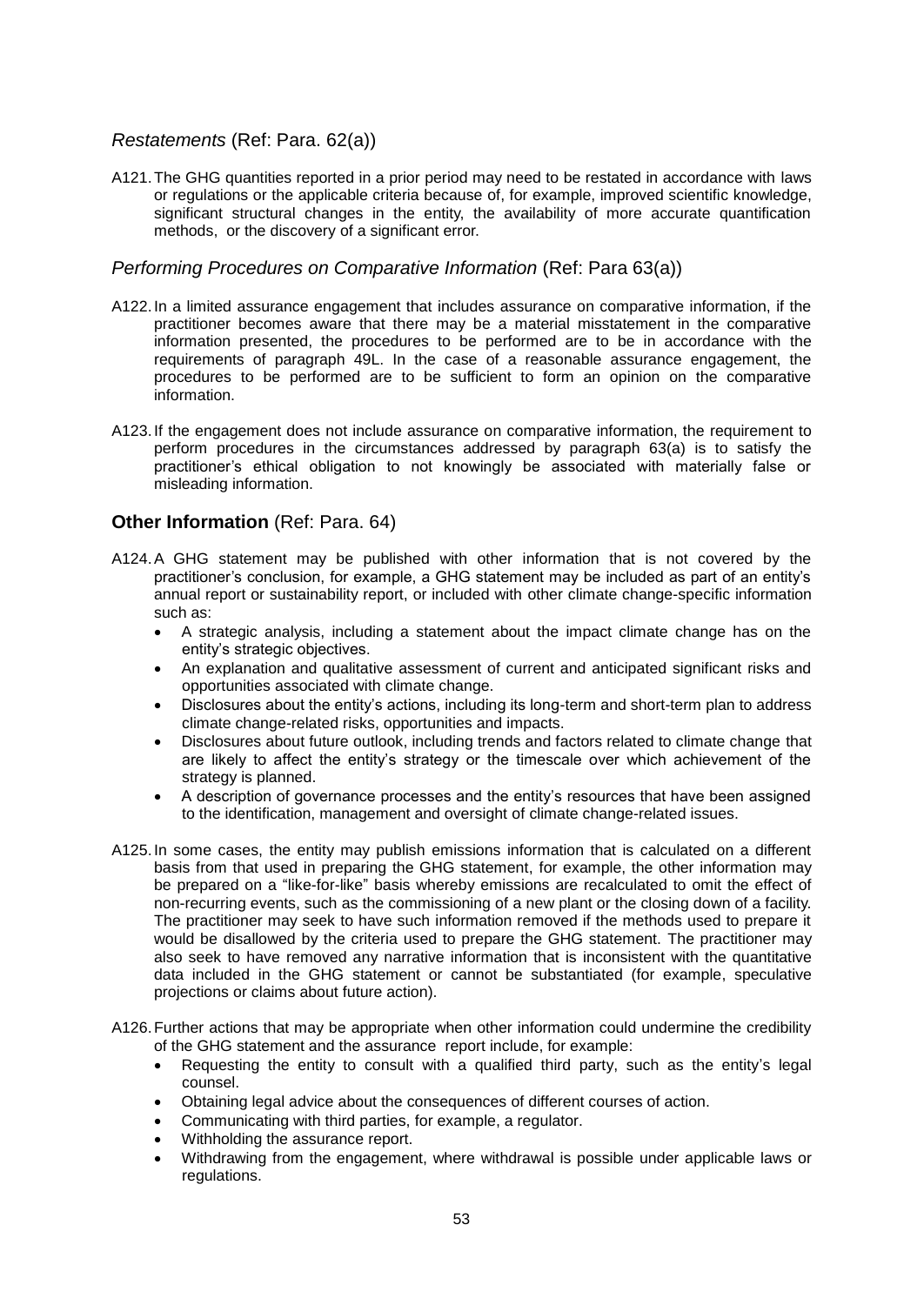Describing the matter in the assurance report.

## **Documentation**

*Documentation of the Procedures Performed and Evidence Obtained* (Ref: Para. 15, 65–66)

- A127.SSAE 3000 requires the practitioner to document matters that are significant in providing evidence that supports the assurance report and that the engagement was performed in accordance with SSAEs<sup>10</sup>. The following are examples of matters that may be appropriate to include in the engagement documentation:
	- Fraud: The risks of material misstatement and the nature, timing and extent of procedures with respect to fraud; and communications about fraud made to the entity, regulators and others.
	- Laws and Regulations: Identified or suspected non-compliance with laws and regulations and the results of discussion with the entity and other parties outside the entity.
	- Planning: The overall engagement strategy, the engagement plan, and any significant changes made during the engagement, and the reasons for such changes.
	- Materiality: The following amounts and the factors considered in their determination: materiality for the GHG statement; if applicable, the materiality level or levels for particular types of emissions or disclosures; performance materiality; and any revision of materiality as the engagement progresses.
	- Risks of Material Misstatement: the discussion required by paragraph 29, and the significant decisions reached, key elements of the understanding obtained regarding each of the aspects of the entity and its environment specified in paragraph 23, and the risks of material misstatement for which in the practitioner's professional judgment further procedures were required.
	- Further Procedures: the nature, timing and extent of the further procedures performed, the linkage of those further procedures with the risks of material misstatement, and the results of the procedures.
	- Evaluation of Misstatements: The amount below which misstatements would be regarded as clearly trivial, misstatements accumulated during the engagement and whether they have been corrected, and the practitioner's conclusion as to whether uncorrected misstatements are material, individually or in the aggregate, and the basis for that conclusion.

## *Matters Arising after the Date of the Assurance Report* (Ref: Para. 68)

A128.Examples of exceptional circumstances include facts which become known to the practitioner after the date of the assurance report but which existed at that date and which, if known at that date, might have caused the GHG statement to be amended or the practitioner to modify the conclusion in the assurance report, for example, the discovery of a significant uncorrected error. The resulting changes to the engagement documentation are reviewed in accordance with the firm's policies and procedures with respect to review responsibilities as required by SSQC 1, with the engagement partner taking final responsibility for the changes<sup>1</sup> .

## *Assembly of the Final Engagement File* (Ref: Para. 69)

A129.SSQC 1 (or national requirements that are at least as demanding) requires firms to establish policies and procedures for the timely completion of the assembly of engagement files<sup>12</sup>. An appropriate time limit within which to complete the assembly of the final engagement file is ordinarily not more than 60 days after the date of the assurance report<sup>13</sup>.

 $10<sup>10</sup>$ <sup>10</sup> SSAE 3000, paragraph 42<br><sup>11</sup> SSOC 4 "Quality Cantral"

<sup>11</sup> SSQC 1, "*Quality Control for Firms that Perform Audits and Reviews of Financial Statements, and Other Assurance and Related Services Engagements",* paragraphs 32–33

Related Services Engal<br>
SSQC 1, paragraph 45<br>
<sup>13</sup> 8988 1, paragraph 45

SSQC 1, paragraph A54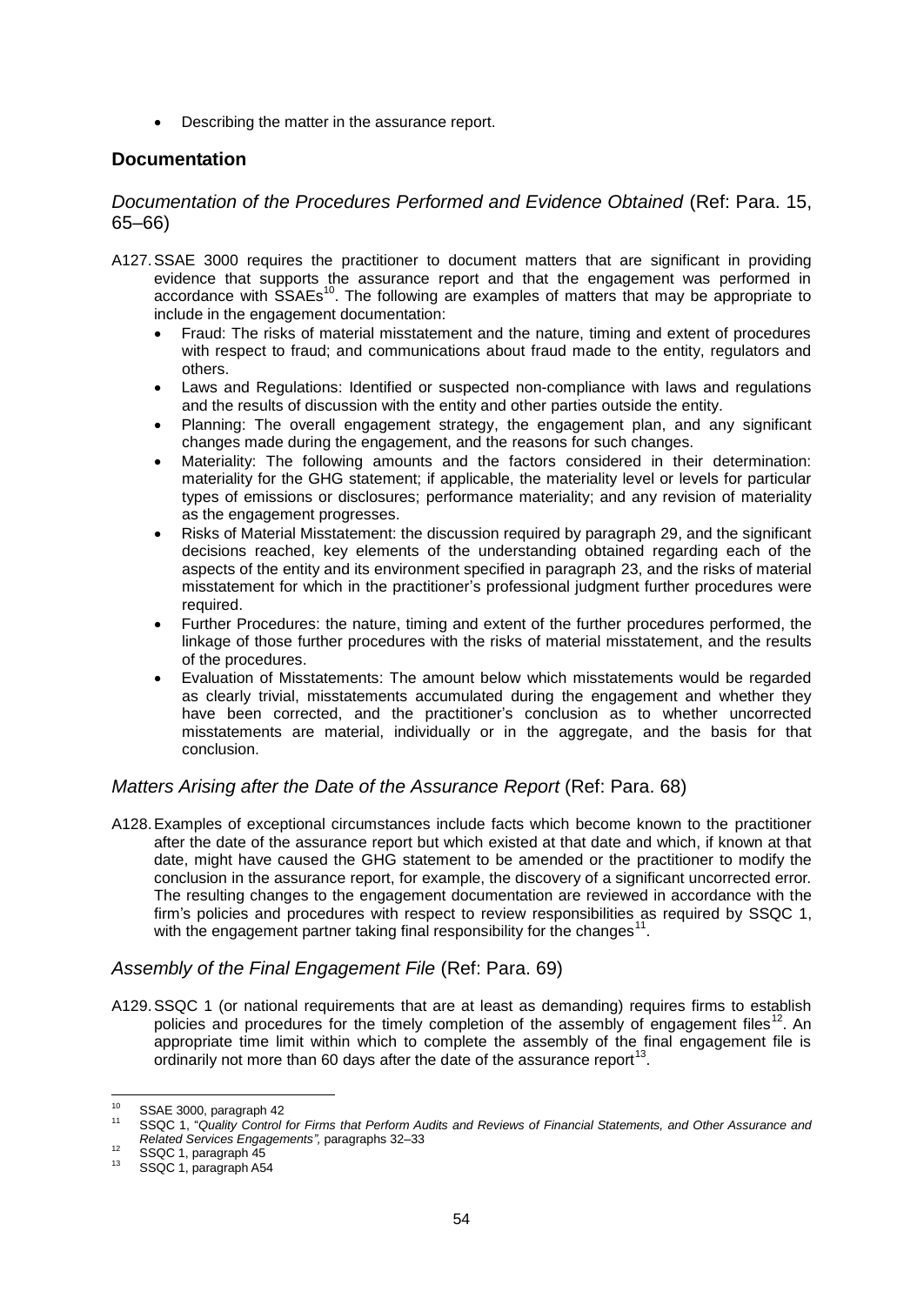## **Engagement Quality Control Review** (Ref: Para. 71)

A130.Other matters that may be considered in an engagement quality control review include:

- The engagement team's evaluation of the firm's independence in relation to the engagement.
- Whether appropriate consultation has taken place on matters involving differences of opinion or other difficult or contentious matters, and the conclusions arising from those consultations.
- Whether engagement documentation selected for review reflects the work performed in relation to the significant judgments and supports the conclusions reached.

## **Forming the Assurance Conclusion**

*Description of the Applicable Criteria* (Ref: Para. 74(d), 76(g)(iv))

- A131.The preparation of the GHG statement by the entity requires the inclusion of an adequate description of the applicable criteria in the explanatory notes to the GHG statement. That description advises intended users of the framework on which the GHG statement is based, and is particularly important when there are significant differences between various criteria regarding how particular matters are treated in a GHG statement, for example: which emissions deductions are included, if any; how they have been quantified and what they represent; and the basis for selecting which Scope 3 emissions are included, and how they have been quantified.
- A132.A description that the GHG statement is prepared in accordance with particular criteria is appropriate only if the GHG statement complies with all the requirements of those criteria that are effective during the period covered by the GHG statement.
- A133.A description of the applicable criteria that contains imprecise qualifying or limiting language (for example, "the GHG statement is in substantial compliance with the requirements of XYZ") is not an adequate description as it may mislead users of the GHG statement.

## **Assurance Report Content**

#### *Illustrative Assurance Reports* (Ref: Para. 76)

A134.Appendix 2 contains illustrations of assurance reports on GHG statements incorporating the elements set forth in paragraph 76.

#### *Information Not Covered by the Practitioner's Conclusion (Ref: Para. 76(c))*

A135.To avoid misunderstanding and undue reliance on information that has not been subject to assurance, where the GHG statement includes information, such as comparatives, that is not covered by the practitioner's conclusion, that information is ordinarily identified as such in the GHG statement and in the practitioner's assurance report.

Emissions Deductions (Ref: Para. 76(f))

- A136.The wording of the statement to be included in the assurance report when the GHG statement includes emissions deductions may vary considerably depending on the circumstances.
- A137.The availability of relevant and reliable information in relation to offsets and other emissions deductions varies greatly and, therefore, so does the evidence available to practitioners to support entities' claimed emissions deductions.
- A138.Because of the varied nature of emissions deductions and the often reduced number and nature of procedures that can be applied to emissions deductions by the practitioner, this SSAE requires identification in the assurance report of those emissions deductions, if any, that are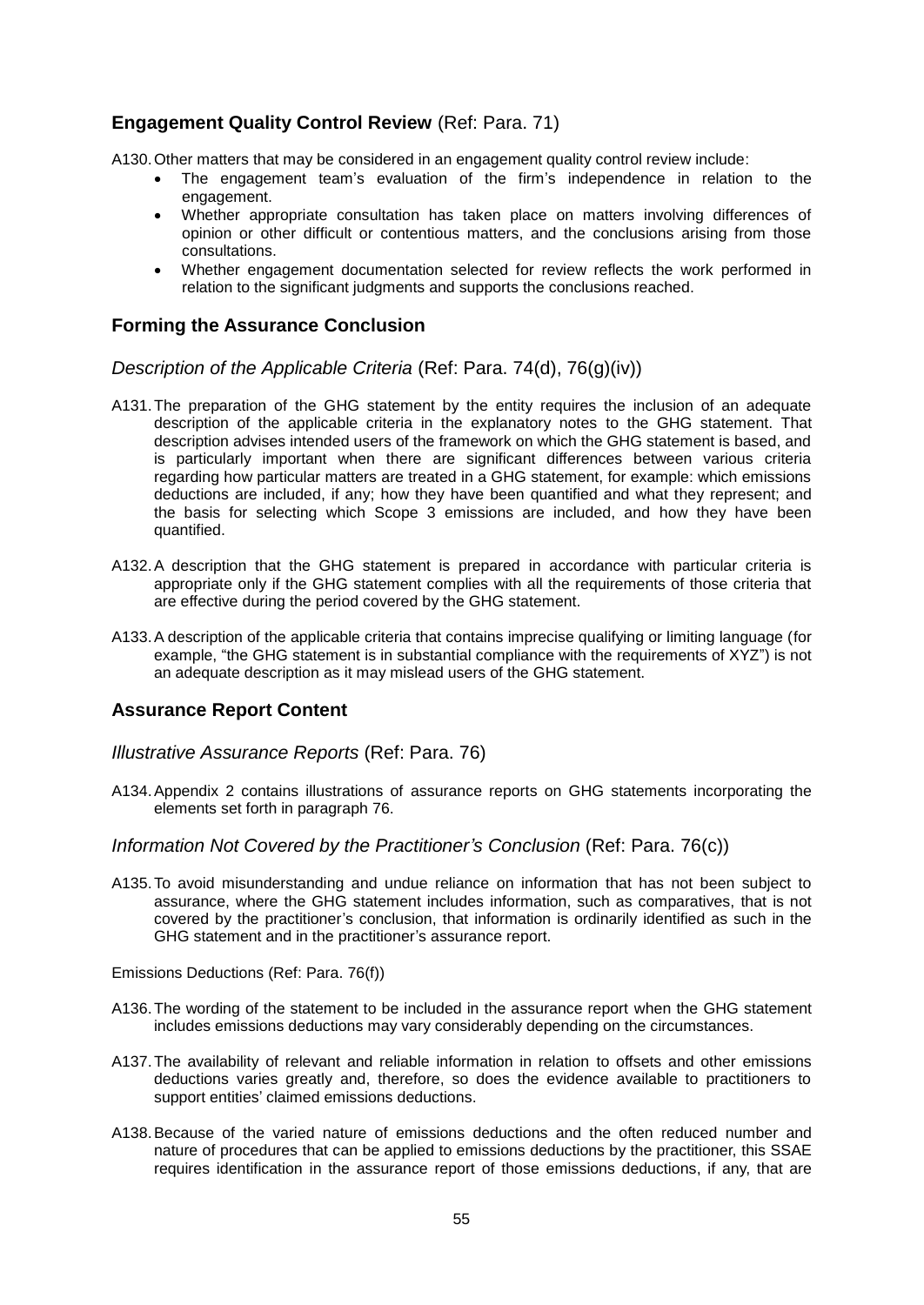covered by the practitioner's conclusion, and a statement of the practitioner's responsibility with respect to them.

A139.A statement of the practitioner's responsibility with respect to emissions deductions may be worded as follows when the emissions deductions are comprised of offsets: "The GHG statement includes a deduction from ABC's emissions for the year of yyy tonnes of  $CO<sub>2-e</sub>$ relating to offsets. We have performed procedures as to whether these offsets were acquired during the year, and whether the description of them in the GHG statement is a reasonable summary of the relevant contracts and related documentation. We have not, however, performed any procedures regarding the external providers of these offsets, and express no opinion about whether the offsets have resulted, or will result, in a reduction of yyy tonnes of  $CO<sub>2-e</sub>$ ."

## *Use of the Assurance Report* (Ref: Para. 76(g)(iii))

- A140.As well as identifying the addressee of the assurance report, the practitioner may consider it appropriate to include wording in the body of the assurance report that specifies the purpose for which, or the intended users for whom, the report was prepared. For example, when the GHG statement will be lodged on the public record, it may be appropriate for the explanatory notes to the GHG statement and the assurance report to include a statement that the report is intended for users who have a reasonable knowledge of GHG related activities, and who have studied the information in the GHG statement with reasonable diligence and understand that the GHG statement is prepared and assured to appropriate levels of materiality.
- A141.In addition, the practitioner may consider it appropriate to include wording that specifically restricts distribution of the assurance report other than to intended users, its use by others, or its use for other purposes.

#### *Summary of the Practitioner's Procedures* (Ref: Para. 76(h)(ii))

- A142.The assurance report in a reasonable assurance engagement normally follows a standard wording and only briefly describes procedures performed. This is because, in a reasonable assurance engagement, describing in any level of detail the specific procedures performed would not assist users to understand that, in all cases where an unmodified report is issued, sufficient appropriate evidence has been obtained to enable the practitioner to express an opinion.
- A143.In a limited assurance engagement, an appreciation of the nature, timing and extent of procedures performed is essential for the intended users to understand the conclusion expressed in a limited assurance report. The description of the practitioner's procedures in a limited assurance engagement is therefore ordinarily more detailed than in a reasonable assurance engagement. It also may be appropriate to include a description of procedures that were not performed that would ordinarily be performed in a reasonable assurance engagement. However, a complete identification of all such procedures may not be possible because the practitioner's required understanding and assessment of risks of material misstatement are less than in a reasonable assurance engagement.

Factors to consider in making that determination and the level of detail to be provided include:

- Circumstances specific to the entity (e.g., the differing nature of the entity's activities compared to those typical in the sector).
- Specific engagement circumstances affecting the nature and extent of the procedures performed.
- The intended users' expectations of the level of detail to be provided in the report, based on market practice, or applicable laws or regulations.
- A144.In describing the procedures performed in the limited assurance report, it is important that they are written in an objective way but are not summarized to the extent that they are ambiguous, nor written in a way that is overstated or embellished or that implies that reasonable assurance has been obtained. It is also important that the description of the procedures not give the impression that an agreed-upon procedures engagement has been undertaken, and in most cases will not detail the entire work plan.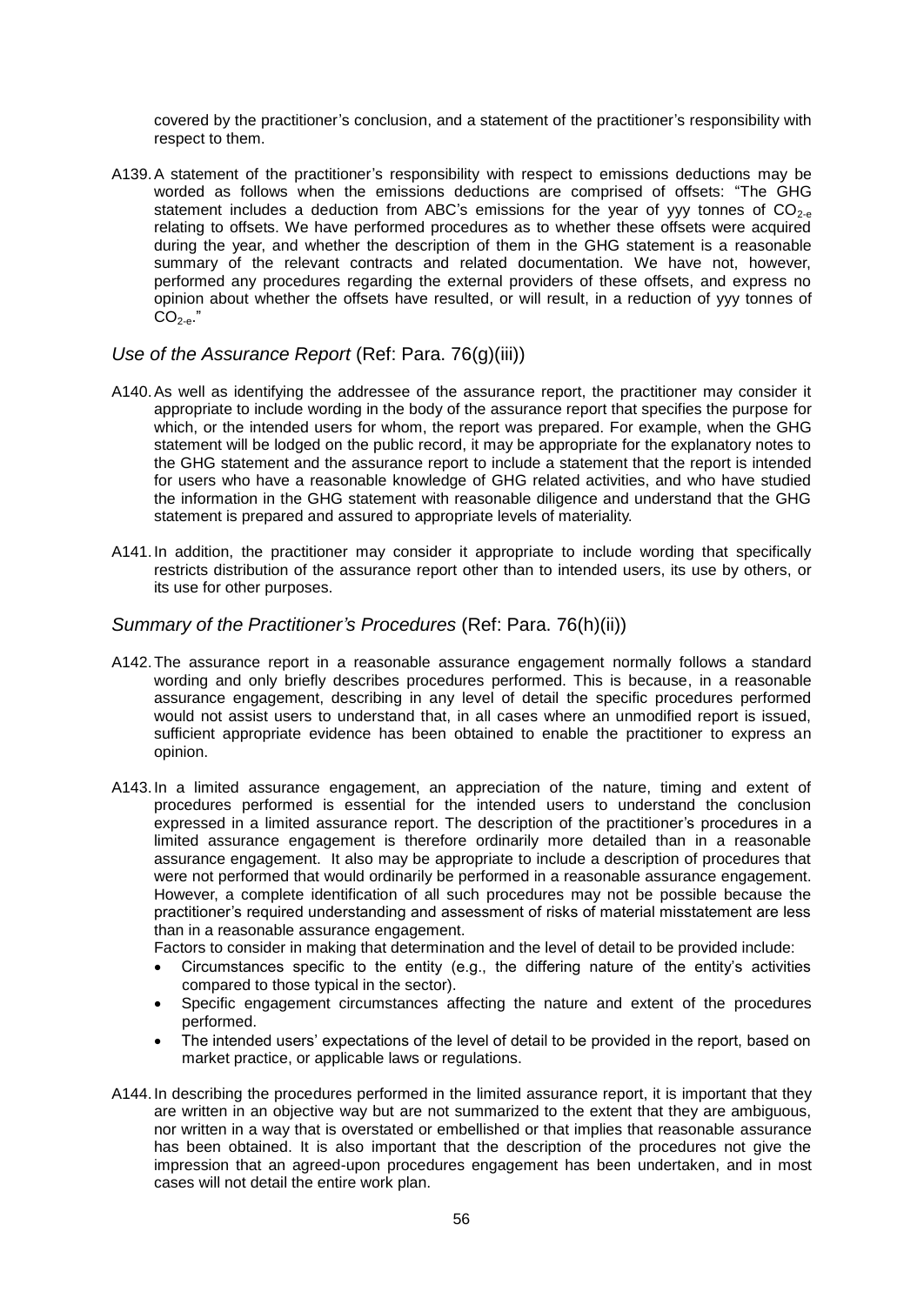## *The Practitioner's Signature* (Ref: Para. 76(k))

A145.The practitioner's signature is either in the name of the practitioner's firm, the personal name of the practitioner, or both, as appropriate for the particular jurisdiction. In addition to the practitioner's signature, in certain jurisdictions, the practitioner may be required to declare in the assurance report the practitioner's professional designation or the fact that the practitioner or firm, as appropriate, has been recognized by the appropriate licensing authority in that jurisdiction.

## *Emphasis of Matter Paragraphs and Other Matter Paragraphs* (Ref: Para. 77)

- A146.A widespread use of Emphasis of Matter or Other Matter paragraphs diminishes the effectiveness of the practitioner's communication of such matters.
- A147.An Emphasis of Matter paragraph may be appropriate when, for example, different criteria have been used or the criteria have been revised, updated or interpreted differently than in prior periods and this has had a fundamental effect on reported emissions, or a system breakdown for part of the period being accounted for means that extrapolation was used to estimate emissions for that time and this has been stated in the GHG statement.
- A148.An Other Matter paragraph may be appropriate when, for example, the scope of the engagement has changed significantly from the prior period and this has not been stated in the GHG statement.
- A149.The content of an Emphasis of Matter paragraph includes a clear reference to the matter being emphasized and to where relevant disclosures that fully describe the matter can be found in the GHG statement. It also indicates that the practitioner's conclusion is not modified in respect of the matter emphasized. (See also paragraph A125)
- A150.The content of an Other Matter paragraph reflects clearly that such other matter is not required to be presented and disclosed in the GHG statement. Paragraph 77 limits the use of an Other Matter paragraph to matters relevant to users' understanding of the engagement, the practitioner's responsibilities or the assurance report, that the practitioner considers it necessary to communicate in the assurance report. (See also paragraph A124)
- A151.Including the practitioner's recommendations on matters such as improvements to the entity's information system in the assurance report may imply that those matters have not been appropriately dealt with in preparing the GHG statement. Such recommendations may be communicated, for example, in a management letter or in discussion with those charged with governance. Considerations relevant to deciding whether to include recommendations in the assurance report include whether their nature is relevant to the information needs of intended users, and whether they are worded appropriately to ensure they will not be misunderstood as a qualification of the practitioner's conclusion on the GHG statement.
- A152.An Other Matter paragraph does not include information that the practitioner is prohibited from providing by laws, regulations or other professional standards, for example, ethical standards relating to confidentiality of information. An Other Matter paragraph also does not include information that is required to be provided by management.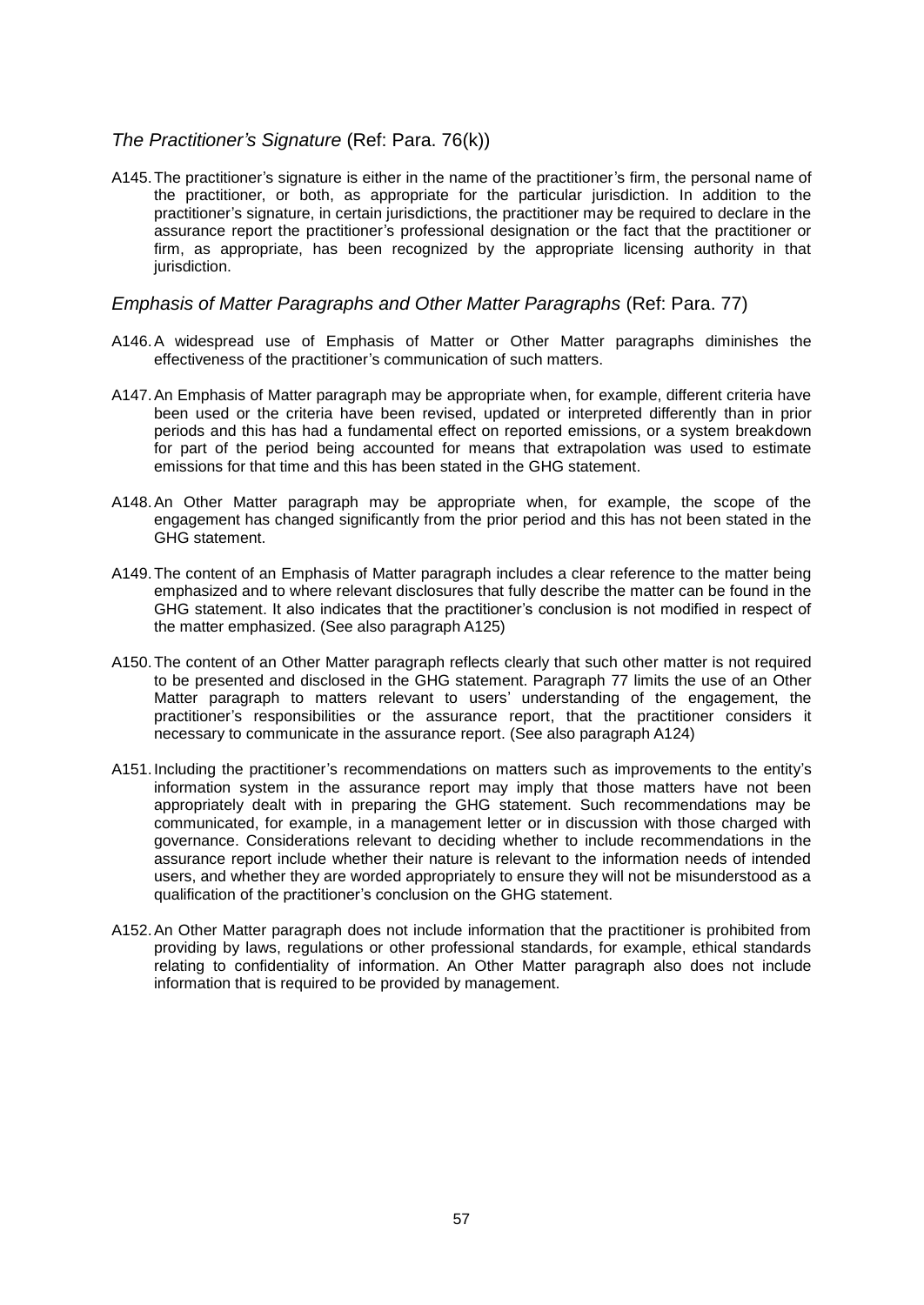(Ref: Para. A8–A14)



#### **Emissions, Removals and Emissions Deductions**

- A = Direct, or Scope 1, emissions (see paragraph A8).
- B = Removals (emissions that are generated within the entity's boundary but captured and stored within that boundary rather than released into the atmosphere. They are commonly accounted for on a gross basis, that is, as a Scope 1 emission and a removal) (see paragraph A14).
- $C =$  Removals (GHGs the entity has removed from the atmosphere) (see paragraph A14).
- D = Actions the entity takes to lower its emissions. Such actions might reduce Scope 1 emissions (for example, using more fuel efficient vehicles), Scope 2 emissions (for example, installing solar panels to reduce the quantity of purchased electricity), or Scope 3 emissions (for example, reducing business travel or selling products that require less energy to use). The entity might discuss such actions in the explanatory notes to the GHG statement, but they only affect the quantification of emissions on the face of the entity's GHG statement to the extent that reported emissions are lower than they would otherwise be or they constitute an emissions deduction in accordance with the applicable criteria (see paragraph A11).
- E = Scope 2 emissions (see paragraph A9).
- $F =$  Scope 3 emissions (see paragraph A10).
- G = Emissions deductions, including purchased offsets (see paragraphs A11–A13).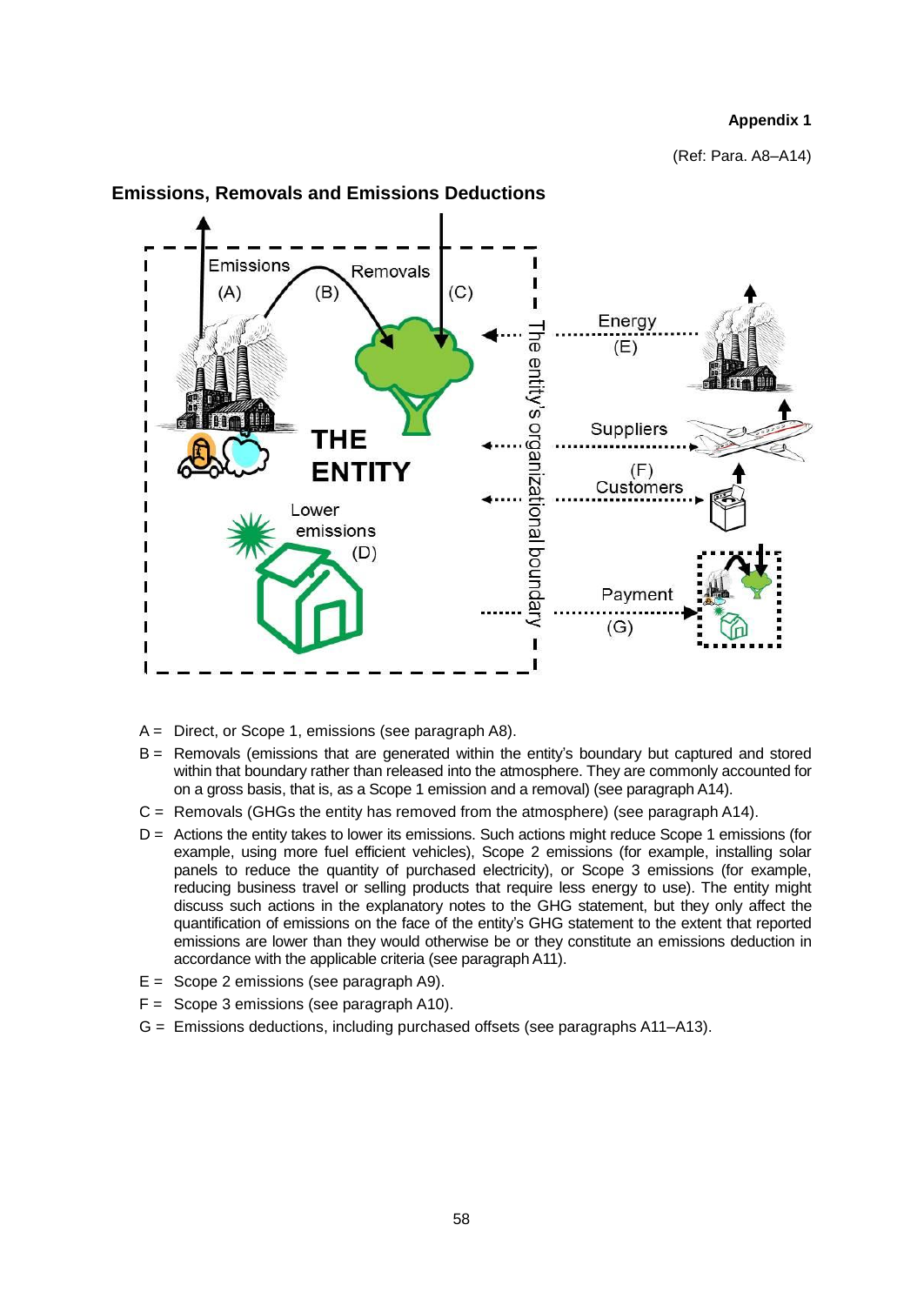## **Illustrations of Assurance Reports on GHG Statements**

#### Illustration 1:

Circumstances include the following:

- *•* Reasonable assurance engagement.
- *•* The entity's GHG statement contains no Scope 3 emissions.
- *•* The entity's GHG statement contains no emissions deductions.
- *•* The GHG statement contains no comparative information.

*The following illustrative report is for guidance only and is not intended to be exhaustive or applicable to all situations.*

#### INDEPENDENT PRACTITIONER'S REASONABLE ASSURANCE REPORT ON ABC'S GREENHOUSE GAS (GHG) STATEMENT

#### [Appropriate Addressee]

#### **Report on GHG Statement** (*this heading is not needed if this is the only section*)

We have undertaken a reasonable assurance engagement of the accompanying GHG statement of ABC for the year ended December 31, 20X1, comprising the Emissions Inventory and the Explanatory Notes on pages xx–yy. [This engagement was conducted by a multidisciplinary team including assurance practitioners, engineers and environmental scientists<sup>14</sup> .]

#### *ABC's Responsibility for the GHG Statement*

ABC is responsible for the preparation of the GHG statement in accordance with [*applicable criteria*], applied as explained in Note 1 to the GHG statement. This responsibility includes the design, implementation and maintenance of internal control relevant to the preparation of a GHG statement that is free from material misstatement, whether due to fraud or error.

[As discussed in Note 1 to the GHG statement<sup>15</sup>,] GHG quantification is subject to inherent uncertainty because of incomplete scientific knowledge used to determine emissions factors and the values needed to combine emissions of different gases.

#### *Our Independence and Quality Control*

We have complied with the Accounting and Corporate Regulatory Authority (ACRA) *Code of Professional Conduct and Ethics* (ACRA Code), which includes independence and other requirements founded on fundamental principles of integrity, objectivity, professional competence and due care, confidentiality and professional behavior.

In accordance with Singapore Standard on Quality Control 1<sup>16</sup>, [name of firm] maintains a comprehensive system of quality control including documented policies and procedures regarding

 $14$ The sentence should be deleted if it is not applicable to the engagement (for example, if the engagement was to report only on Scope 2 emissions and no other experts were used).

<sup>&</sup>lt;sup>15</sup><br><sup>15</sup> Where there is no discussion of the inherent uncertainty in Note 1 to the GHG statement, this should be deleted.

<sup>16</sup> SSQC 1, "*Quality Control for Firms that Perform Audits and Reviews of Financial Statements, and Other Assurance and Related Services Engagements"*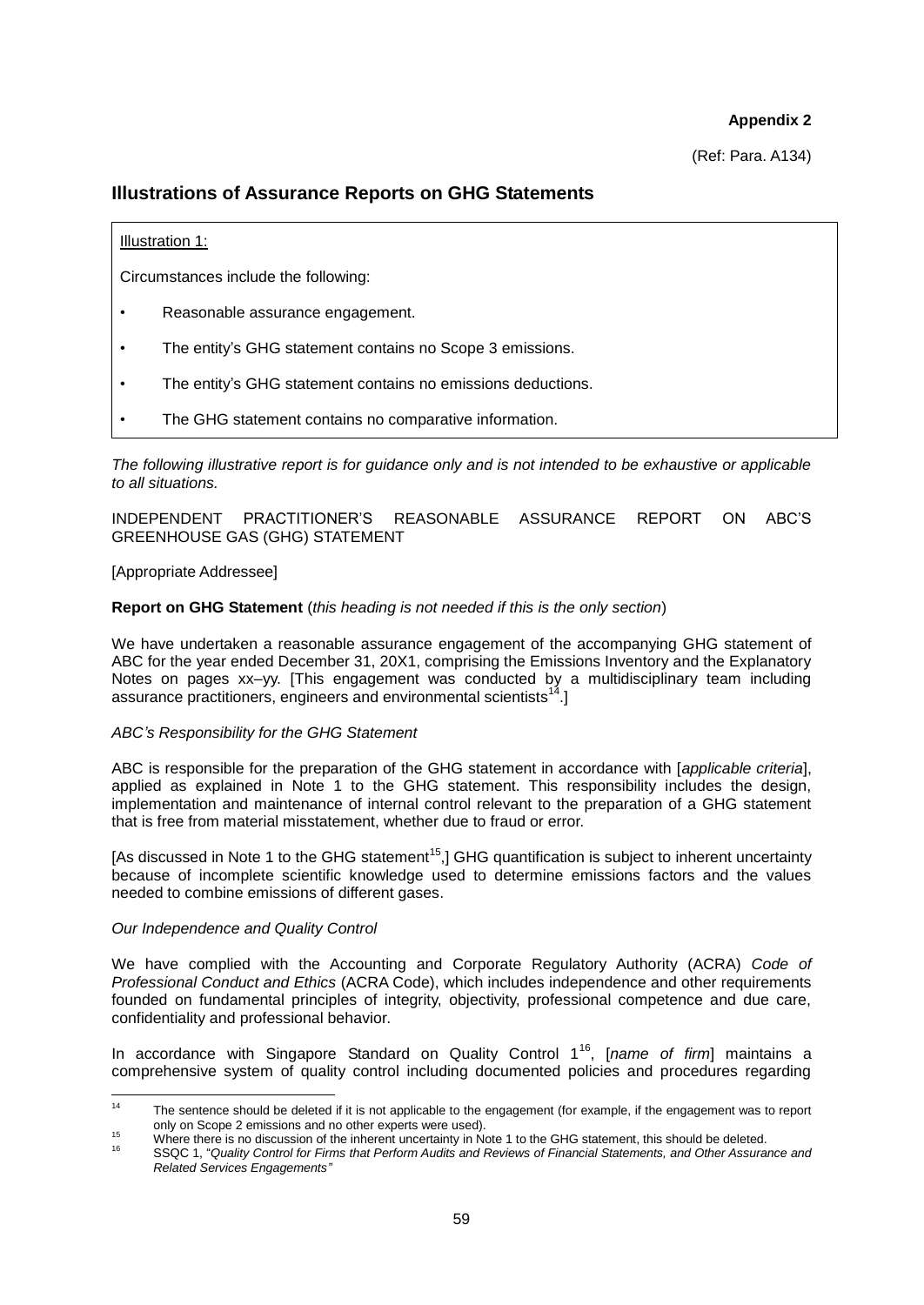compliance with ethical requirements, professional standards and applicable legal and regulatory requirements.

#### *Our Responsibility*

Our responsibility is to express an opinion on the GHG statement based on the evidence we have obtained. We conducted our reasonable assurance engagement in accordance with Singapore Standard on Assurance Engagements 3410, *Assurance Engagements on Greenhouse Gas Statements* ("SSAE 3410"), issued by the Institute of Singapore Chartered Accountants. That standard requires that we plan and perform this engagement to obtain reasonable assurance about whether the GHG statement is free from material misstatement.

A reasonable assurance engagement in accordance with SSAE 3410 involves performing procedures to obtain evidence about the quantification of emissions and related information in the GHG statement. The nature, timing and extent of procedures selected depend on the practitioner's judgment, including the assessment of the risks of material misstatement, whether due to fraud or error, in the GHG statement. In making those risk assessments, we considered internal control relevant to ABC's preparation of the GHG statement. A reasonable assurance engagement also includes:

- Assessing the suitability in the circumstances of ABC's use of [*applicable criteria*], applied as explained in Note 1 to the GHG statement, as the basis for preparing the GHG statement;
- Evaluating the appropriateness of quantification methods and reporting policies used, and the reasonableness of estimates made by ABC; and
- Evaluating the overall presentation of the GHG statement.

We believe that the evidence we have obtained is sufficient and appropriate to provide a basis for our opinion.

#### *Opinion*

In our opinion, the GHG statement for the year ended December 31, 20X1 is prepared, in all material respects, in accordance with the [*applicable criteria*] applied as explained in Note 1 to the GHG statement.

#### **Report on Other Legal and Regulatory Requirements** *(applicable for some engagements only)*

[Form and content of this section of the assurance report will vary depending on the nature of the practitioner's other reporting responsibilities.]

 $(Firm)$ Public Accountants and Chartered Accountants Singapore

\_\_\_\_\_\_\_\_\_\_\_\_\_\_\_\_\_\_\_\_\_\_ (Date)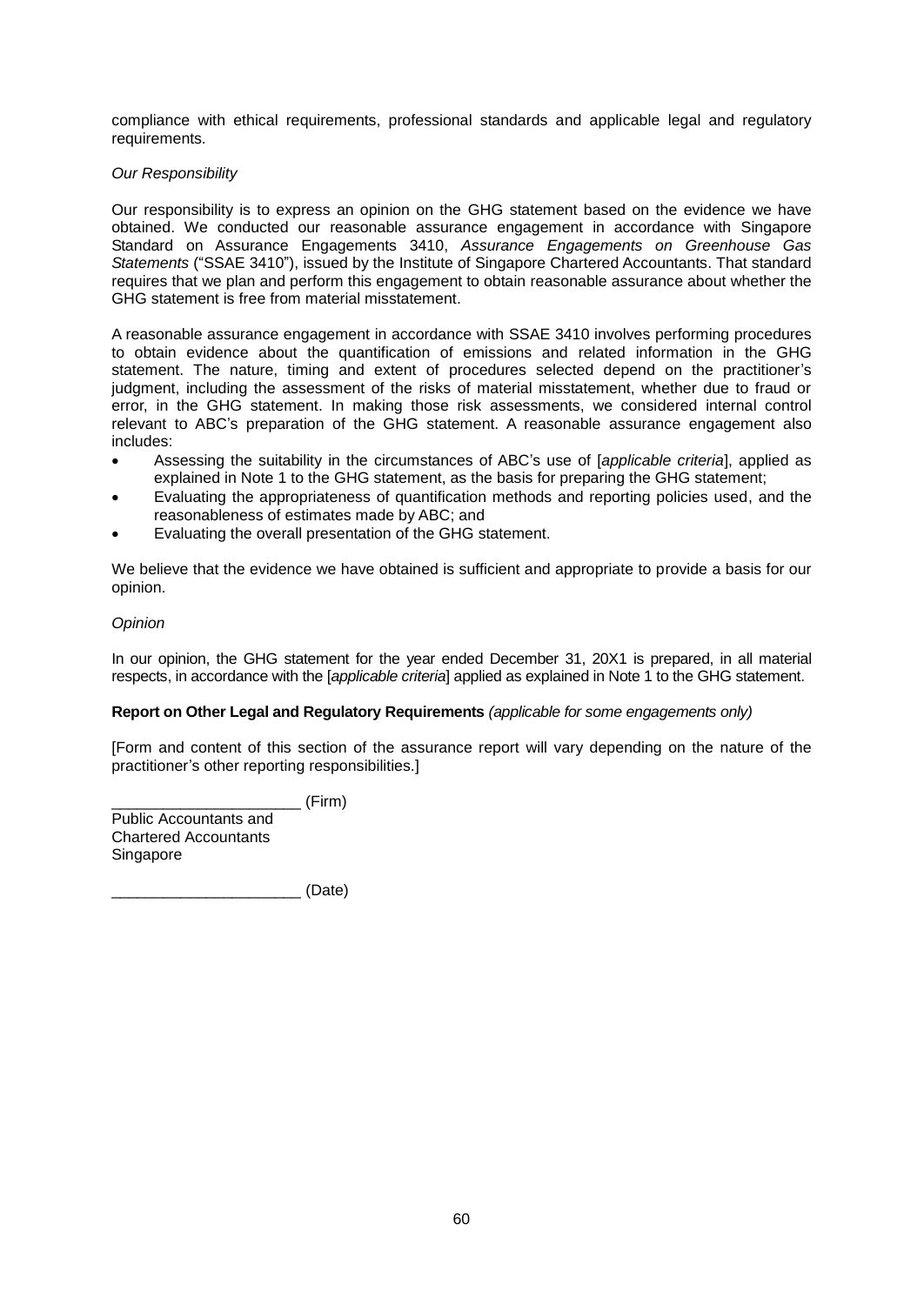#### **Illustration 2:**

**Circumstances include the following:**

- **Limited assurance engagement.**
- **The entity's GHG statement contains no Scope 3 emissions.**
- **The entity's GHG statement contains no emissions deductions.**
- **The GHG statement contains no comparative information**

*The following illustrative report is for guidance only and is not intended to be exhaustive or applicable to all situations.*

INDEPENDENT PRACTITIONER'S LIMITED ASSURANCE REPORT ON ABC'S GREENHOUSE GAS (GHG) STATEMENT

#### [Appropriate Addressee]

#### **Report on GHG Statement** (*this heading is not needed if this is the only section*)

We have undertaken a limited assurance engagement of the accompanying GHG statement of ABC for the year ended December 31, 20X1, comprising the Emissions Inventory [and the Explanatory Notes on pages xx-yy]. [This engagement was conducted by a multidisciplinary team including assurance practitioners, engineers and environmental scientists<sup>17</sup>.]

#### *ABC's Responsibility for the GHG Statement*

ABC is responsible for the preparation of the GHG statement in accordance with [*applicable criteria*], applied as explained in Note 1 to the GHG statement. This responsibility includes the design, implementation and maintenance of internal control relevant to the preparation of a GHG statement that is free from material misstatement, whether due to fraud or error.

[As discussed in Note 1 to the GHG statement<sup>18</sup>,] GHG quantification is subject to inherent uncertainty because of incomplete scientific knowledge used to determine emissions factors and the values needed to combine emissions of different gases.

#### *Our Independence and Quality Control*

We have complied with the Accounting and Corporate Regulatory Authority (ACRA) *Code of Professional Conduct and Ethics* (ACRA Code), which includes independence and other requirements founded on fundamental principles of integrity, objectivity, professional competence and due care, confidentiality and professional behavior.

In accordance with Singapore Standard on Quality Control 1<sup>19</sup>, [name of firm] maintains a comprehensive system of quality control including documented policies and procedures regarding compliance with ethical requirements, professional standards and applicable legal and regulatory requirements.

 $17$ The sentence should be deleted if it is not applicable to the engagement (for example, if the engagement was to report only on Scope 2 emissions and no other experts were used).

<sup>18</sup> Where there is no discussion of the inherent uncertainty in Note 1 to the GHG statement, this should be deleted.<br>
2000 1.

<sup>19</sup> SSQC 1, "*Quality Control for Firms that Perform Audits and Reviews of Financial Statements, and Other Assurance and Related Services Engagements"*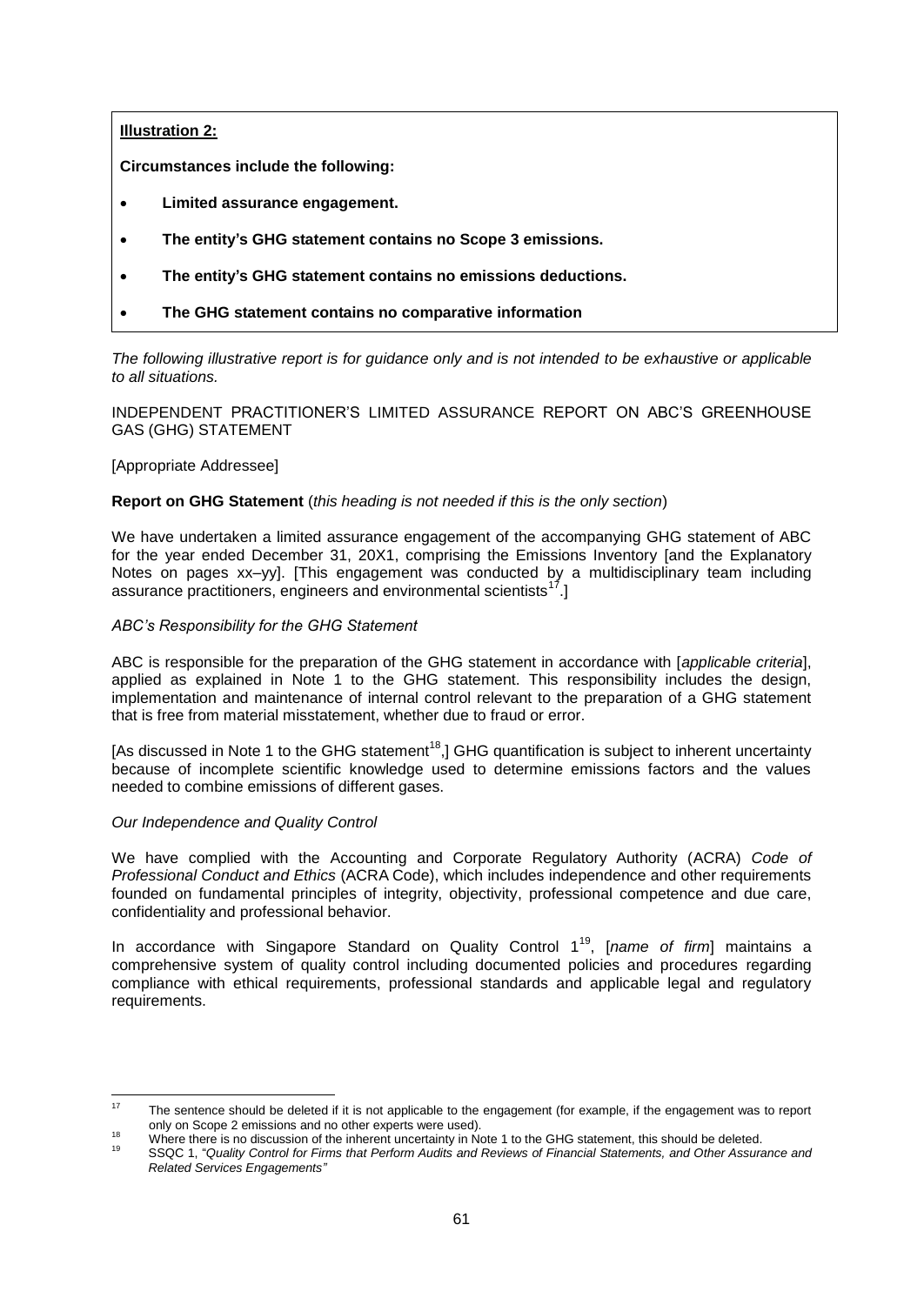#### *Our Responsibility*

Our responsibility is to express a limited assurance conclusion on the GHG statement based on the procedures we have performed and the evidence we have obtained. We conducted our limited assurance engagement in accordance with Singapore Standard on Assurance Engagements 3410, *Assurance Engagements on Greenhouse Gas Statements* ("SSAE 3410"), issued by the Institute of Singapore Chartered Accountants. That standard requires that we plan and perform this engagement to obtain limited assurance about whether the GHG statement is free from material misstatement.

A limited assurance engagement undertaken in accordance with SSAE 3410 involves assessing the suitability in the circumstances of ABC's use of [applicable criteria] as the basis for the preparation of the GHG statement, assessing the risks of material misstatement of the GHG statement whether due to fraud or error, responding to the assessed risks as necessary in the circumstances, and evaluating the overall presentation of the GHG statement. A limited assurance engagement is substantially less in scope than a reasonable assurance engagement in relation to both the risk assessment procedures, including an understanding of internal control, and the procedures performed in response to the assessed risks.

The procedures we performed were based on our professional judgment and included inquiries, observation of processes performed, inspection of documents, analytical procedures, evaluating the appropriateness of quantification methods and reporting policies, and agreeing or reconciling with underlying records.

*[[The practitioner may insert a summary of the nature and extent of procedures performed that, in the practitioner's judgment, provides additional information that may be relevant to the users' understanding of the basis for the practitioner's conclusion<sup>20</sup> . The following section has been provided as guidance, and the example procedures are not an exhaustive list of either the type, or extent, of the procedures which may be important for the users' understanding of the work done<sup>21</sup>.]*

Given the circumstances of the engagement, in performing the procedures listed above we:

- Through inquiries, obtained an understanding of ABC's control environment and information systems relevant to emissions quantification and reporting, but did not evaluate the design of particular control activities, obtain evidence about their implementation or test their operating effectiveness.
- Evaluated whether ABC's methods for developing estimates are appropriate and had been consistently applied. However, our procedures did not include testing the data on which the estimates are based or separately developing our own estimates against which to evaluate ABC's estimates.
- Undertook site visits [at three sites] to assess the completeness of the emissions sources, data collection methods, source data and relevant assumptions applicable to the sites. The sites selected for testing were chosen taking into consideration their emissions in relation to total emissions, emissions sources, and sites selected in prior periods. Our procedures [did/did not] include testing information systems to collect and aggregate facility data, or the controls at these sites $^{22}$ .]

 $20$ The procedures are to be summarized but not to the extent that they are ambiguous, nor described in a way that is *overstated or embellished or that implies that reasonable assurance has been obtained. It is important that the description of the procedures does not give the impression that an agreed-upon procedures engagement has been undertaken, and in most cases will not detail the entire work plan.* 21

 $\frac{21}{22}$  In the final report, this explanatory paragraph will be deleted.

<sup>22</sup> This section should be deleted if the practitioner concludes that the expanded information on the procedures performed is not needed in the circumstances of the engagement.